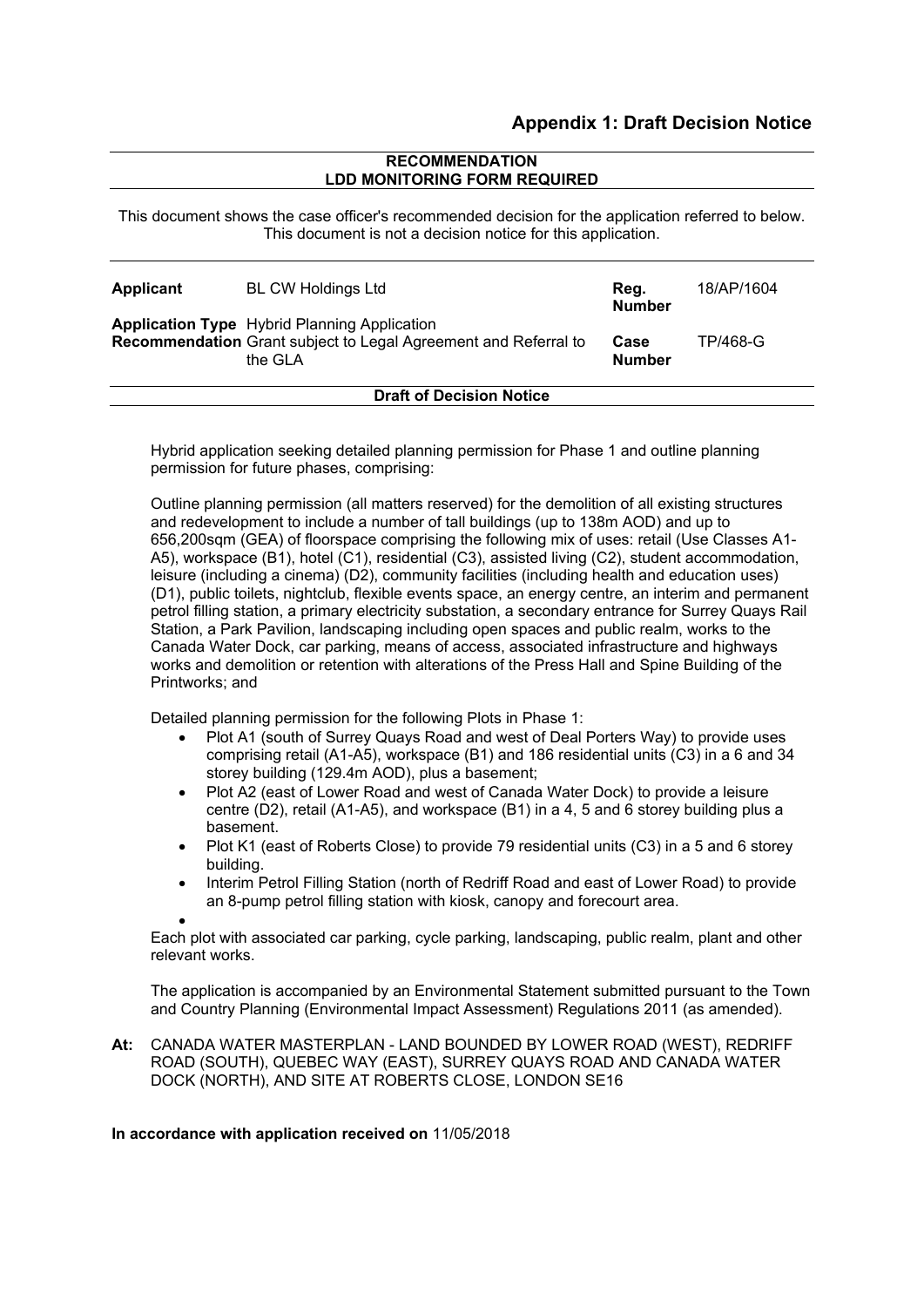| <b>Existing Plans</b>                |                                 |  |
|--------------------------------------|---------------------------------|--|
| <b>Planning Application Boundary</b> | CWM-AAM-MP-ZZ-DR-A-07001 Rev P1 |  |
| <b>Existing Site Plan</b>            | CWM-AAM-MP-ZZ-DR-A-07020 Rev P1 |  |
| <b>Existing Site Levels</b>          | CWM-AAM-MP-ZZ-DR-A-07010 Rev P1 |  |

| <b>The Parameter Plans</b>                                             |                                 |  |
|------------------------------------------------------------------------|---------------------------------|--|
| Demolition Plan                                                        | CWM-AAM-MP-ZZ-DR-A-07002 Rev P1 |  |
| Proposed Development Zones and<br>Public Realm                         | CWM-AAM-MP-ZZ-DR-A-07003 Rev P1 |  |
| <b>Proposed Building Lines</b>                                         | CWM-AAM-MP-ZZ-DR-A-07004 Rev P1 |  |
| <b>Proposed Basement Extents</b>                                       | CWM-AAM-MP-ZZ-DR-A-07005 Rev P4 |  |
| Proposed Vehicular Access from<br><b>Planning Application Boundary</b> | CWM-AAM-MP-ZZ-DR-A-07006 Rev P1 |  |
| Proposed Servicing and Access                                          | CWM-AAM-MP-77-DR-A-07007 Rev P1 |  |
| Proposed Predominant Ground Level<br>Uses                              | CWM-AAM-MP-77-DR-A-07008 Rev P1 |  |
| Proposed Predominant Upper Level<br>Uses                               | CWM-AAM-MP-ZZ-DR-A-07009 Rev P1 |  |
| <b>Proposed Site Levels</b>                                            | CWM-AAM-MP-ZZ-DR-A-07011 Rev P1 |  |
| Proposed Maximum Heights                                               | CWM-AAM-MP-ZZ-DR-A-07012 Rev P2 |  |

| <b>Detailed Plots</b>                    |                                 |  |
|------------------------------------------|---------------------------------|--|
| <b>Plot A1</b>                           |                                 |  |
| Area Schedule                            | CWM-ACM-A1-XX-AS-Q-00001 Rev 5  |  |
| Residential Accommodation Schedule       | CWM-ACM-A1-XX-AS-Q-00001 Rev 5  |  |
| Plot A1 Boundary                         | CWM-AAM-A1-RL-DR-A-03000 Rev P1 |  |
| <b>Existing Site Plan</b>                | CWM-AAM-A1-RL-DR-A-03001 Rev P1 |  |
| Existing North and South Elevations      | CWM-AAM-A1-ZZ-DR-A-03003 Rev P2 |  |
| <b>Existing East and West Elevations</b> | CWM-AAM-A1-ZZ-DR-A-03004 Rev P2 |  |
| Context Plan - Existing Sections         | CWM-AAM-A1-ZZ-DR-A-03005 Rev P2 |  |
| <b>Proposed Layout Plans</b>             |                                 |  |
| Proposed Site Plan                       | CWM-AAM-A1-RL-DR-A-03002 Rev P2 |  |
| Level Basement - Proposed Floor Plan     | CWM-AAM-A1-B1-DR-A-07099 Rev P3 |  |
| Level 00 - Proposed Floor Plan           | CWM-AAM-A1-GF-DR-A-07100 Rev P3 |  |
| Mezzanine - Proposed Floor Plan          | WM-AAM-A1-MZ-DR-A-07100M Rev P2 |  |
| Level 01 - Proposed Floor Plan           | CWM-AAM-A1-01-DR-A-07101 Rev P3 |  |
| Level 02 - Proposed Floor Plan           | CWM-AAM-A1-02-DR-A-07102 Rev P3 |  |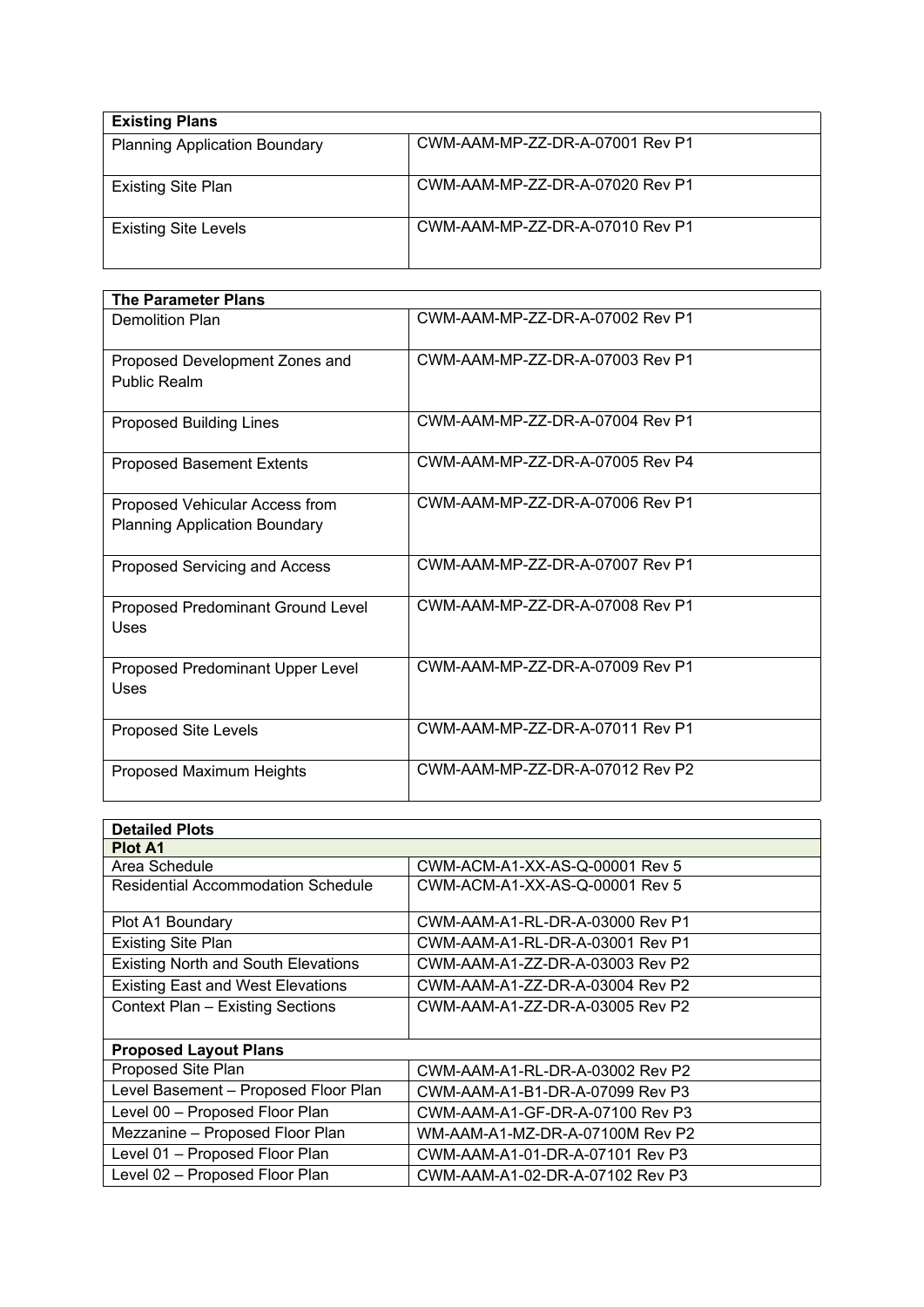| Level 03 - Proposed Floor Plan         | CWM-AAM-A1-03-DR-A-07103 Rev P3  |
|----------------------------------------|----------------------------------|
| Level 04 - Proposed Floor Plan         | CWM-AAM-A1-04-DR-A-07104 Rev P3  |
| Level 05 - Proposed Floor Plan         | CWM-AAM-A1-05-DR-A-07105 Rev P3  |
| Level 06 - Proposed Floor Plan         | CWM-AAM-A1-06-DR-A-07106 Rev P3  |
| Level 07 to 16 - Proposed Floor Plan   | CWM-AAM-A1-07-DR-A-07107 Rev P3  |
| Level 17 to 22 - Proposed Floor Plan   | CWM-AAM-A1-17-DR-A-07117 Rev P3  |
| Level 23 to 25 - Proposed Floor Plan   | CWM -AAM-A1-23-DR-A-07123 Rev P3 |
| Level 26 to 28 - Proposed Floor Plan   | CWM-AAM-A1-26-DR-A-07126 Rev P3  |
| Level 29 - Proposed Floor Plan         | CWM-AAM-A1-29-DR-A-07129 Rev P3  |
| Level 30 to 31 - Proposed Floor Plan   | CWM-AAM-A1-30-DR-A-07130 Rev P3  |
| Level 32 - Proposed Floor Plan         | CWM-AAM-A1-32-DR-A-07132 Rev P3  |
| Level 33 - Proposed Floor Plan         | CWM-AAM-A1-33-DR-A-07133 Rev P3  |
| Level 34 - Proposed Floor Plan         | CWM-AAM-A1-34-DR-A-07134 Rev P2  |
| Level 35 - Proposed Floor Plan         | CWM-AAM-A1-35-DR-A-07135 Rev P2  |
|                                        |                                  |
| <b>Proposed Elevations</b>             |                                  |
| <b>West Elevation</b>                  | CWM-AAM-A1-ZZ-DR-A-07200 Rev P3: |
| North Elevation                        | CWM-AAM-A1-ZZ-DR-A-07201 Rev P3: |
| <b>East Elevation</b>                  | CWM-AAM-A1-ZZ-DR-A-07202 Rev P2: |
| South Elevation                        | CWM-AAM-A1-ZZ-DR-A-07203 Rev P3: |
|                                        |                                  |
| <b>Proposed Sections</b>               |                                  |
| Section AA                             | CWM-AAM-A1-ZZ-DR-A-07300 Rev P3: |
| <b>Section BB</b>                      | CWM-AAM-A1-ZZ-DR-A-07301 Rev P3: |
| Section CC                             | CWM-AAM-A1-ZZ-DR-A-07302 Rev P3: |
| Section DD                             | CWM-AAM-A1-ZZ-DR-A-07303 Rev P3: |
| Section EE                             | CWM-AAM-A1-ZZ-DR-A-07304 Rev P2: |
|                                        |                                  |
| <b>Bay Studies</b>                     |                                  |
| Bay Study Tower A Elevation East       | CWM-AAM-A1-ZZ-DR-A-07500 Rev P1  |
| Bay Study Tower B Elevation West       | CWM-AAM-A1-ZZ-DR-A-07501 Rev P1  |
| Bay Study Tower C Elevation North      | CWM-AAM-A1-ZZ-DR-A-07502 Rev P1  |
| Bay Study Office A Elevation East      | CWM-AAM-A1-ZZ-DR-A-07503 Rev P1  |
| Bay Study Office B Elevation South     | CWM-AAM-A1-ZZ-DR-A-07504 Rev P3  |
| Bay Study Office C Elevation West      | CWM-AAM-A1-ZZ-DR-A-07505 Rev P2  |
| <b>Bay Study Office Core Elevation</b> | CWM-AAM-A1-ZZ-DR-A-07506 Rev P3  |
|                                        |                                  |
| Plot A2                                |                                  |
| <b>Existing Plans</b>                  |                                  |
| Area Schedule                          | CWM-GT-A2-XX-AS-Q-00001 Rev P03  |
| Plot A2 Boundary                       | CWM-AAM-A2-ZZ-DR-A-07001 Rev P2: |
| <b>Existing Site Plan</b>              | CWM-AAM-A2-ZZ-DR-A-07002 Rev P2: |
| <b>Existing Site Sections</b>          | CWM-AAM-A2-XX-DR-A-07010 Rev P2: |
|                                        |                                  |
| <b>Proposed Plans</b>                  |                                  |
| <b>Demolition Plan</b>                 | CWM-AAM-A2-ZZ-DR-A-07003 Rev P2: |
| Proposed Site Plan                     | CWM-AAM-A2-ZZ-DR-A-07004 Rev P4: |
| Level B2 Plan                          | CWM-AAM-A2-B2-DR-A-07098 Rev P3: |
| Level B1 Plan                          | CWM-AAM-A2-B1-DR-A-07099 Rev P3: |
| <b>Ground Floor Plan</b>               | CWM-AAM-A2-GF-DR-A-07100 Rev P3: |
| Level 01 Plan                          | CWM-AAM-A2-01-DR-A-07101 Rev P3: |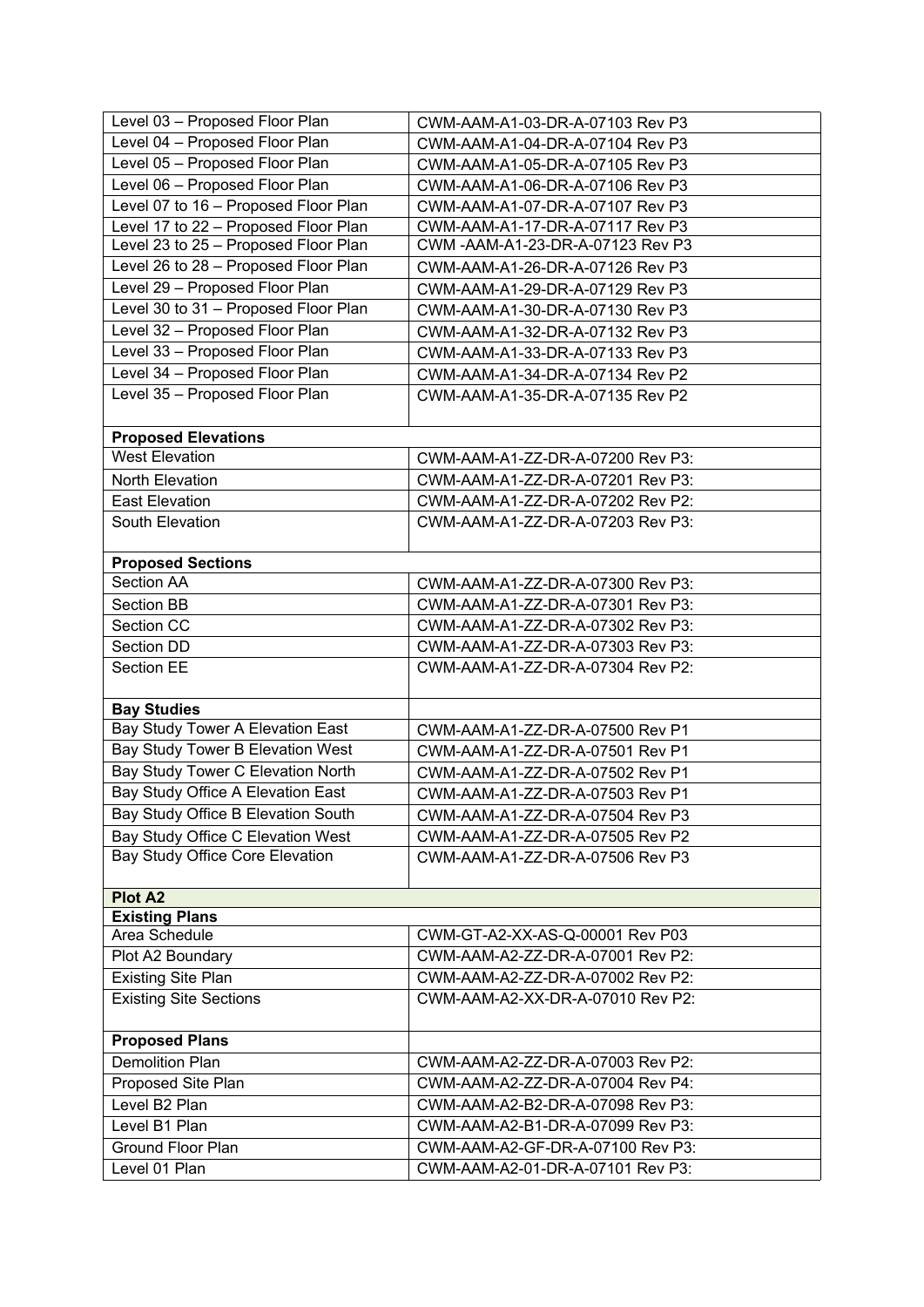| Level 02 Plan                       | CWM-AAM-A2-02-DR-A-07102 Rev P3:    |
|-------------------------------------|-------------------------------------|
| Level 03 Plan                       | CWM-AAM-A2-03-DR-A-07103 Rev P3:    |
| Level 04 Plan                       | CWM-AAM-A2-04-DR-A-07104 Rev P3:    |
| Level 05 Plan                       | CWM-AAM-A2-05-DR-A-07105 Rev P3:    |
| Roof Plan                           | CWM-AAM-A2-RL-DR-A-07106 Rev P3:    |
| <b>Proposed Elevations</b>          |                                     |
| Elevations 01                       | CWM-AAM-A2-XX-DR-A-07200 Rev P3     |
| Elevations 02                       | CWM-AAM-A2-XX-DR-A-07201 Rev P3     |
|                                     |                                     |
| <b>Proposed Sections</b>            |                                     |
| <b>Section AA</b>                   | CWM-AAM-A2-XX-DR-A-07300 Rev P3     |
| Sections BB & CC                    | CWM-AAM-A2-XX-DR-A-07301 Rev P3     |
|                                     |                                     |
| <b>Bay Studies</b>                  |                                     |
| Bay Study 01 North-East Elevation   | CWM-AAM-A2-XX-DR-A-07500 Rev P3     |
| Bay Study 02 North-West Elevation 1 | CWM-AAM-A2-XX-DR-A-07501 Rev P3     |
| Bay Study 02 North-West Elevation 2 | CWM-AAM-A2-XX-DR-A-07502 Rev P3     |
| Bay Study 02 North-West Elevation 3 | CWM-AAM-A2-XX-DR-A-07503 Rev P4     |
| Bay Study 05 South-East Elevation   | CWM-AAM-A2-XX-DR-A-07504 Rev P4     |
| Bay Study 06 South-West Elevation   | CWM-AAM-A2-XX-DR-A-07505 Rev P3     |
|                                     |                                     |
| Plot K1                             |                                     |
| <b>Existing Plans</b>               |                                     |
| Area Schedule                       | CWM-ACM-K1-XX-AS-Q-00001 Rev P02    |
| <b>Existing Site Location Plan</b>  | CWM-DMA-K1-RL-DR-A-(01)100 Rev P01  |
| <b>Existing Elevations</b>          | CWM-DMA-K1-RL-DR-A-(01)102 Rev P01  |
| <b>Proposed Plans</b>               |                                     |
| Proposed Site Location Plan         | CWM-DMA-K1-RL-DR-A-(01)101 Rev P02: |
| <b>Proposed Elevations</b>          | CWM-DMA-K1-RL-DR-A-(01)103 Rev P02: |
| Ground Floor Plan                   | CWM-DMA-K1-00-DR-A-(01)110 Rev P03: |
| First Floor Plan                    | CWM-DMA-K1-01-DR-A-(01)111 Rev P03: |
| Second Floor Plan                   | CWM-DMA-K1-02-DR-A-(01)112 Rev P03: |
| Third Floor Plan                    | CWM-DMA-K1-03-DR-A-(01)113 Rev P03: |
| Fourth Floor Plan                   | CWM-DMA-K1-04-DR-A-(01)114 Rev P03: |
| Fifth Floor Plan                    | CWM-DMA-K1-05-DR-A-(01)115 Rev P03: |
| Roof Plan                           | CWM-DMA-K1-RL-DR-A-(01)116 Rev P02: |
|                                     |                                     |
| <b>Proposed Elevations</b>          |                                     |
| North West Elevation                | CWM-DMA-K1-ZZ-DR-A-(01)210 Rev P02: |
| South East Elevation                | CWM-DMA-K1-ZZ-DR-A-(01)211 Rev P02: |
| North East Elevation                | CWM-DMA-K1-ZZ-DR-A-(01)212 Rev P02: |
| South West Elevation                | CWM-DMA-K1-ZZ-DR-A-(01)213 Rev P02: |
| <b>Plant Room Elevations</b>        | CWM-DMA-K1-ZZ-DR-A-(01)214 Rev P01: |
|                                     |                                     |
| <b>Proposed Sections</b>            |                                     |
| Section AA                          | CWM-DMA-K1-ZZ-DR-A-(01)310 Rev P02: |
| Section BB                          | CWM-DMA-K1-ZZ-DR-A-(01)311 Rev P02: |
| Section CC                          | CWM-DMA-K1-ZZ-DR-A-(01)312 Rev P02: |
| Section DD                          | CWM-DMA-K1-ZZ-DR-A-(01)313 Rev P02: |
|                                     |                                     |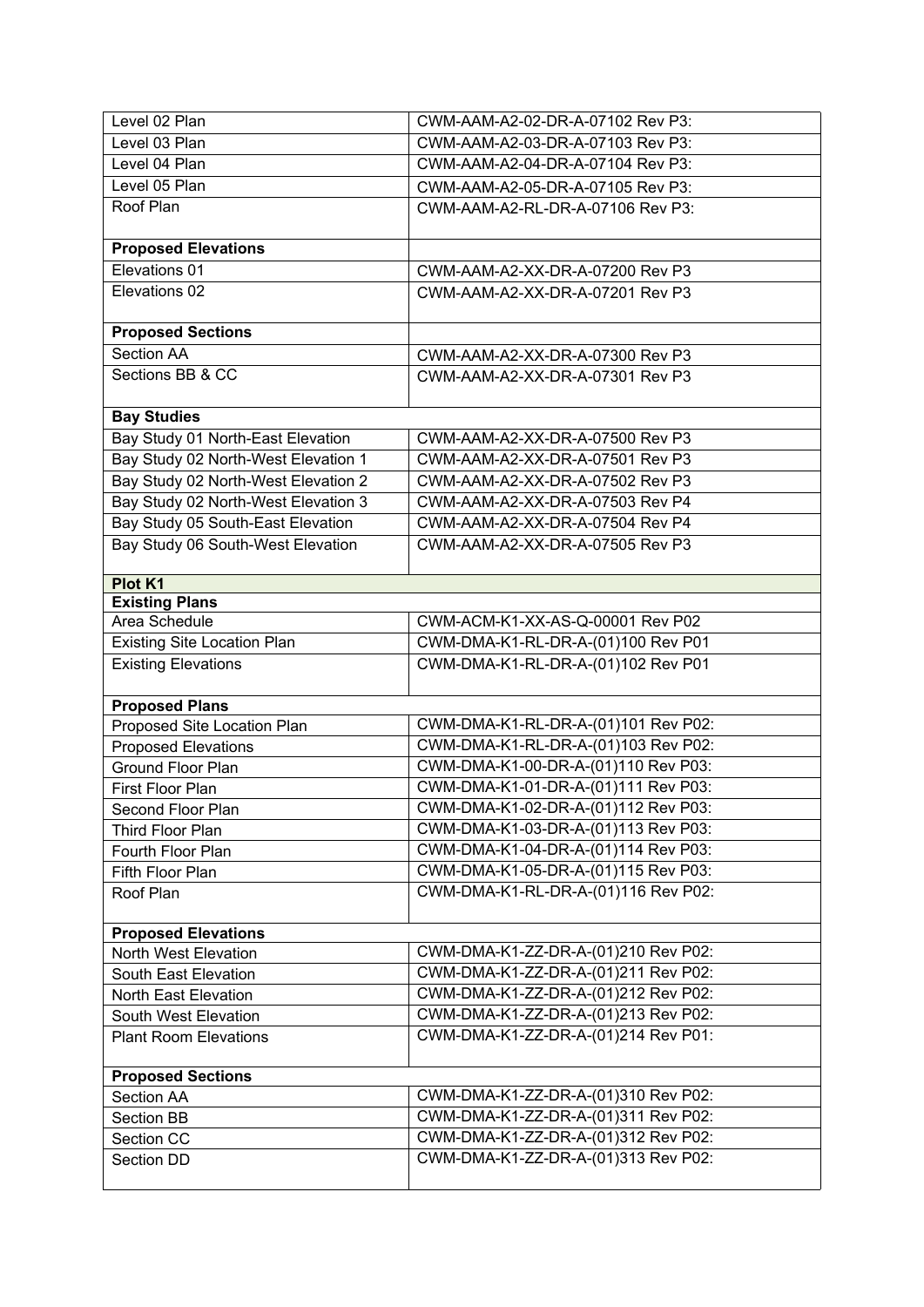| <b>Bay Studies</b>                           |                                     |
|----------------------------------------------|-------------------------------------|
| External Façade Typical Bay                  | CWM-DMA-K1-ZZ-DR-A-(21)101 Rev P02: |
| Courtyard Façade Typical Bay                 | CWM-DMA-K1-ZZ-DR-A-(21)102 Rev P02: |
|                                              |                                     |
| <b>Interim Petrol Filling Station (IPFS)</b> |                                     |
| <b>Existing Plans</b>                        |                                     |
| Area Schedule                                | CWM-ACM-C1-XX-AS-Q-00001 Rev P01:   |
| Location Plan                                | 1185-2018-MER-11 Rev P01            |
| <b>Existing Site Plan</b>                    | 1185-2018-MER-01 Rev P02            |
|                                              |                                     |
| <b>Proposed plans</b>                        |                                     |
| Proposed Plan                                | 1185-2018-MER-20 Rev P03            |
| <b>Proposed Elevations</b>                   | 1185-MER-2017- 22 Rev P03           |
| <b>Tanker Tracking</b>                       | 1185-2018-MER-23 Rev P03            |
| Indicative Proposed Kerb                     | 1185-2018-MER-27 Rev P03            |
| Amendments                                   |                                     |
| Pedestrian Routes                            | 1185-2018-MER-25 Rev P03            |
| <b>Contextual Routes to Interim PFS</b>      | 1185-2018-MER-26 Rev P03            |
| 3D Visuals of Proposed Columns               | 1185-2018-MER-24 Rev P03            |

# **Documents**

# **Masterplan/Sitewide:**

| Arboricultural Survey and Impact Assessment | May 2018                           |
|---------------------------------------------|------------------------------------|
| Arboricultural Survey and Impact Assessment | October 2018                       |
| Addendum                                    |                                    |
| Arboricultural Survey and Impact Assessment | February 2019                      |
| Addendum                                    |                                    |
| <b>Aviation Safeguarding Assessment</b>     | May 2018                           |
| <b>Cultural Strategy</b>                    | Graham Devlin Associates, May 2018 |
| Daylight and Sunlight Report                | GIA, October 2018                  |
| Design and Access Statement Volume 1:       | Allies & Morrison, May 2018        |
| Masterplan                                  |                                    |
| Design and Access Statement Volume 1:       | Allies & Morrison, May 2018        |
| Masterplan Public Realm                     |                                    |
| Design Guidelines: Volume 1 - Masterplan    | Allies & Morrison, June 2019       |
| Design Guidelines: Volume 2 - Masterplan    | Allies & Morrison, October 2018    |
| <b>Public Realm</b>                         |                                    |
| Development Specification                   | DP9, February 2019                 |
| <b>Energy Strategy</b>                      | Arup, May 2018                     |
| Environmental Statement (ES)                | Waterman, May 2018                 |
| Volume 1: Main Chapters                     |                                    |
| Volume 2: Figures                           |                                    |
| Volume 3: Townscape, Built Heritage and     |                                    |
| <b>Visual Assessment</b>                    |                                    |
| Volume 4: Technical Appendices              |                                    |
| ES Addendum Volume 1: Main Chapters         | Waterman, October 2018             |
| ES Addendum Volume 2: Figures               | Waterman, October 2018             |
| ES Addendum Volume 3: Technical             | Waterman, October 2018             |
| Appendices                                  |                                    |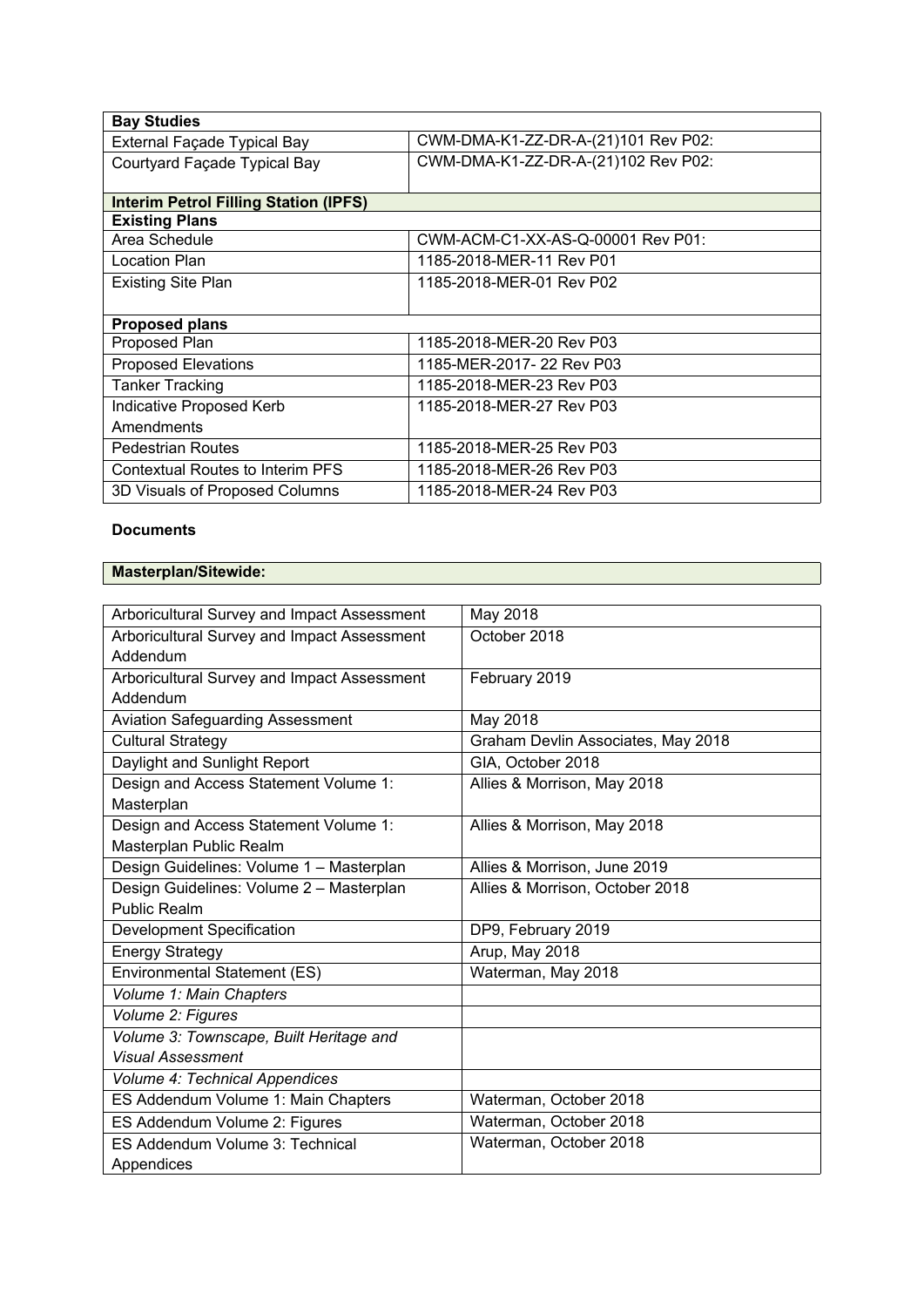| ES Addendum: Non-Technical Summary             | October 2018        |
|------------------------------------------------|---------------------|
| <b>ES Statement of Conformity</b>              | February 2019       |
| ES Addendum Volume 1: Main Chapters            | <b>June 2019</b>    |
| ES Addendum Volume 2: Figures                  | <b>June 2019</b>    |
| ES Addendum Volume 3: Technical                | <b>June 2019</b>    |
| Appendices                                     |                     |
| <b>Equalities Statement</b>                    | May 2018            |
| Framework Construction Management Plan         | May 2018            |
| <b>Health Impact Assessment</b>                | May 2018            |
| <b>Housing Statement</b>                       | Quod, May 2018      |
| <b>Housing Statement Executive Summary</b>     | Quod, May 2018      |
| Housing Statement Addendum - June 2019         | Quod, June 2019     |
| <b>Housing Statement Executive Summary</b>     | Quod, June 2019     |
| Addendum                                       |                     |
| <b>Illustrative Phasing Plan</b>               | October 2018        |
| Open Space Strategy                            | October 2018        |
| <b>Planning Statement</b>                      | DP9, May 2018       |
| Radio and Television Interference              | May 2018            |
| Assessment                                     |                     |
| Retail and Leisure Statement                   | May 2018            |
| Social Regeneration Charter                    | May 2018            |
| <b>Statement of Community Involvement</b>      | <b>May 2018</b>     |
| <b>Sustainability Strategy</b>                 | May 2018            |
| <b>Transport Assessment</b>                    | Arup, May 2018      |
| <b>Transport Assessment Addendum</b>           | Arup, October 2018  |
| <b>Transport Assessment Addendum</b>           | Arup, February 2019 |
| <b>Transport Assessment Addendum</b>           | Arup, June 2019     |
| Utilities and Services Infrastructure Strategy | May 2018            |

# **Plot Specific:**

# Plot A1

| <b>Construction Management Plan: Plot A1</b> | May 2018     |
|----------------------------------------------|--------------|
| Design and Access Statement Volume 3: Plot   | May 2018     |
| A1                                           |              |
| Design and Access Statement Volume 3         | October 2018 |
| Addendum: Plot A1                            |              |
| Internal Daylight and Sunlight Assessment:   | May 2018     |
| Plot A1                                      |              |
| Sustainability and Energy Statement: Plot A1 | May 2018     |
| Transport Statement: Plot A1                 | May 2018     |
| Transport Statement Addendum: Plot A1        | October 2018 |
| Design and Access Statement Volume 5:        | May 2018     |
| Zone A Public Realm                          |              |

# Plot A2

| Construction Management Plan: Plot A2      | May 2018 |
|--------------------------------------------|----------|
| Design and Access Statement Volume 4: Plot | Mav 2018 |
| - A2                                       |          |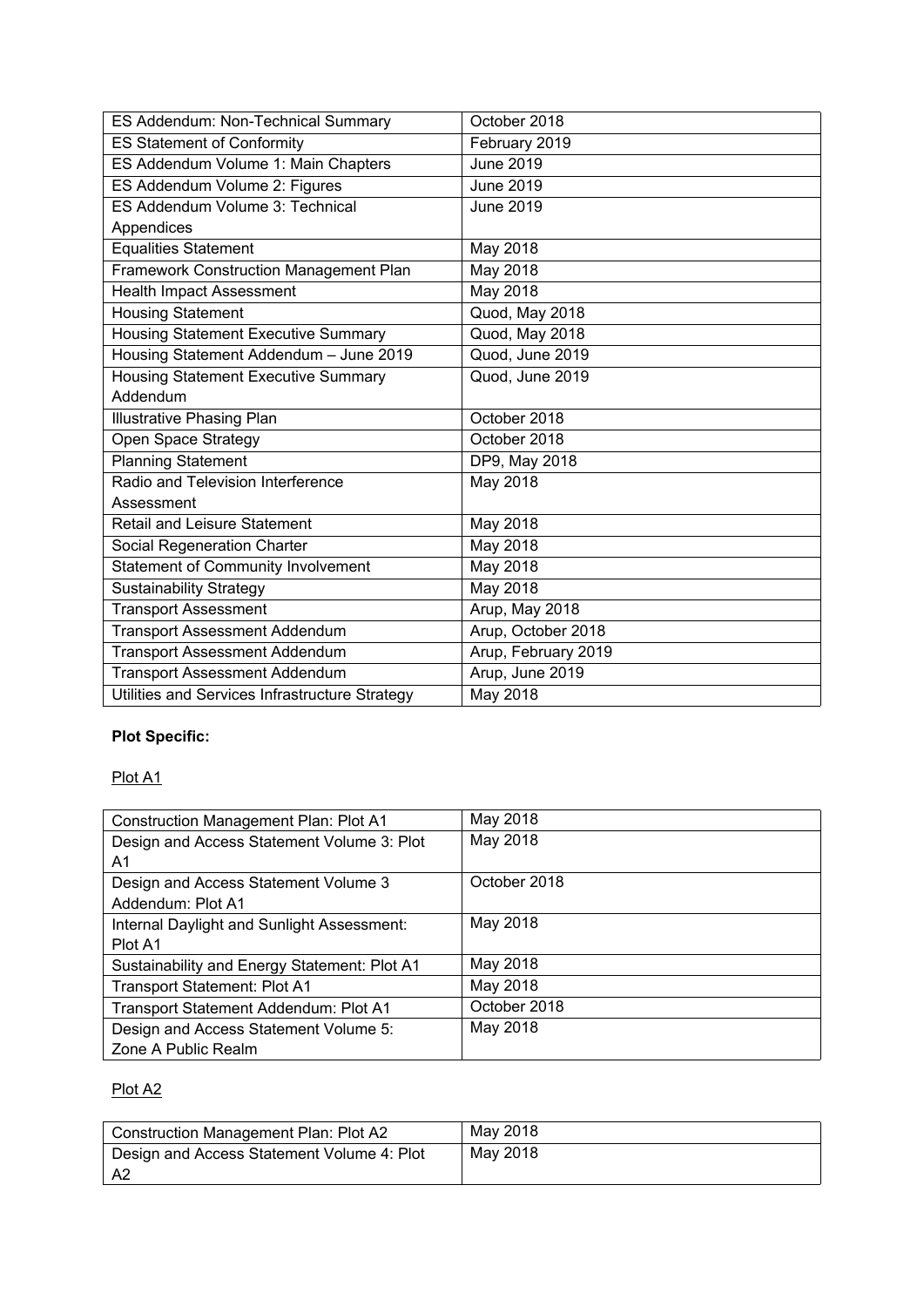| Design and Access Statement Volume 4  | October 2018  |
|---------------------------------------|---------------|
| Addendum: Plot A2                     |               |
| Design and Access Statement Volume 4  | February 2019 |
| Addendum: Plot A2                     |               |
| Energy Statement: Plot A2             | May 2018      |
| Sustainability Statement: Plot A2     | May 2018      |
| <b>Transport Statement: Plot A2</b>   | May 2018      |
| Transport Statement Addendum: Plot A2 | October 2018  |

# Plot K1

| <b>Construction Management Plan: Plot K1</b> | May 2018     |
|----------------------------------------------|--------------|
| Design and Access Statement Volume 6: Plot   | May 2018     |
| K1                                           |              |
| Design and Access Statement Volume 6         | October 2018 |
| Addendum: Plot K1                            |              |
| Internal Daylight and Sunlight Assessment:   | October 2018 |
| Plot K1                                      |              |
| Sustainability and Energy Statement: Plot K1 | May 2018     |
| Transport Statement: Plot K1                 | May 2018     |
| Transport Statement Addendum: Plot K1        | October 2018 |

# Interim PFS

| Arboricultural Impact Assessment Statement    | October 2018  |
|-----------------------------------------------|---------------|
| of Conformity: Interim Petrol Filling Station |               |
| Design and Access Statement Volume 7:         | February 2019 |
| Interim Petrol Filling Station                |               |
| Transport Statement: Interim Petrol Filling   | October 2018  |
| Station                                       |               |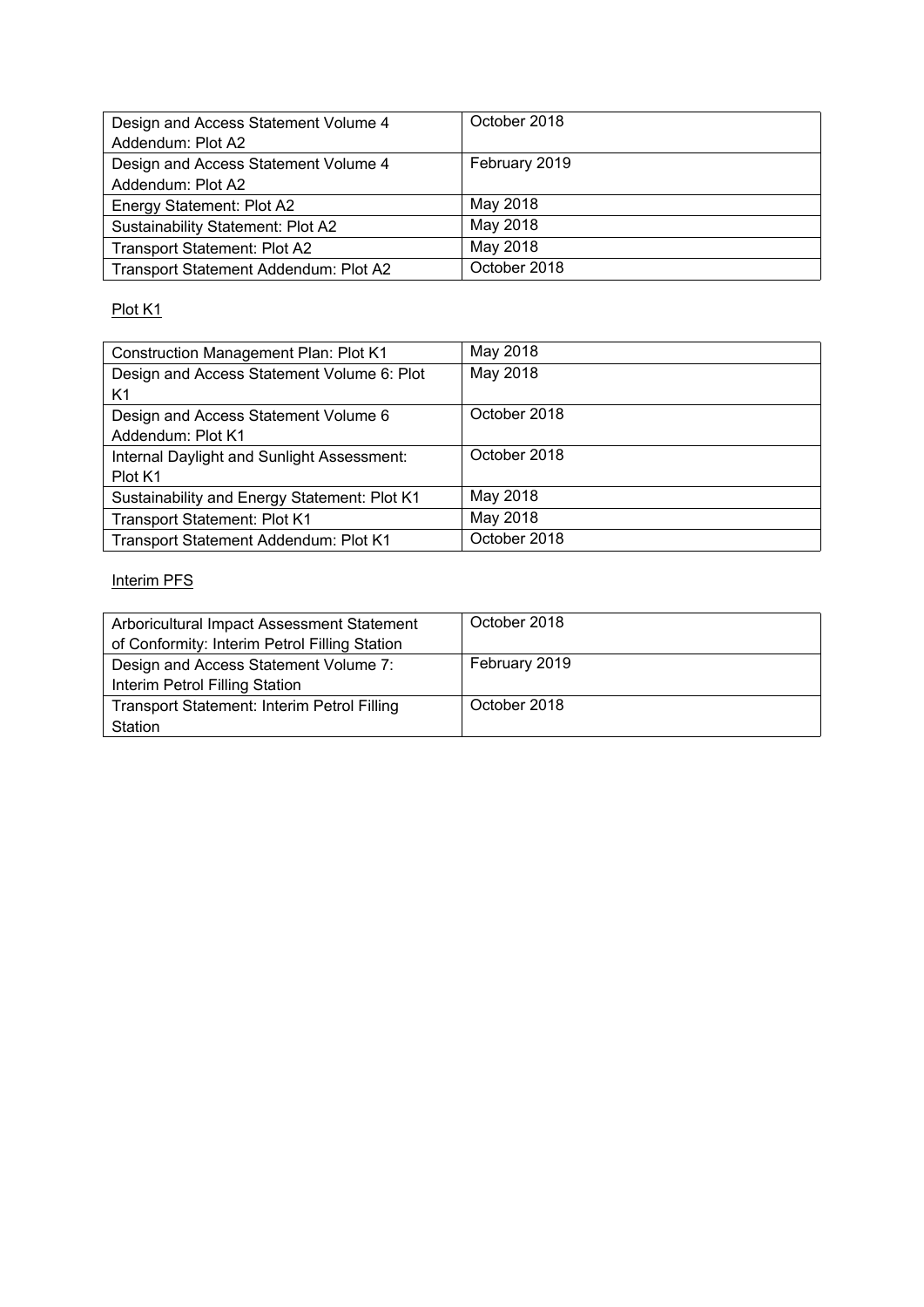# **Definitions:**

"Above-Grade" means any Construction Works above ground level.

"Building" means a building or part thereof within a Development Plot.

"Construction Works" - TBC

"Development" means the Development permitted by the Planning Permission.

"Development Phase" means a phase of the Development as shown on the Phasing Plan approved pursuant to Condition 8, which phases may comprise any component part of the Development and may either individually or collectively comprise Excluded Works, Construction Works, a Development Plot (or Development Plots), a Building (or Buildings), landscaping and infrastructure or, in any case, part thereof and each and every such phase described on the approved phasing strategy shall constitute a separate phase of the development authorised by this planning permission for the purposes of the Community Infrastructure Levy Regulations 2010 (as amended).

"Development Plot" means an area of land in respect of which is a particular Building or group of Buildings is to be constructed to be defined by the relevant RMA;

"Development Zone" means each of the Development Zones shown on the Proposed Development Zones and Public Realm Plan listed below;

"Excluded Works" - TBC

"Occupation" means the use or occupation of the Development or any part thereof for the purposes permitted and does not include occupation by personnel engaged in construction, fitting out or decoration, commissioning or occupation for marketing or display or operations in relation to security operations and the phrases "Occupy" and "Occupied" and cognate expressions shall be construed accordingly;

"Phase 1 Development" – means Plot A1, Plot A2, Plot K1 and the IPFS and their associated Public Realm.

"Public Realm" means the network of spaces between the Buildings within the Development that can be freely accessed by the public, including parks, squares, roads, pedestrian areas, cycle routes and open space, including the dockside.

"Reserved Matters" means details of the:

- a) Scale;
- b) Appearance;
- c) Layout;
- d) Access; and
- e) Landscaping

"Reserved Matters Approval" means any approval of Reserved Matters in respect of the Development and the term "RMA" shall be construed accordingly;

"Reserved Matters Compliance Report" means the information set out in the Annex to this planning permission and which shall be included with each relevant application for the approval of reserved matters pursuant to condition 7.

# **Subject to the following conditions:**

# **1. Approved Plans**

The development hereby permitted shall not be carried out otherwise than in accordance with the following approved plans: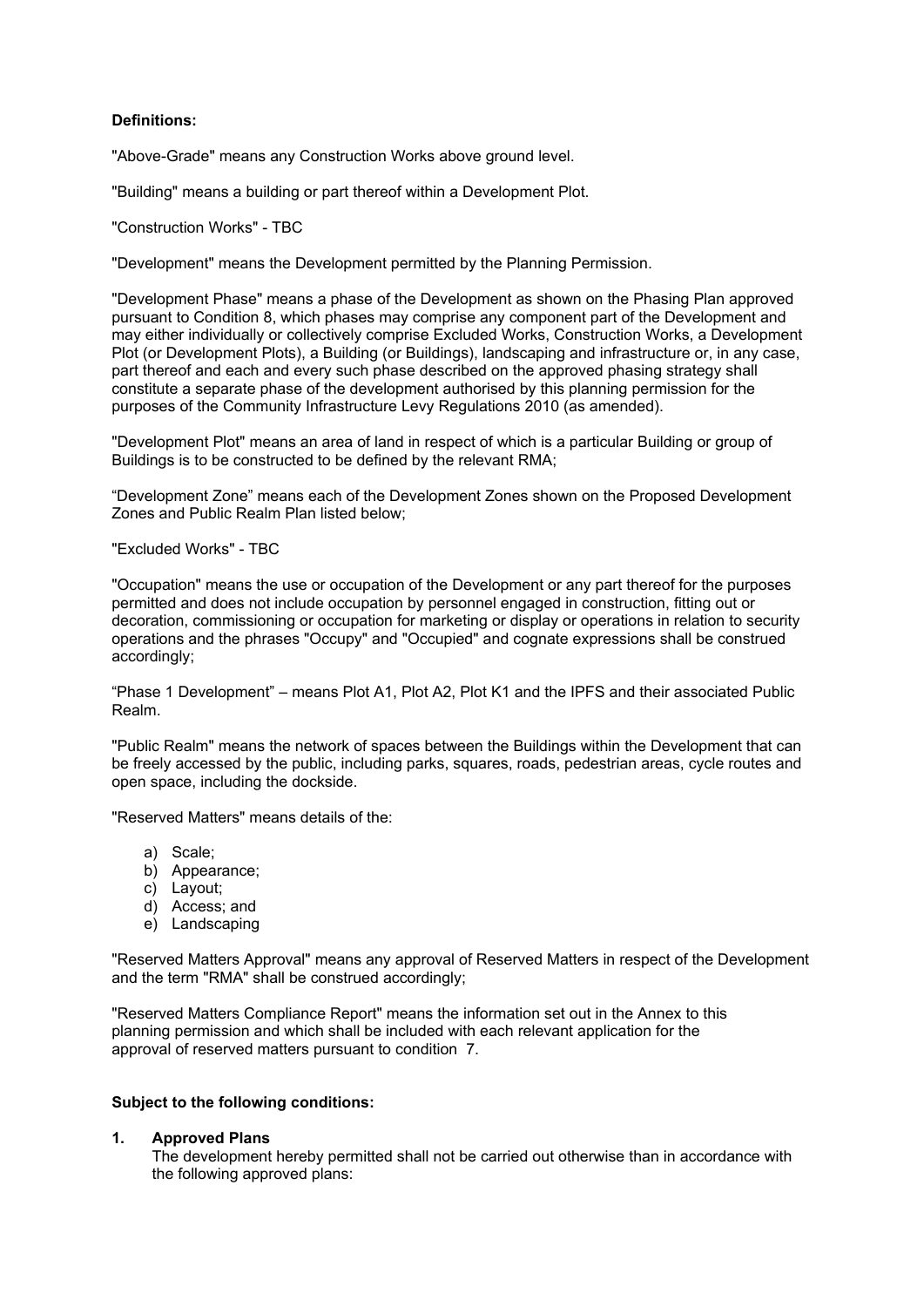| <b>The Parameter Plans</b>                                             |                                 |
|------------------------------------------------------------------------|---------------------------------|
| Demolition Plan                                                        | CWM-AAM-MP-ZZ-DR-A-07002 Rev P1 |
| Proposed Development Zones and<br>Public Realm                         | CWM-AAM-MP-ZZ-DR-A-07003 Rev P1 |
| <b>Proposed Building Lines</b>                                         | CWM-AAM-MP-ZZ-DR-A-07004 Rev P1 |
| <b>Proposed Basement Extents</b>                                       | CWM-AAM-MP-ZZ-DR-A-07005 Rev P4 |
| Proposed Vehicular Access from<br><b>Planning Application Boundary</b> | CWM-AAM-MP-ZZ-DR-A-07006 Rev P1 |
| Proposed Servicing and Access                                          | CWM-AAM-MP-ZZ-DR-A-07007 Rev P1 |
| <b>Proposed Predominant Ground</b><br>Level Uses                       | CWM-AAM-MP-ZZ-DR-A-07008 Rev P1 |
| Proposed Predominant Upper Level<br>Uses                               | CWM-AAM-MP-ZZ-DR-A-07009 Rev P1 |
| <b>Proposed Site Levels</b>                                            | CWM-AAM-MP-77-DR-A-07011 Rev P1 |
| Proposed Maximum Heights                                               | CWM-AAM-MP-ZZ-DR-A-07012 Rev P2 |

| <b>Detailed Plots</b>                     |                                  |
|-------------------------------------------|----------------------------------|
| <b>Plot A1</b>                            |                                  |
| Area Schedule                             | CWM-ACM-A1-XX-AS-Q-00001 Rev 5   |
| <b>Residential Accommodation Schedule</b> | CWM-ACM-A1-XX-AS-Q-00001 Rev 5   |
| Plot A1 Boundary                          | CWM-AAM-A1-RL-DR-A-03000 Rev P1  |
|                                           |                                  |
| Proposed Site Plan                        | CWM-AAM-A1-RL-DR-A-03002 Rev P2  |
| Level Basement - Proposed Floor<br>Plan   | CWM-AAM-A1-B1-DR-A-07099 Rev P3  |
| Level 00 - Proposed Floor Plan            | CWM-AAM-A1-GF-DR-A-07100 Rev P3  |
| Mezzanine - Proposed Floor Plan           | WM-AAM-A1-MZ-DR-A-07100M Rev P2  |
| Level 01 - Proposed Floor Plan            | CWM-AAM-A1-01-DR-A-07101 Rev P3  |
| Level 02 - Proposed Floor Plan            | CWM-AAM-A1-02-DR-A-07102 Rev P3  |
| Level 03 - Proposed Floor Plan            | CWM-AAM-A1-03-DR-A-07103 Rev P3  |
| Level 04 - Proposed Floor Plan            | CWM-AAM-A1-04-DR-A-07104 Rev P3  |
| Level 05 - Proposed Floor Plan            | CWM-AAM-A1-05-DR-A-07105 Rev P3  |
| Level 06 - Proposed Floor Plan            | CWM-AAM-A1-06-DR-A-07106 Rev P3  |
| Level 07 to 16 - Proposed Floor Plan      | CWM-AAM-A1-07-DR-A-07107 Rev P3  |
| Level 17 to 22 - Proposed Floor Plan      | CWM-AAM-A1-17-DR-A-07117 Rev P3  |
| Level 23 to 25 - Proposed Floor           | CWM -AAM-A1-23-DR-A-07123 Rev P3 |
| Plan                                      |                                  |
| Level 26 to 28 - Proposed Floor           | CWM-AAM-A1-26-DR-A-07126 Rev P3  |
| Plan                                      |                                  |
| Level 29 - Proposed Floor Plan            | CWM-AAM-A1-29-DR-A-07129 Rev P3  |
| Level 30 to 31 - Proposed Floor           | CWM-AAM-A1-30-DR-A-07130 Rev P3  |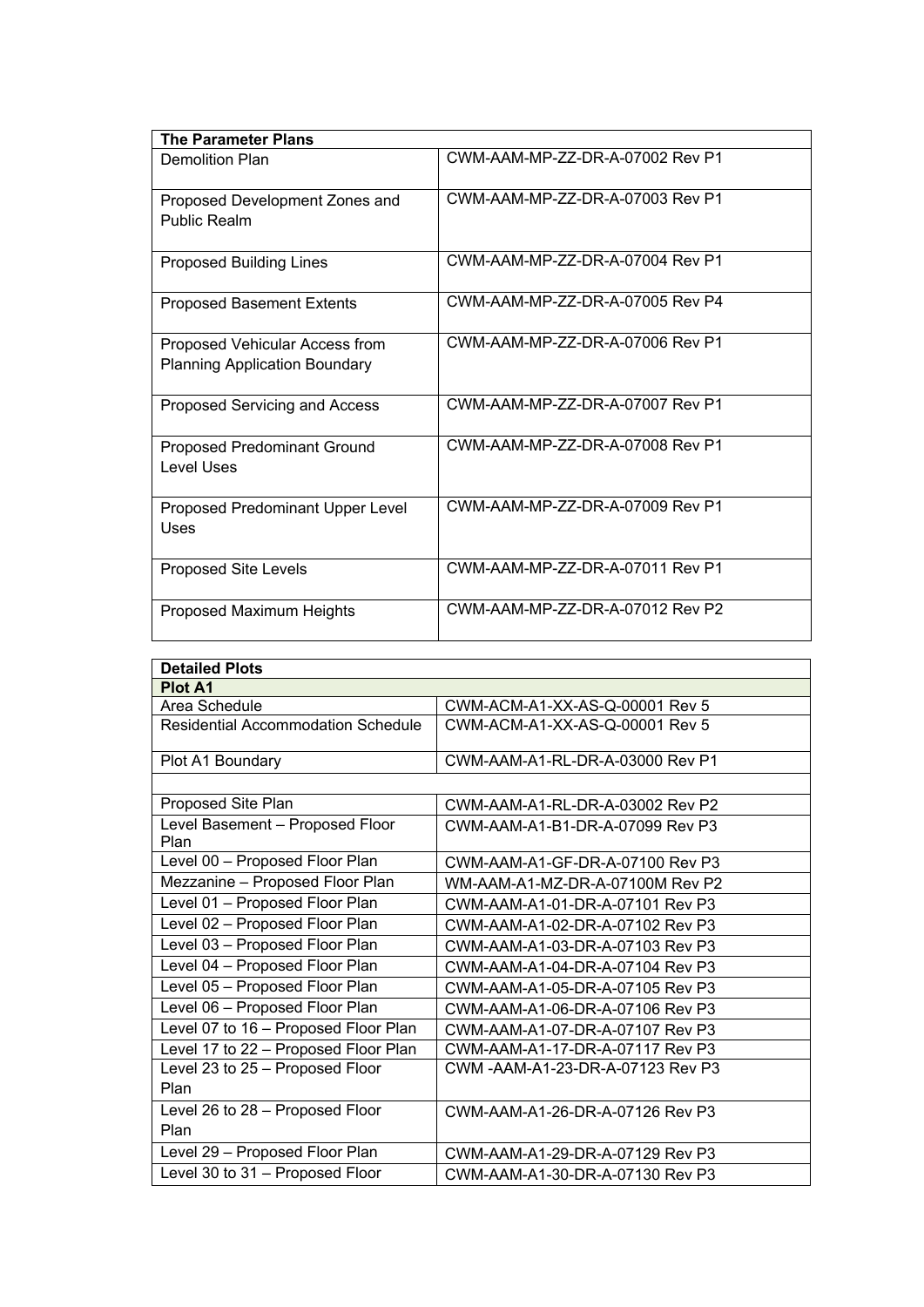| Plan                                   |                                  |
|----------------------------------------|----------------------------------|
| Level 32 - Proposed Floor Plan         | CWM-AAM-A1-32-DR-A-07132 Rev P3  |
| Level 33 - Proposed Floor Plan         | CWM-AAM-A1-33-DR-A-07133 Rev P3  |
| Level 34 - Proposed Floor Plan         | CWM-AAM-A1-34-DR-A-07134 Rev P2  |
| Level 35 - Proposed Floor Plan         | CWM-AAM-A1-35-DR-A-07135 Rev P2  |
|                                        |                                  |
| <b>West Elevation</b>                  | CWM-AAM-A1-ZZ-DR-A-07200 Rev P3: |
| <b>North Elevation</b>                 | CWM-AAM-A1-ZZ-DR-A-07201 Rev P3: |
| <b>East Elevation</b>                  | CWM-AAM-A1-ZZ-DR-A-07202 Rev P2: |
| South Elevation                        | CWM-AAM-A1-ZZ-DR-A-07203 Rev P3: |
|                                        |                                  |
| Section AA                             | CWM-AAM-A1-ZZ-DR-A-07300 Rev P3: |
| <b>Section BB</b>                      | CWM-AAM-A1-ZZ-DR-A-07301 Rev P3: |
| Section CC                             | CWM-AAM-A1-ZZ-DR-A-07302 Rev P3: |
| Section DD                             | CWM-AAM-A1-ZZ-DR-A-07303 Rev P3: |
| <b>Section EE</b>                      | CWM-AAM-A1-ZZ-DR-A-07304 Rev P2: |
|                                        |                                  |
| Bay Study Tower A Elevation East       | CWM-AAM-A1-ZZ-DR-A-07500 Rev P1  |
| Bay Study Tower B Elevation West       | CWM-AAM-A1-ZZ-DR-A-07501 Rev P1  |
| Bay Study Tower C Elevation North      | CWM-AAM-A1-ZZ-DR-A-07502 Rev P1  |
| Bay Study Office A Elevation East      | CWM-AAM-A1-ZZ-DR-A-07503 Rev P1  |
| Bay Study Office B Elevation South     | CWM-AAM-A1-ZZ-DR-A-07504 Rev P3  |
| Bay Study Office C Elevation West      | CWM-AAM-A1-ZZ-DR-A-07505 Rev P2  |
| Bay Study Office Core Elevation        | CWM-AAM-A1-ZZ-DR-A-07506 Rev P3  |
|                                        |                                  |
|                                        |                                  |
| <b>Plot A2</b>                         |                                  |
|                                        |                                  |
| Area Schedule                          | CWM-GT-A2-XX-AS-Q-00001 Rev P03  |
| Plot A2 Boundary                       | CWM-AAM-A2-ZZ-DR-A-07001 Rev P2: |
|                                        |                                  |
| <b>Demolition Plan</b>                 | CWM-AAM-A2-ZZ-DR-A-07003 Rev P2: |
| Proposed Site Plan                     | CWM-AAM-A2-ZZ-DR-A-07004 Rev P4: |
| Level B2 Plan                          | CWM-AAM-A2-B2-DR-A-07098 Rev P3: |
| Level B1 Plan                          | CWM-AAM-A2-B1-DR-A-07099 Rev P3: |
| <b>Ground Floor Plan</b>               | CWM-AAM-A2-GF-DR-A-07100 Rev P3: |
| Level 01 Plan                          | CWM-AAM-A2-01-DR-A-07101 Rev P3: |
| Level 02 Plan                          | CWM-AAM-A2-02-DR-A-07102 Rev P3: |
| Level 03 Plan                          | CWM-AAM-A2-03-DR-A-07103 Rev P3: |
| Level 04 Plan                          | CWM-AAM-A2-04-DR-A-07104 Rev P3: |
| Level 05 Plan                          | CWM-AAM-A2-05-DR-A-07105 Rev P3: |
| Roof Plan                              | CWM-AAM-A2-RL-DR-A-07106 Rev P3: |
|                                        |                                  |
| Elevations 01                          | CWM-AAM-A2-XX-DR-A-07200 Rev P3  |
| Elevations 02                          | CWM-AAM-A2-XX-DR-A-07201 Rev P3  |
|                                        |                                  |
| Section AA                             | CWM-AAM-A2-XX-DR-A-07300 Rev P3  |
| Sections BB & CC                       | CWM-AAM-A2-XX-DR-A-07301 Rev P3  |
|                                        |                                  |
| Bay Study 01 North-East Elevation      | CWM-AAM-A2-XX-DR-A-07500 Rev P3  |
| Bay Study 02 North-West Elevation<br>1 | CWM-AAM-A2-XX-DR-A-07501 Rev P3  |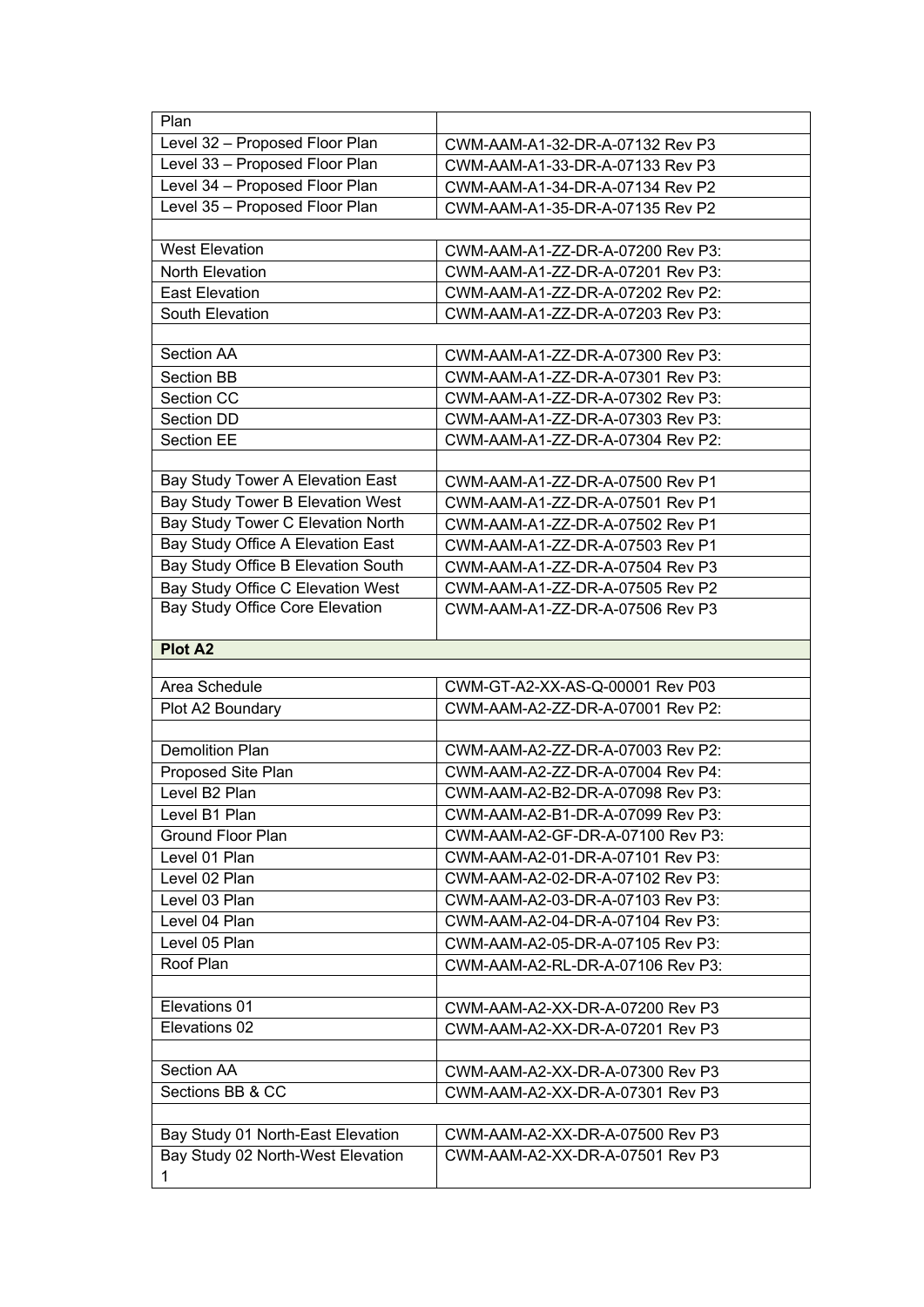| Bay Study 02 North-West Elevation<br>$\overline{2}$       | CWM-AAM-A2-XX-DR-A-07502 Rev P3     |
|-----------------------------------------------------------|-------------------------------------|
| Bay Study 02 North-West Elevation<br>3                    | CWM-AAM-A2-XX-DR-A-07503 Rev P4     |
| Bay Study 05 South-East Elevation                         | CWM-AAM-A2-XX-DR-A-07504 Rev P4     |
| Bay Study 06 South-West                                   | CWM-AAM-A2-XX-DR-A-07505 Rev P3     |
| Elevation                                                 |                                     |
| Plot K1                                                   |                                     |
|                                                           |                                     |
| Area Schedule                                             | CWM-ACM-K1-XX-AS-Q-00001 Rev P02    |
|                                                           | CWM-DMA-K1-RL-DR-A-(01)101 Rev P02: |
| Proposed Site Location Plan<br><b>Proposed Elevations</b> | CWM-DMA-K1-RL-DR-A-(01)103 Rev P02: |
| Ground Floor Plan                                         | CWM-DMA-K1-00-DR-A-(01)110 Rev P03: |
| First Floor Plan                                          | CWM-DMA-K1-01-DR-A-(01)111 Rev P03: |
| Second Floor Plan                                         | CWM-DMA-K1-02-DR-A-(01)112 Rev P03: |
| Third Floor Plan                                          | CWM-DMA-K1-03-DR-A-(01)113 Rev P03: |
| Fourth Floor Plan                                         | CWM-DMA-K1-04-DR-A-(01)114 Rev P03: |
| Fifth Floor Plan                                          | CWM-DMA-K1-05-DR-A-(01)115 Rev P03: |
| Roof Plan                                                 | CWM-DMA-K1-RL-DR-A-(01)116 Rev P02: |
|                                                           |                                     |
| North West Elevation                                      | CWM-DMA-K1-ZZ-DR-A-(01)210 Rev P02: |
| South East Elevation                                      | CWM-DMA-K1-ZZ-DR-A-(01)211 Rev P02: |
| North East Elevation                                      | CWM-DMA-K1-ZZ-DR-A-(01)212 Rev P02: |
| South West Elevation                                      | CWM-DMA-K1-ZZ-DR-A-(01)213 Rev P02: |
| <b>Plant Room Elevations</b>                              | CWM-DMA-K1-ZZ-DR-A-(01)214 Rev P01: |
|                                                           |                                     |
| Section AA                                                | CWM-DMA-K1-ZZ-DR-A-(01)310 Rev P02: |
| Section BB                                                | CWM-DMA-K1-ZZ-DR-A-(01)311 Rev P02: |
| Section CC                                                | CWM-DMA-K1-ZZ-DR-A-(01)312 Rev P02: |
| Section DD                                                | CWM-DMA-K1-ZZ-DR-A-(01)313 Rev P02: |
| External Façade Typical Bay                               | CWM-DMA-K1-ZZ-DR-A-(21)101 Rev P02: |
| Courtyard Façade Typical Bay                              | CWM-DMA-K1-ZZ-DR-A-(21)102 Rev P02: |
|                                                           |                                     |
| <b>Interim Petrol Filling Station (IPFS)</b>              |                                     |
|                                                           |                                     |
| Area Schedule                                             | CWM-ACM-C1-XX-AS-Q-00001 Rev P01:   |
|                                                           |                                     |
| Proposed Plan                                             | 1185-2018-MER-20 Rev P03            |
| <b>Proposed Elevations</b>                                | 1185-MER-2017-22 Rev P03            |
| <b>Tanker Tracking</b>                                    | 1185-2018-MER-23 Rev P03            |
| Indicative Proposed Kerb                                  | 1185-2018-MER-27 Rev P03            |
| Amendments                                                |                                     |
| <b>Pedestrian Routes</b>                                  | 1185-2018-MER-25 Rev P03            |
| <b>Contextual Routes to Interim PFS</b>                   | 1185-2018-MER-26 Rev P03            |
| 3D Visuals of Proposed Columns                            | 1185-2018-MER-24 Rev P03            |

# Reason:

For the avoidance of doubt and in the interests of proper planning.

# **2. Time Limit and Reserved Matters**

a) The Development hereby permitted shall be begun before the end of three years from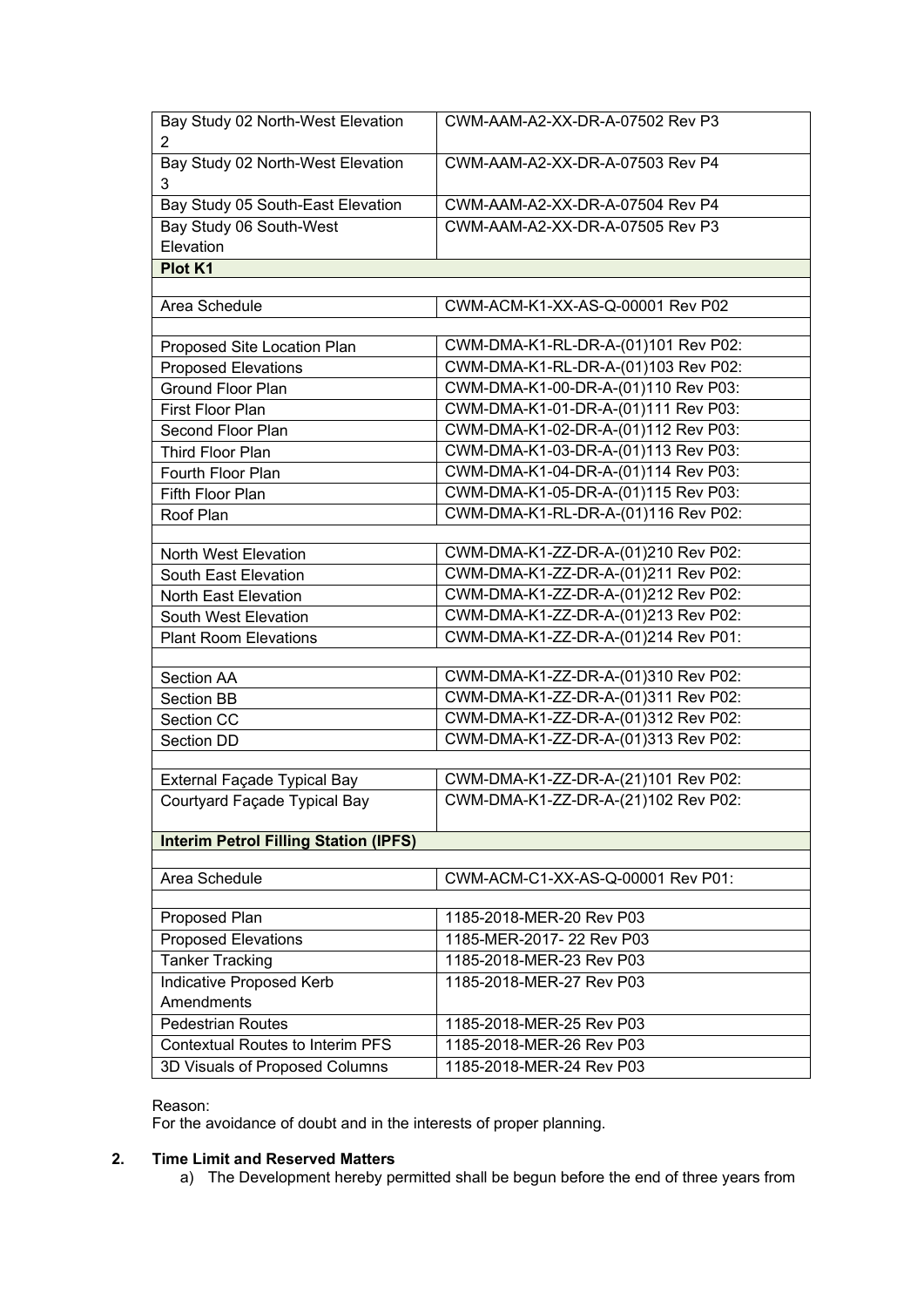the date of this permission.

- b) No part of the Development hereby approved in outline shall be commenced until details of the Reserved Matters in relation to that part of the Development have been submitted to and approved in writing by the Local Planning Authority.
- c) The reserved matters for the first Development Plot or Zone shall be submitted to the Local Planning Authority for approval by not later than the expiration of three years from the date of this permission and the development permitted by this permission shall be begun either before the end of five years from the date of this permission or before the expiration of three years from the date of the final approval of the last Reserved Matters Application for the first Development Plot/Zone, or in the case of approval on different dates, the final approval of the last such matter to be approved for the first Development Plot/Zone.
- d) Applications for the approval of Reserved Matters in respect of the Development shall be submitted to the Local Planning Authority for approval before the expiration of 20 years from the date of this decision notice.

# Reason

As required by Sections 91 and 92 of the Town and Country Planning Act 1990 as amended.

# **3. Control Documents**

The Development (excluding the Phase 1 Development) shall be developed in accordance with the following documents:

:

- The Development Specification (DP9, February 2019)
- The Parameter Plans:

| <b>Demolition Plan</b>                                                 | CWM-AAM-MP-ZZ-DR-A-07002 Rev P1 |
|------------------------------------------------------------------------|---------------------------------|
| Proposed Development Zones and<br>Public Realm                         | CWM-AAM-MP-ZZ-DR-A-07003 Rev P1 |
| <b>Proposed Building Lines</b>                                         | CWM-AAM-MP-ZZ-DR-A-07004 Rev P1 |
| <b>Proposed Basement Extents</b>                                       | CWM-AAM-MP-ZZ-DR-A-07005 Rev P4 |
| Proposed Vehicular Access from<br><b>Planning Application Boundary</b> | CWM-AAM-MP-ZZ-DR-A-07006 Rev P1 |
| Proposed Servicing and Access                                          | CWM-AAM-MP-ZZ-DR-A-07007 Rev P1 |
| <b>Proposed Predominant Ground</b><br>Level Uses                       | CWM-AAM-MP-ZZ-DR-A-07008 Rev P1 |
| Proposed Predominant Upper Level<br>Uses                               | CWM-AAM-MP-ZZ-DR-A-07009 Rev P1 |
| Proposed Site Levels                                                   | CWM-AAM-MP-ZZ-DR-A-07011 Rev P1 |
| Proposed Maximum Heights                                               | CWM-AAM-MP-ZZ-DR-A-07012 Rev P2 |

 The Design Guidelines Volumes 1 (June 2019) and Public Realm Design Guidelines (October 2018)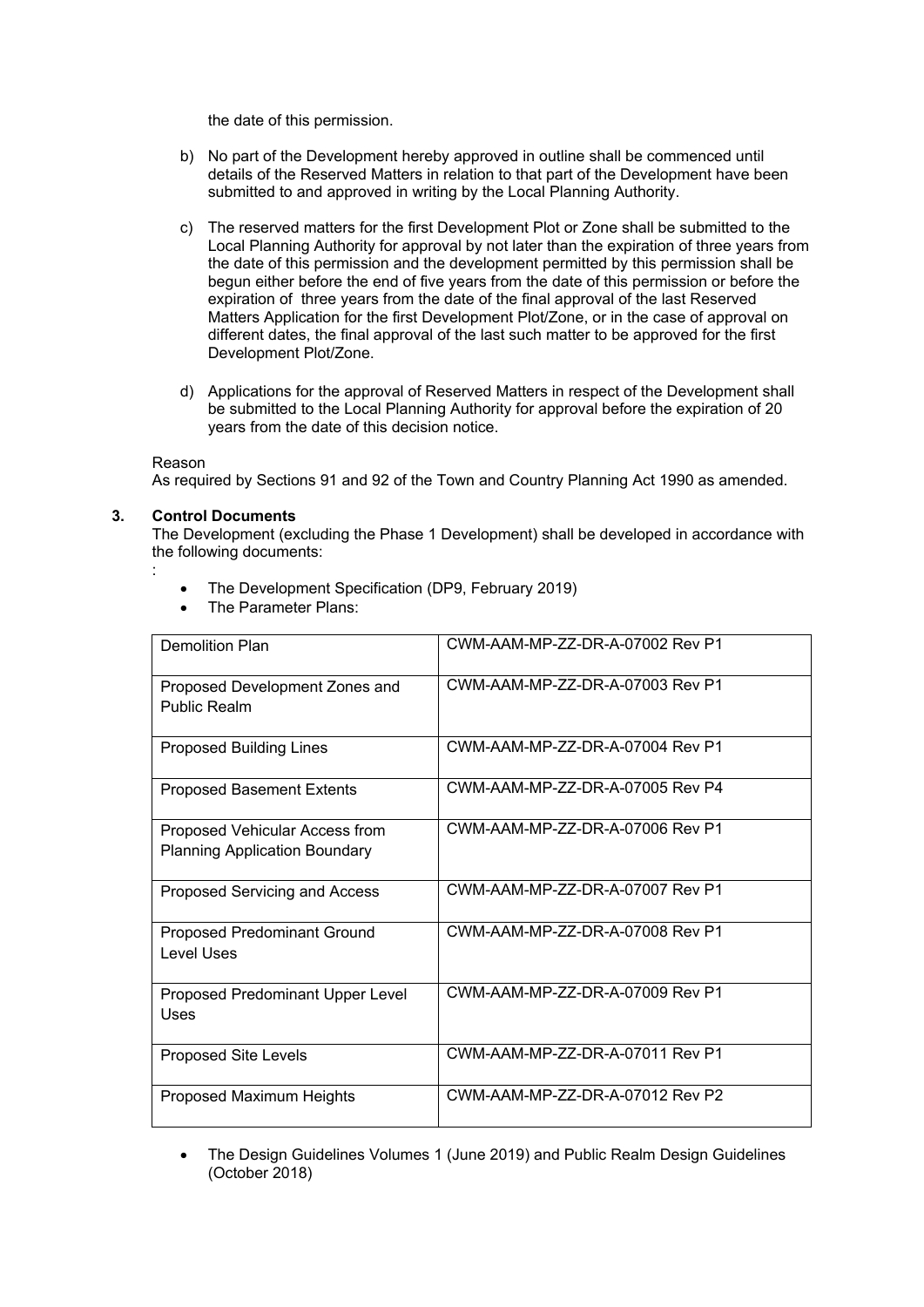# Reason:

To ensure that the development is undertaken in accordance with the approved drawings and documents, including the Environmental Statement, and otherwise conforms to the principles of sustainable development as described in the National Planning Policy Framework 2019

# **4. Floorspace cap**

The total amount of floorspace across the Development (excluding the Phase 1 Development) shall not exceed the 656,200 sqm GEA (excluding parking, plant and public toilets) stated in Table 3 of the approved Development Specification.

Reason:

Reason: To ensure that the Development is carried out in accordance with the approved plans and other submitted details and to ensure that the quantum of floorspace remains within the approved parameters as assessed pursuant to the Environmental Impact Assessment of the Development.

# **5. Development Zones and Permitted Uses**

The quantum of built floorspace across the Development (excluding Phase 1) shall not exceed the maximum floorspace figures (GEA) for each permitted land use or for each Development Zone specified in Table 3 of the approved Development Specification, as follows:

| <b>Development</b><br>Zone                                                                              | <b>Use</b><br><b>Class</b> | Zone B<br><b>GEA SQ M</b> | Zone C<br><b>GEA SQ M</b> | Zone D<br><b>GEA SQ M</b> | Zone E<br><b>GEA SQ M</b> | Zone F<br><b>GEA SQ M</b> | Zone G<br><b>GEA SQ M</b> | Zone H<br><b>GEA SQ M</b> | Zone J<br><b>GEA SQ M</b> | Zone L<br><b>GEA SQ M</b> | Zone M<br><b>GEA SQ M</b> | Zone N<br><b>GEA SQ M</b> | Zone P<br><b>GEA SQ M</b> | <b>MAXIMUM</b><br><b>GEA CAP BY</b><br>USE (SQ M) |
|---------------------------------------------------------------------------------------------------------|----------------------------|---------------------------|---------------------------|---------------------------|---------------------------|---------------------------|---------------------------|---------------------------|---------------------------|---------------------------|---------------------------|---------------------------|---------------------------|---------------------------------------------------|
| <b>Retail</b>                                                                                           | $A1 - A5$                  | 9.000                     | 2.800                     | 32.700                    | 6,600                     | 3.700                     | 21.700                    | 5.300                     | 3,000                     | 800                       | 400                       | 500                       | 150                       | 86.650                                            |
| Workspace                                                                                               | <b>B1</b>                  | 41.500                    | 27.600                    | 80.300                    | 19,000                    | 38,500                    | 5,000                     | 67.600                    | 1.500                     | 11.500                    | ٠                         | ۰                         | ٠                         | 282,500                                           |
| Hotel                                                                                                   | C <sub>1</sub>             | $\blacksquare$            | $\overline{a}$            | 7.500                     | ٠                         | $\overline{a}$            |                           |                           | $\overline{a}$            |                           | ٠                         | ٠                         | ٠                         | 7.500                                             |
| <b>Assisted Living</b>                                                                                  | C <sub>2</sub>             | $\overline{a}$            | $\overline{a}$            | $\overline{a}$            | 3,700                     | ٠                         | 15,500                    | 14,400                    | 20,200                    | 9,700                     | $\overline{a}$            | $\overline{a}$            | ۰                         | 35,700                                            |
| <b>Residential</b>                                                                                      | C <sub>3</sub>             | 27,300                    | 23,000                    | 34.700                    | 13,600                    | 57.700                    | 44,200                    | 41,200                    | 57,700                    | 27.600                    | 4,500                     | ٠                         | ٠                         | 331,500                                           |
| Community<br><b>Facilities</b>                                                                          | D <sub>1</sub>             | 4.600                     | $\overline{\phantom{a}}$  | 4.600                     | 2.900                     | 33.500                    | 5.000                     | $\overline{a}$            | 4.000                     | 4.000                     | 2.500                     | $\overline{a}$            | 150                       | 45,650                                            |
| Leisure/ Cultural                                                                                       | D <sub>2</sub>             | $\overline{a}$            | $\overline{\phantom{a}}$  | 20,000                    | 7.500                     | 7.500                     | ٠                         | 25,000                    | $\overline{\phantom{a}}$  | $\overline{a}$            | ٠                         | ٠                         | ٠                         | 51.500*                                           |
| <b>Night Club</b>                                                                                       | Sui<br><b>Generis</b>      | $\overline{a}$            | $\overline{a}$            | 1,500                     | ٠                         | $\overline{a}$            | $\overline{\phantom{a}}$  | 1,500                     |                           | $\overline{a}$            | ٠                         | ٠                         | ٠                         | 1,500                                             |
| <b>Student</b><br>Accommodation                                                                         | Sui<br><b>Generis</b>      | 27,300                    | 23,000                    |                           | ٠                         | 31.200                    | 30,000                    | ٠                         | ٠                         |                           | ٠                         | ٠                         | ٠                         | 50,300                                            |
| <b>Energy Centre</b>                                                                                    | Sui<br><b>Generis</b>      | 2.000                     | 2.000                     | $\overline{a}$            | $\overline{a}$            | $\overline{a}$            | $\overline{a}$            | $\blacksquare$            | ٠                         | $\overline{a}$            | $\blacksquare$            | $\overline{a}$            | ٠                         | 2.000                                             |
| <b>Primary Sub-</b><br><b>Station</b>                                                                   | Sui<br><b>Generis</b>      | $\blacksquare$            | $\blacksquare$            | $\blacksquare$            | 3.000                     | $\blacksquare$            | $\blacksquare$            | $\blacksquare$            | $\overline{a}$            | 3.000                     | $\blacksquare$            | ٠                         | ٠                         | 3.000                                             |
| <b>Multi-Storey Car</b><br>Park                                                                         | Sui<br><b>Generis</b>      | $\blacksquare$            | 17,200                    | $\blacksquare$            | 17,200                    | $\overline{\phantom{a}}$  |                           | ٠                         | ٠                         | $\blacksquare$            | $\blacksquare$            | ٠                         | ٠                         | 17,200                                            |
| <b>Petrol Filling</b><br><b>Station</b>                                                                 | Sui<br>Generis             | $\blacksquare$            | 3.000                     | $\blacksquare$            | 3.000                     | $\overline{\phantom{a}}$  |                           | ٠                         | $\overline{a}$            |                           | $\blacksquare$            | $\overline{a}$            | $\blacksquare$            | 3,000                                             |
| <b>Transport</b><br>Infrastructure<br>(potential second<br>entrance to SQ<br>Station)                   | Sui<br>Generis             | 500                       | $\overline{a}$            |                           | $\overline{a}$            | ٠                         |                           | ٠                         | ٠                         |                           | $\overline{\phantom{0}}$  | 500                       | $\blacksquare$            | 500                                               |
| <b>Flexible Events</b><br><b>Space</b>                                                                  | Sui<br><b>Generis</b>      | $\overline{a}$            | $\overline{a}$            | 5.000                     | $\overline{a}$            | ٠                         | ٠                         | ٠                         | ٠                         | ٠                         | $\blacksquare$            | ٠                         | ٠                         | 5.000                                             |
| <b>Parking and Plant</b>                                                                                | $\overline{a}$             | 10,200                    | 7,300                     | 30,400                    | 10,500                    | 8.000                     | 31,000**                  | 18,400                    | 13.700                    | 3.400                     | 400                       | 250                       | 200                       | 133,750                                           |
| <b>Public Toilets</b>                                                                                   | Sui<br><b>Generis</b>      | $\overline{a}$            | $\overline{a}$            |                           | ٠                         | $\overline{a}$            |                           | $\overline{a}$            |                           |                           | ٠                         | ٠                         | ۰                         | 500***                                            |
|                                                                                                         |                            |                           |                           |                           |                           |                           |                           |                           |                           |                           |                           |                           |                           |                                                   |
| <b>MAXIMUM GEA</b><br><b>CAP PER ZONE</b><br>(SQ M) (excluding<br>public toilets, parking<br>and plant) | $\blacksquare$             | 76.000                    | 48.900                    | 159,800                   | 36,600                    | 89.900                    | 65,900                    | 82,500                    | 60.700                    | 29.800                    | 5,200                     | 750                       | 150                       |                                                   |

# Reason:

To ensure that the Development is carried out in accordance with the approved plans and other submitted details and to ensure that the quantum of floorspace remains within the approved parameters as assessed pursuant to the Environmental Impact Assessment of the Development.

# **6. Floorspace minimums**

For the avoidance of doubt, at its completion the development hereby permitted will deliver as a minimum 2,000 residential units (use class C3) and the following amounts of non-residential development within the outline element of the development:

45,962sqm retail and leisure floorspace (use classes A1-A5 and D2)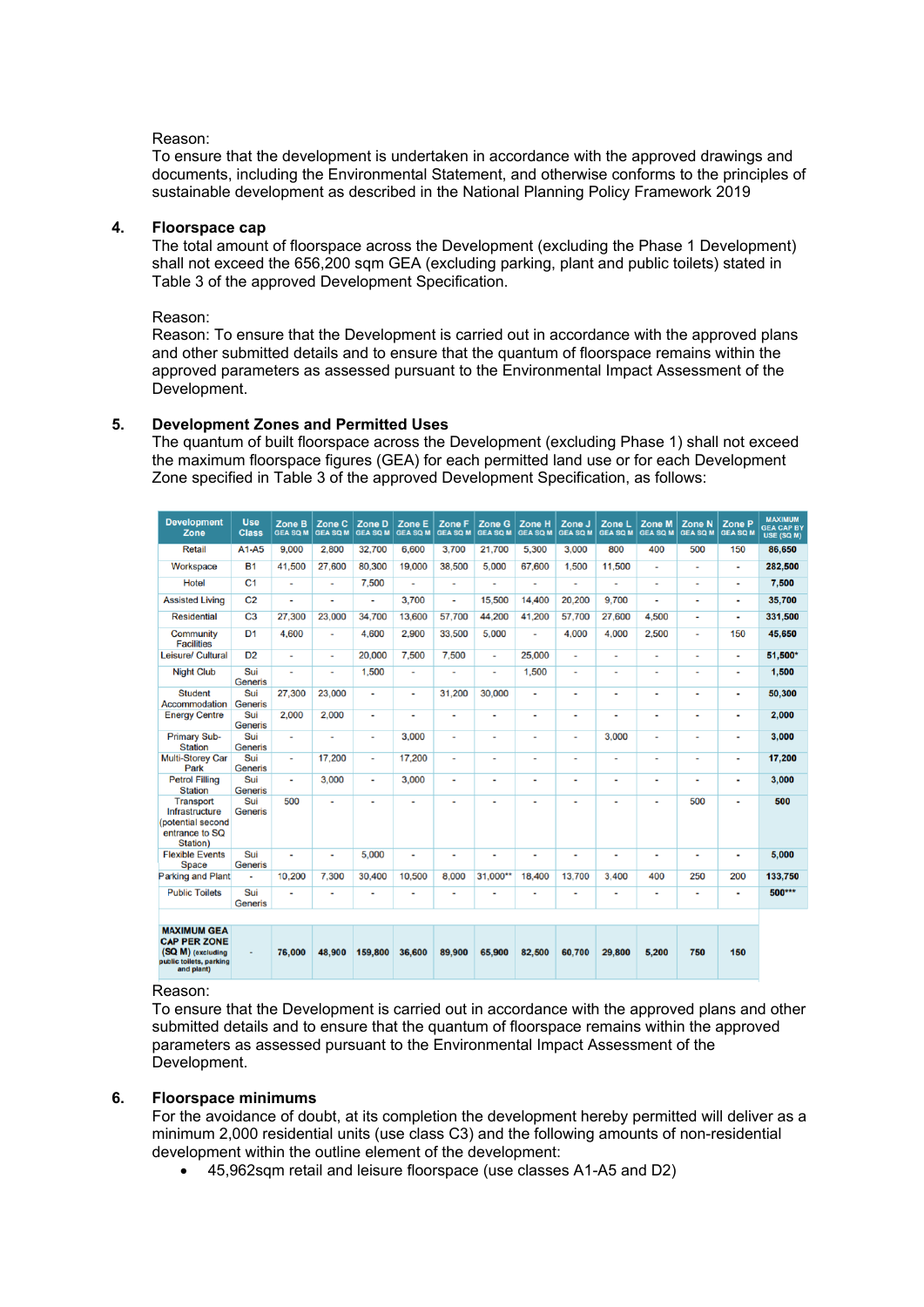- 45,962sqm workspace (use class B1)
- 500qm community use floorspace (use class D1)

# Reason:

To ensure a mixed and balanced Town Centre in accordance with the objectives of the Canada Water Area Action Plan (2015)

# **7. Reserved Matters Compliance Statement**

Each application for Reserved Matters submitted pursuant to Condition 3 shall contain such information as is set out in the Reserved Matters Compliance Report included at Annex 1 of this Decision Notice.

# Reason:

To ensure that the development is undertaken in accordance with the plans and documents approved herein

# **8. Phasing**

No part of the Development (excluding the Phase 1 Development) shall be carried out unless and until a phasing strategy showing the location of each Development Phase and including details of the order in which the Development Phases will be commenced, has been submitted to and approved by the Local Planning Authority.

The Development shall only be carried out in accordance with the approved phasing strategy, subject to such amendments to such phasing strategy as may be approved by the Local Planning Authority from time to time.

# **Reason:**

In order to provide a coordinated approach to the delivery of the Development Plots and their associated infrastructure and public realm and in the interests of proper planning

# **9. Retail Controls**

At its completion, the Development will provide:

- A minimum of 50% of its retail floorspace as Use Class A1;
- A minimum of 10% of its retail floorspace as small shops;
- No hot-food takeaways (Use Class A5) within 400m of a secondary school boundary and no more than 5% A5 premises within any single shopping frontage ; and
- Only 1 petrol station operational at any point in time

# Reason:

In order to deliver a diverse retail environment as described in the Canada Water Area Action (2015)

# **Phase 1 Conditions (Plots A1, A2, K1 and the IPFS)**

These conditions in relation to Development Plots A1, A2, K1 and IPFS, collectively described as the "Phase 1 Development", shall be required to be discharged for each Development Plot individually but this shall not preclude the discharge of the conditions for Development Plots collectively where appropriate: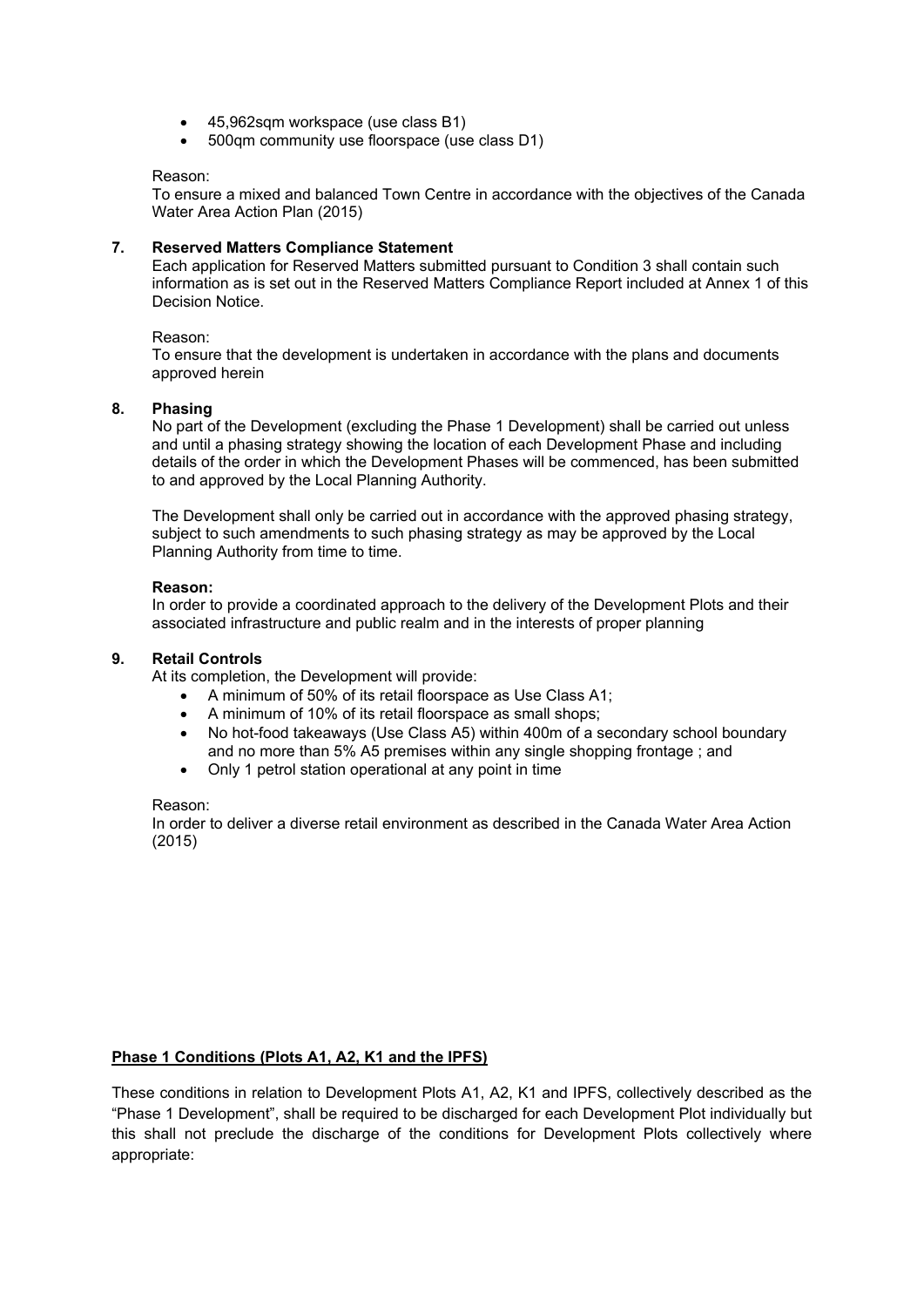**Pre-commencement condition(s)** - the details required to be submitted for approval by the condition(s) listed below must be submitted to and approved by the council before any work in connection with implementing this permission is commenced.

# **Advanced infrastructure and enabling works**

**10.** No development shall take place within a Development Zone or Development Plot until such time as details of any necessary advanced infrastructure and enabling works have been submitted to the Local Planning Authority and approved in writing.

Details may include, but are not limited to, initial enabling and site set-up works, the establishment of temporary welfare or site accommodation, installation of construction plant, temporary drainage, power and/or water supplies or the diversion of existing services, and the construction of site access/egress points pertinent to the construction of any Development Plot or Zone. The submitted details shall include plans demonstrating the extent of works required.

# Reason:

In order to ensure that all necessary enabling works required to facilitate the approved development for any Zone and/or Plot are undertaken to the satisfaction of the local planning authority in a timely manner and avoiding adverse impacts on local amenity insofar as possible in accordance with Saved Policy 3.2 of the Southwark Plan (2007)

# **11. Contamination – Site Investigations**

Prior to the commencement of any development, a Phase 2 site investigation and risk assessment shall be conducted in accordance with the approved Phase 1 desk-based assessment detailed in the approved Environmental Statement. The results of the Phase 2 investigation shall be submitted to the Local Planning Authority for approval in writing prior to the commencement of any remediation that might be required.

# Reason

To ensure that risks from land contamination to the future users of the land and neighbouring land are minimised, together with those to controlled waters, property and ecological systems, and to ensure that the development can be carried out safely without unacceptable risks to workers, neighbours and other offsite receptors in accordance with saved policy 3.2 `Protection of amenity' of the Southwark Plan (2007), strategic policy 13 'High environmental standards' of the Core Strategy (2011) and the National Planning Policy Framework 2019.

# **12. Contamination – Remediation**

In the event that contamination is present on any part of the site, a detailed remediation strategy to bring the relevant parts of the site to a condition suitable for the intended use by removing unacceptable risks to human health, buildings and other property and the natural and historical environment shall be prepared and submitted to the Local Planning Authority for approval in writing. The detailed remediation strategy shall ensure that the site would not qualify as contaminated land under Part 2A of the Environmental Protection Act 1990 in relation to the intended use of the land after remediation.

The approved remediation scheme (if one is required) shall be carried out in accordance with its terms prior to the commencement of development other than that required to carry out remediation, unless otherwise agreed in writing by the Local Planning Authority. The Local Planning Authority shall be given two weeks written notification of commencement of the remediation scheme works.

# Reason

To ensure that risks from land contamination to the future users of the land and neighbouring land are minimised, together with those to controlled waters, property and ecological systems, and to ensure that the development can be carried out safely without unacceptable risks to workers, neighbours and other offsite receptors in accordance with saved policy 3.2 `Protection of amenity' of the Southwark Plan (2007), strategic policy 13 'High environmental standards' of the Core Strategy (2011) and the National Planning Policy Framework 2019.

# **13. Contamination – Verification**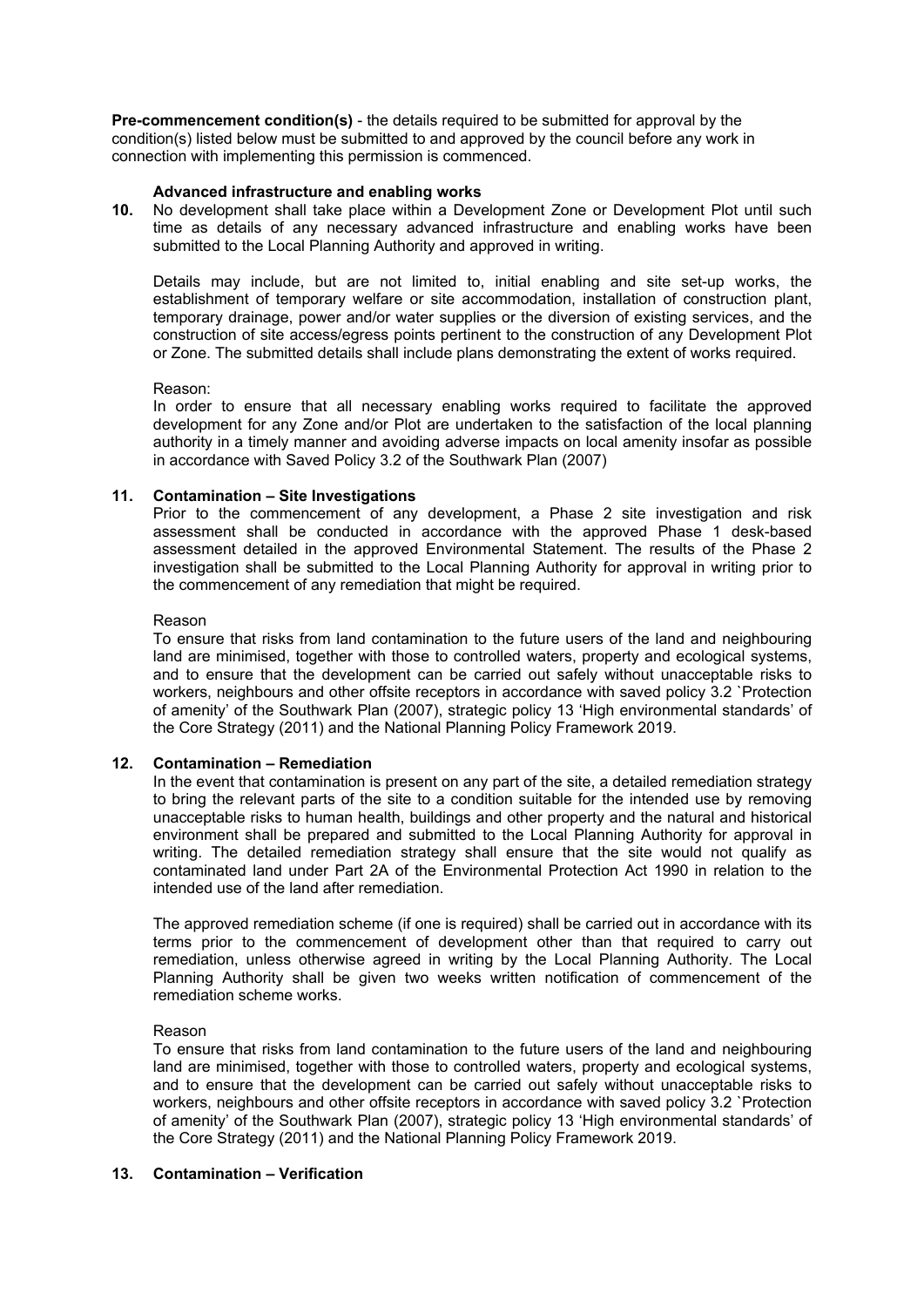Following the completion of the measures identified in the approved remediation strategy, a verification report providing evidence that all work required by the remediation strategy has been completed shall be submitted to and approved in writing by the Local Planning Authority.

# Reason

To ensure that risks from land contamination to the future users of the land and neighbouring land are minimised, together with those to controlled waters, property and ecological systems, and to ensure that the development can be carried out safely without unacceptable risks to workers, neighbours and other offsite receptors in accordance with saved policy 3.2 `Protection of amenity' of the Southwark Plan (2007), strategic policy 13 'High environmental standards' of the Core Strategy (2011) and the National Planning Policy Framework 2019.

# **14. Piling and foundation design**

Prior to the commencement of development (excluding demolition), details of the proposed piling method and foundation design shall be submitted to the local planning authority for approval in writing (in consultation with the Environment Agency) to demonstrate that there is no resultant unacceptable risk to groundwater. The development shall be carried out in accordance with the approved details.

# Reason:

Piling can create pathways for contaminants and this presents a risk to underlying controlled waters unless appropriate methodologies and mitigation are utilised in accordance with Strategic Policy SP13 'Hugh Environmental Standards' of the Core Strategy (2011) and the National Planning Policy Framework 2019.

# **15. Tunnel protection measures**

The development hereby permitted shall not be commenced until detailed design and method statements (in consultation with London Underground) for each stage of the development affecting London Underground assets for demolition, foundations, basement and ground floor structures, or for any other structures below ground level, including piling (temporary and permanent), have been submitted to and approved in writing by the local planning authority which:

- provide details on all structures:
- provide details on the use of tall plant/scaffolding;
- accommodate the location of the existing London Underground structures and tunnels;
- accommodate ground movement arising from the construction thereof;
- and mitigate the effects of noise and vibration arising from the adjoining operations within the structures and tunnels.

The development shall thereafter be carried out in all respects in accordance with the approved design and method statements, and all structures and works comprised within the development hereby permitted which are required by the approved design statements in order to procure the matters mentioned in paragraphs of this condition shall be completed, in their entirety, before any part of the building hereby permitted is occupied.

# Reason:

To ensure that the development does not impact on existing London Underground transport infrastructure, in accordance with London Plan 2016 Table 6.1, draft London Plan policy T3 and 'Land for Industry and Transport' Supplementary Planning Guidance 2012.

# **16. Basement impact/groundwater flooding – Plots A1 and A2**

Prior to the commencement of any works below grade, a detailed basement impact assessment (BIA)(prepared following guidance in Southwark's Strategic Flood Risk Assessment 2017 or any replacement thereof) shall be submitted to the local planning authority for approval in writing identifying existing groundwater levels, flows and fluctuations, if appropriate, demonstrating that appropriate mitigation measures are integrated into the basement design to prevent groundwater flooding. The development shall proceed in accordance with any approval given and any mitigation measures shall be retained and maintained in perpetuity.

Reason: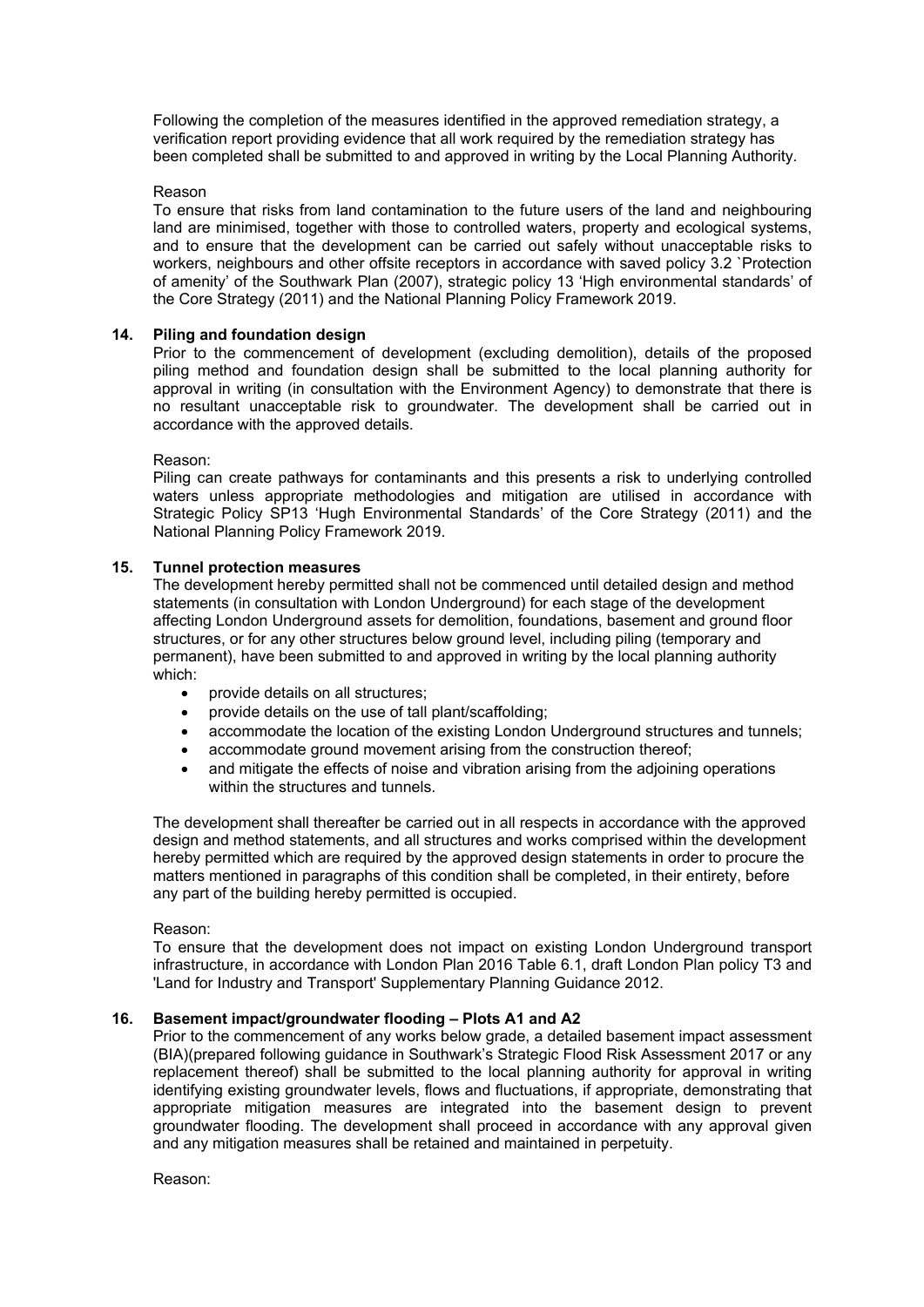To minimise the potential for the site to contribute to changes in groundwater conditions and any subsequent flooding in accordance with Southwark's SFRA, saved policy 3.9 'Water' of the Southwark Plan (2007), Strategic Policy 13 'High environmental standards' of the Core Strategy (2011), Policy 5.12 'Flood Risk Management' of the London Plan 2016 and the National Planning Policy Framework 2019.

# **17. Sustainable drainage**

Prior to the commencement of development (excluding demolition), a detailed surface water drainage strategy shall be submitted to the local planning authority for approval in writing (in consultation with Thames Water and the Environmental Agency) setting out the range of sustainable drainage measures to be implemented across this part of the site to deliver a reduction in surface water runoff to greenfield rates for storm events up to a 1% annual exceedance probability plus climate change allowance, unless it can be demonstrated that discharge to a local waterbody justifies a higher runoff rate. The development shall proceed in accordance with any approval granted.

# Reason:

To minismise the potential of the site to contribute to surface water flooding in accordance with Saved Policy 3.9 'Water' of the Southwark Plan (2007), Strategic Policy 13 'High environmental standards' of the Core Strategy (2011), Policy 5.12 'Flood Risk Management' of the London Plan 2016 and the National Planning Policy Framework 2019.

# **18. Archaeology**

- a) Before any work hereby authorised begins on Development Plots A1, A2, K1 or the IPFS, the applicant shall secure the implementation of a programme of archaeological and geoarchaeological investigation work for that Plot in accordance with a written scheme of investigation which shall be submitted to and approved in writing by the Local Planning Authority.
- b) Before any work hereby authorised begins, the applicant shall secure the implementation of a programme of archaeological mitigation works in accordance with a written scheme of investigation, which shall be submitted to and approved in writing by the Local Planning Authority.

# Reason:

In order that the archaeological operations are undertaken to an acceptable standard, that legitimate archaeological interest in the site is satisfied and that any programme of works is appropriate and responds to the extent and nature of any archaeological remains on site in accordance with Strategic Policy 12 - Design and Conservation of The Core Strategy 2011, Saved Policy 3.19 Archaeology of the Southwark Plan 2007 and the National Planning Policy Framework 2019.

# **19. Tree Protection Measures**

Prior to works commencing, including any demolition, an Arboricultural Method Statement including an Arboricultural Survey shall be submitted to and approved in writing by the Local Planning Authority.

a) A pre-commencement meeting shall be arranged, the details of which shall be notified to the Local Planning Authority for agreement in writing prior to the meeting and prior to works commencing on site, including any demolition, changes to ground levels, pruning or tree removal.

b) A detailed Arboricultural Method Statement showing the means by which any retained trees on or directly adjacent to the site are to be protected from damage by demolition works, excavation, vehicles, stored or stacked building supplies, waste or other materials, and building plant, scaffolding or other equipment, shall then be submitted to and approved in writing by the Local Planning Authority. The method statements shall include details of facilitative pruning specifications and a supervision schedule overseen by an accredited arboricultural consultant.

c) Cross sections shall be provided to show surface and other changes to levels, special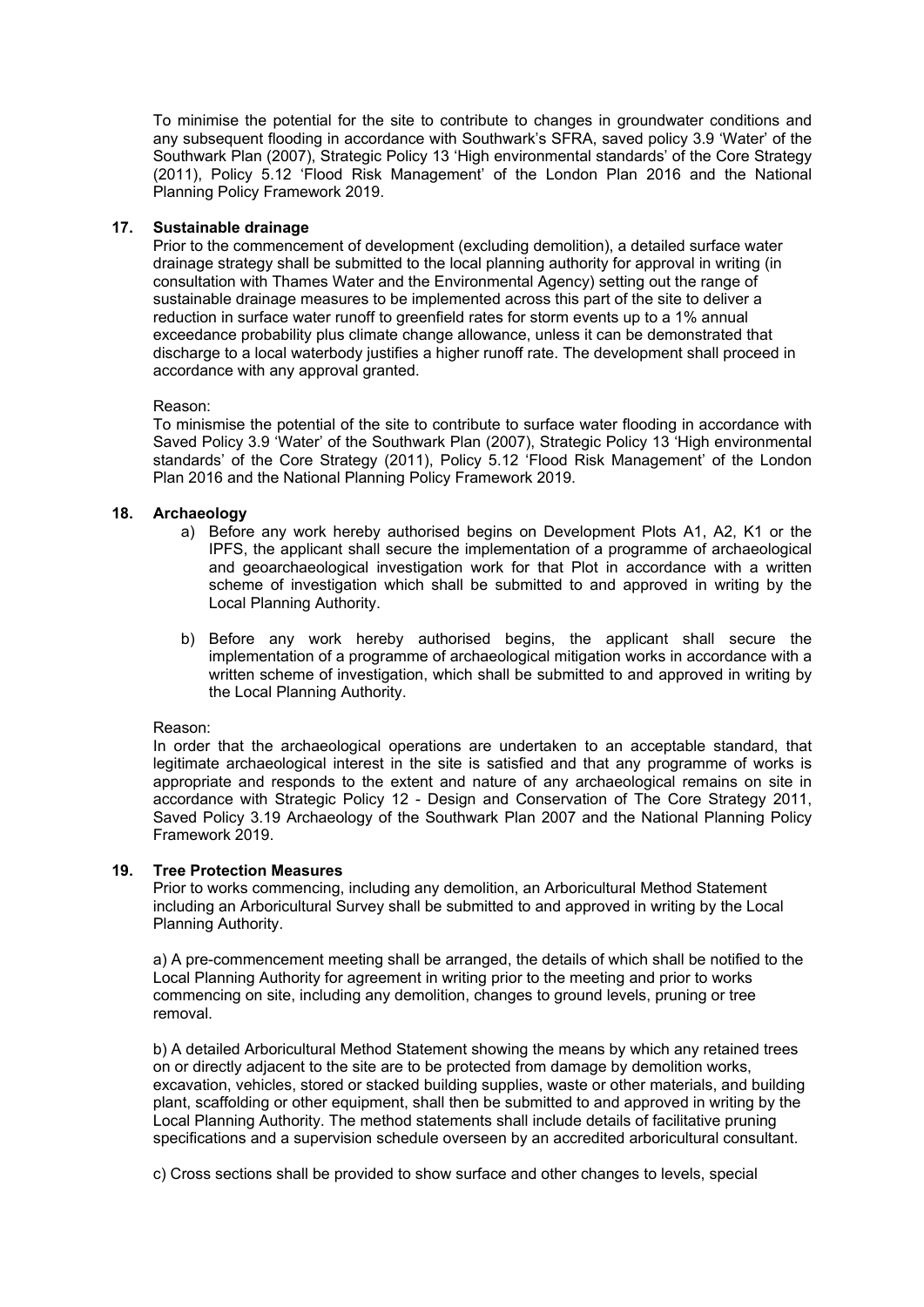engineering or construction details and any proposed activity within root protection areas required in order to facilitate demolition, construction and excavation.

The existing trees on or adjoining the site which are to be retained shall be protected and both the site and trees managed in accordance with the recommendations contained in the method statement. Following the pre-commencement meeting all tree protection measures shall be installed, carried out and retained throughout the period of the works, unless otherwise agreed in writing by the Local Planning Authority. In any case, all works must adhere to BS5837: (2012) Trees in relation to demolition, design and construction and BS3998: (2010) Tree work recommendations.

If within the expiration of 5 years from the date of the occupation of the building for its permitted use any retained tree is removed, uprooted is destroyed or dies, another tree shall be planted at the same place and that tree shall be of such size and species, and shall be planted at such time, as may be specified in writing by the Local Planning Authority.

#### Reason

To avoid damage to the existing trees which represent an important visual amenity in the area, in accordance with Saved Policies 3.2 Protection of amenity; Policy 3.12 Quality in Design; Policy 3.13 Urban Design and Policy 3.28 Biodiversity Saved Policies of The Southwark Plan 2007, Strategic Policies SP11 'Open spaces and nature conservation', SP12 'Design and conservation' 13 'High Environmental Standards' of the Core Strategy (2011) and the National Planning Policy Framework 2019.

# **20. Cycle parking – Plots A1 & A2**

Prior to first occupation of the Phase 1 building(s) hereby granted, detailed 1:50 drawings of the secure, convenient and weatherproof long and short stay cycle parking and ancillary facilities for storage and/or maintenance shall be submitted to and approved in writing by the Local Planning Authority. For the avoidance of doubt, all staircases serving basement cycle stores will be sized and configured to facilitate the convenient manoeuvring of cycles, including gullies being fitted in all cases.

Thereafter the cycle parking facilities provided shall be retained and the space used for no other purpose and the development shall not be carried out otherwise in accordance with any such approval given.

#### Reason

In order to ensure that satisfactory safe and secure cycle parking and changing facilities are provided and can be easily accessed by users in order to encourage the use of cycling as an alternative means of transport to the development and to reduce reliance on the use of the private car in accordance with Part 9 of the National Planning Policy Framework 2018, Strategic Policy 2 'Sustainable Transport' of The Core Strategy 2011 and Saved Policy 5.3 'Walking and Cycling' of the Southwark Plan 2007.

#### **21. Erection of Cranes**

No cranes or scaffolding shall be erected for each phase unless and until construction methodology and diagrams clearly presenting the location, maximum operating height, radius and start/finish dates for the use of cranes during the Development has been submitted to and approved by the Local Planning Authority (in consultation with London City Airport). The development shall proceed in accordance with any approval given.

Reason: In the interests of aircraft safety

**Commencement of works above grade** - the details required to be submitted for approval by the condition(s) listed below must be submitted to and approved by the council before any work above grade is commenced. The term 'above grade' here means any works above ground level.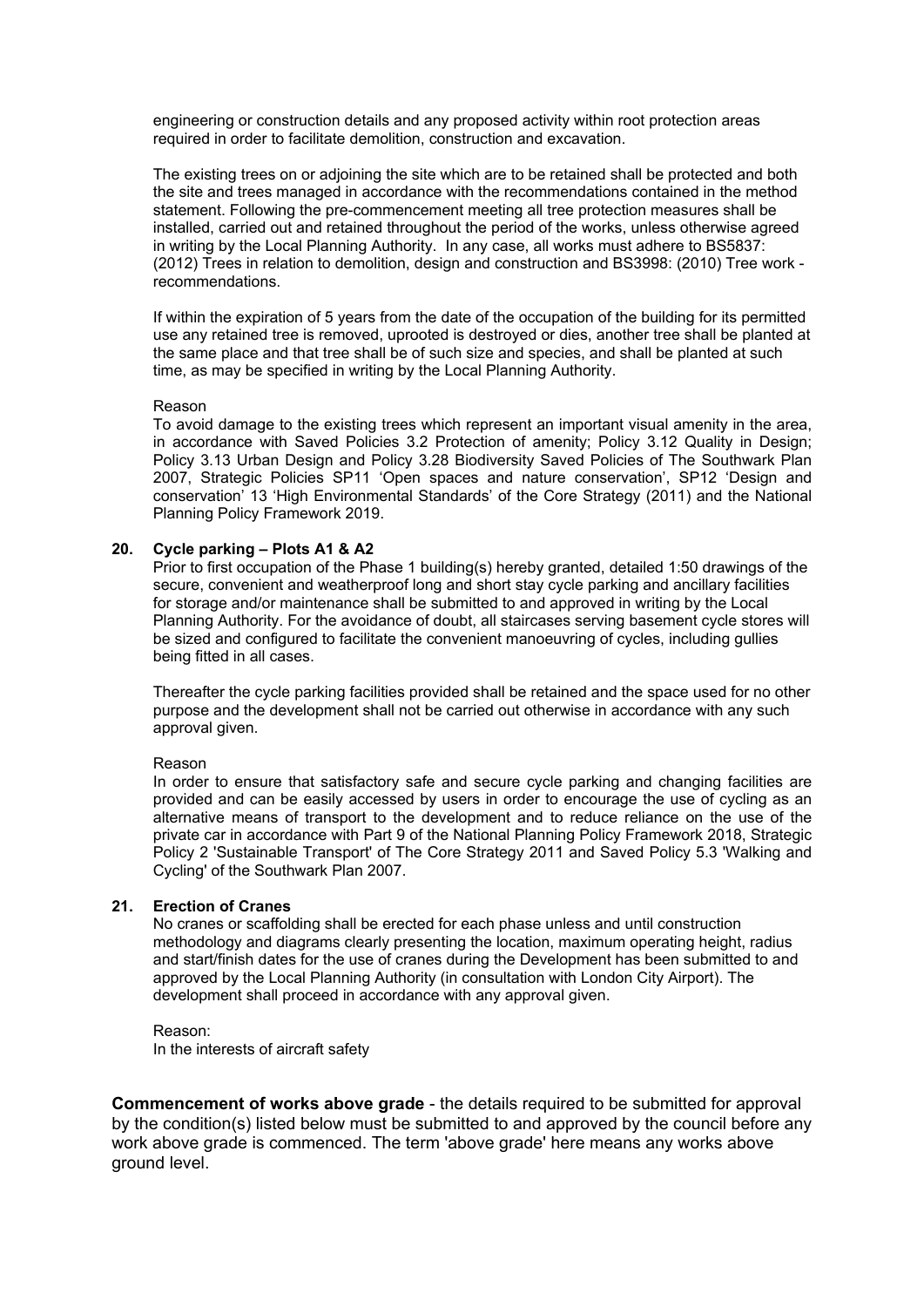# **22. Radar Mitigation Strategy – Plot A1**

No works above grade shall be undertaken on Development Plot A1 until a Radar Mitigation Scheme (RMS) has been approved in writing with the Local Planning Authority (in consultation with NATS). The approved RMS shall be implemented in full and no later than the construction progressing above 80m AOD.

Reason:

In the interests of aircraft safety and the operations of NATS En-route PLC.

# **23. Samples panel and mock-ups**

Prior to commencement of works above grade, sample panels of all external facing materials to be used in the construction of the building(s) within an individual Plot shall be presented on site (or an alternative location agreed with the local planning authority) and a detailed schedule of such materials submitted to the local planning authority for approval in writing.

For Development Plots A2 and K1, this shall include 1m x 1m sample panels of all cladding materials including bond, coursing and jointing finishes and details

For Development Plot A1, a full-scale mock-up of the principal elements of the facades shall be constructed and presented on-site. A detailed plan of the mock-up should be agreed with the local planning authority prior to the construction of the mock-up.

The development shall not proceed other than in accordance with any such approval given.

Reason:

In order that the local planning authority can be satisfied that the consented development will be delivered to a high quality and makes an appropriate contextual response to the site in accordance with Saved Policy 3.12 'Quality in design' of the Southwark Plan (2007), Strategic Policy SP12 'Design and Conservation' of the Core Strategy (2011), Policies 7.4 'Local character' and 7.6 'Architecture' of the London Plan (2016) and the National Planning Policy Framework (2019).

# **24. Detailed section drawings**

Prior to the commencement of works above grade (excluding cores), typical section drawings at a scale of 1:5/1:10 through the following building elements shall be submitted to the local planning authority for approval in writing:

- The facades
- **Shopfronts**
- Parapets and roof edges
- Balconies
- Entrances to internal servicing yards
- Heads, cills and jambs of all openings

The development shall not be carried out other than in accordance with any such approval given.

# Reason:

In order that the Local Planning Authority may be satisfied that the consented buildings will be constructed with the necessary level of technical expertise to achieve the high quality architecture presented in the application material in accordance with Saved Policy 3.12 'Quality in design' of the Southwark Plan (2007), Strategic Policy SP12 'Design and Conservation' of the Core Strategy (2011), Policies 7.4 'Local character' and 7.6 'Architecture' of the London Plan (2016) and the National Planning Policy Framework (2019).

# **25. Top of the tower – Plot A1**

No development above grade (excluding cores) shall commence until detailed plans, sections and elevations at a scale of 1:20/1:50 of the top three storeys of each of the tower elements of Plot A1 have been submitted to the Local Planning Authority for approval in writing.

Reason: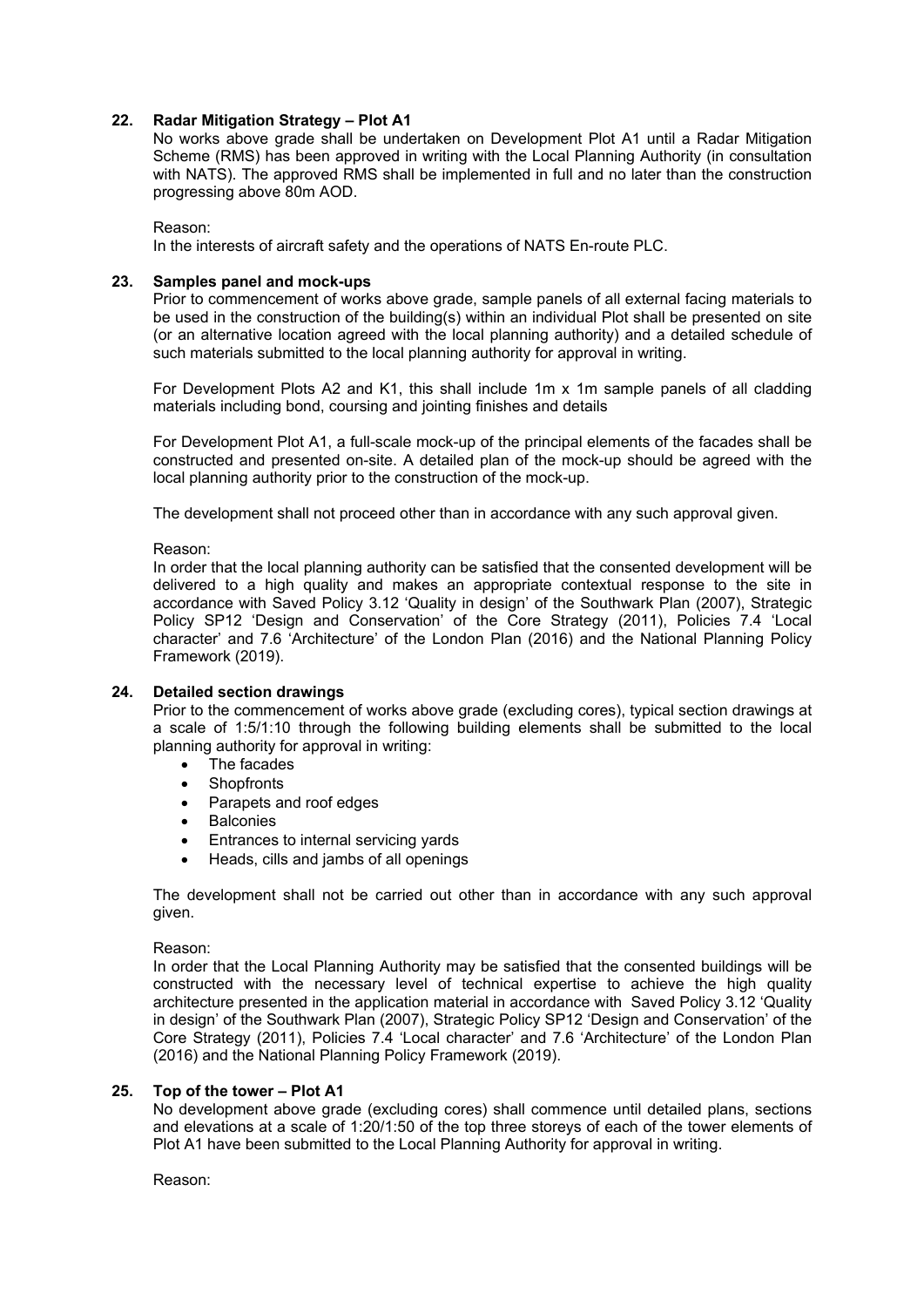To ensure the detailed design of the tower elements demonstrate the special architectural quality required given the impact of these buildings on the London skyline in accordance with Saved Policies 3.12 'Quality in design' and 3.13 'Urban design' of the Southwark Plan (2007), Strategic Policy SP12 'Design and Conservation' of the Core Strategy (2011), Policy 7.6 'Architecture' of the London Plan (2016) and the National Planning Policy Framework 2019.

# **26. Ghost sign – Plot K1**

Prior to Construction Works Above Grade being carried out for Development Plot K1, detailed drawings to show the location, size, appearance and material(s) of any "ghost sign" to be applied to the façade shall be submitted to the Local Planning Authority for approval in writing. The development shall not be carried out other than in accordance with any such approval given.

# Reason:

In order that the local planning authority can be satisfied that the consented development will be delivered to a high quality, in accordance with Saved Policy 3.12 'Quality in design' of the Southwark Plan (2007), Strategic Policy SP12 'Design and Conservation' of the Core Strategy (2011) and Policies 7.4 'Local character' and 7.6 'Architecture' of the London Plan (2016), and the National Planning Policy Framework (2019).

# **27. Hard and soft landscaping**

Before any above grade work hereby authorised begins, detailed drawings of a hard and soft landscaping scheme for all areas of the site not covered by buildings and, specifically:

- Development Plot A1 roof gardens
- Development Plot A2 planted terraces
- Dock Office Courtyard
- Dock Office Walk
- Development Plot K1 courtyard

Shall be submitted to the local planning authority for approval in writing. Details will include cross sections and plans, detailed planting specifications, surfacing materials of any parking, access or pathways layouts, materials, design of play space and equipment, details of sustainable drainage or other water features and details of the treatment of any edges/boundaries or other means of enclosure. Details shall be provided of the intended maintenance regime for all areas of landscaping.

The landscaping shall not be carried out otherwise than in accordance with any such approval given and shall be retained and maintained for the duration of the use.

The planting, seeding and/or turfing shall be carried out in the first planting season following completion of building works and any trees or shrubs that is found to be dead, dying, severely damaged or diseased within five years of the completion of the building works OR five years of the carrying out of the landscaping scheme (whichever is later), shall be replaced in the next planting season by specimens of the same size and species in the first suitable planting season. Planting shall comply to BS: 4428 Code of practice for general landscaping operations, BS: 5837 (2012) Trees in relation to demolition, design and construction and BS 7370-4:1993 Grounds maintenance Recommendations for maintenance of soft landscape (other than amenity turf).

# Reason:

So that the Council may be satisfied with the details of the landscaping scheme in accordance with The National Planning Policy Framework 2019 Chapters 8, 12, 15 & 16 and policies of The Core Strategy 2011: SP11 Open spaces and wildlife; SP12 Design and conservation; SP13 High environmental standards, and Saved Policies of The Southwark Plan 2007: Policy 3.2 Protection of amenity; Policy 3.12 Quality in Design; Policy 3.13 Urban Design and Policy 3.28 Biodiversity

# **28. Brown roofs – Plot K1**

Before any works above grade in relation to Plot K1, detailed plans, sections and specifications for the brown roofs to be installed on the principal K1 building and associated plant room shall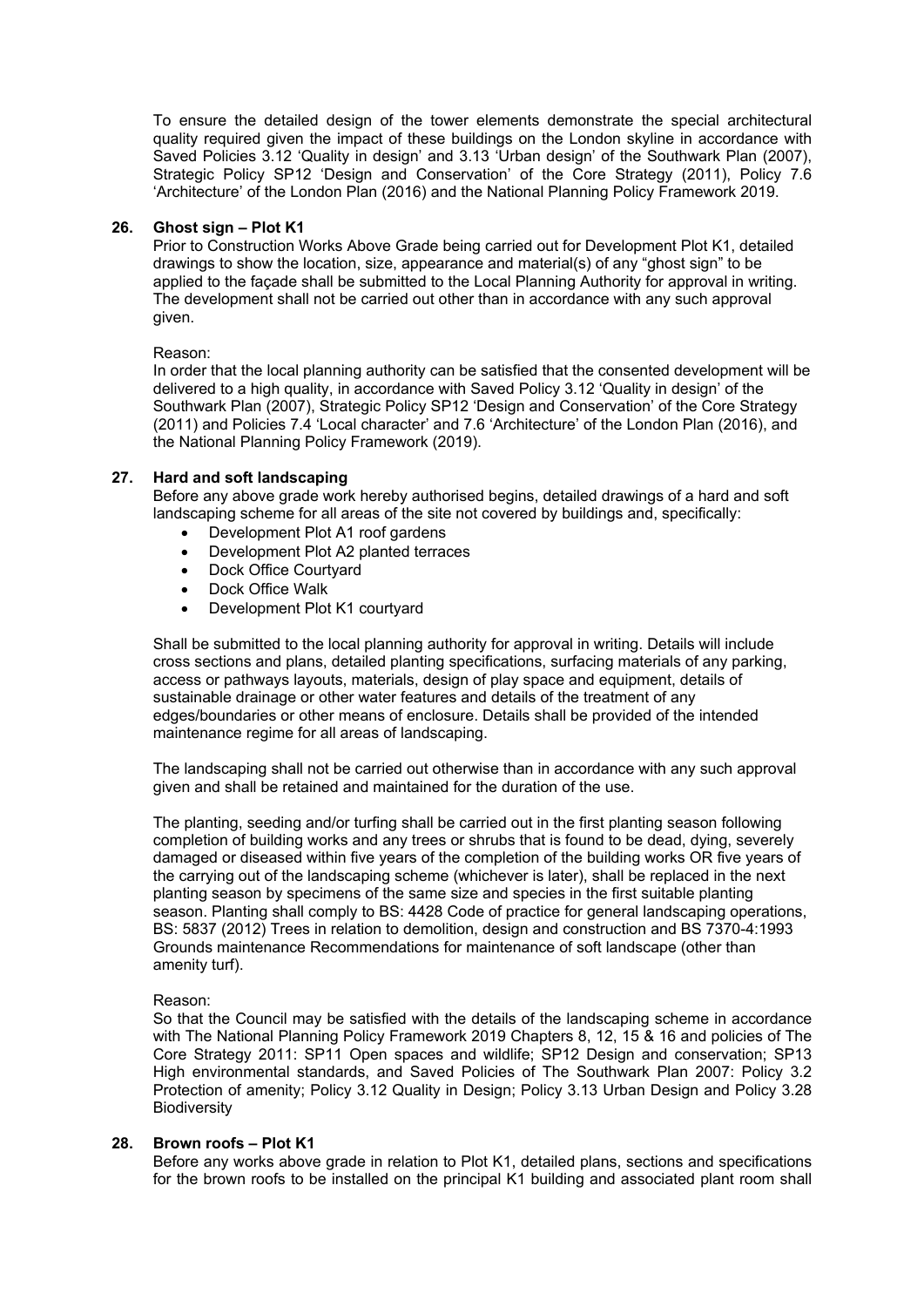be submitted the local planning authority for approval in writing. Details shall include :

- The depth of substrate (to be a minimum of 100mm);
- The incorporation of measures to maximise the habitat value of the roof;
- That an appropriate management and maintenance regime is in place.

These roofs will not be used as recreational spaces and access will be limited to essential maintenance or escape in the case of emergency.

### Reason:

To ensure the development provides the maximum possible provision towards creation of habitats and valuable areas for biodiversity in accordance with Saved Policy 3.28 of the Southwark Plan (2007), Strategic Policy 11 'Open Space and Nature Conservation' of the Core strategy (2011) and Policies 5.10 'Urban Greening' and 5.11 'Green roofs and development site environs' of the London Plan 2016.

# **29. Biodiversity, habitat and ecology**

Prior to the commencement of works above grade, details shall be submitted to demonstrate the integration of the following habitat features within the specified Development Plots:

#### Development Plot A1

20x swift bricks on the eastern elevation

#### Development Plot A2

9x swift bricks (to be located under the eaves on the eastern elevation) 6x sparrow terraces (to be located under the eaves on the rear section of the building) 12x bat tubes (facing Canada Water on the north-east elevation)

#### Development Plot K1

12x swift bricks (on the end of each flank of the courtyard, facing the Woodland) 10x sparrow terraces (to be located beneath the eaves on the woodland facing elevation) 12x bat tubes (three on each elevation)

The measures shall be installed prior to occupation and retained and maintained thereafter.

#### Reason:

To ensure the proposal protects and enhances biodiversity in accordance with Saved Policy 3.28 'Biodiversity' of the Southwark Plan (2007), Strategic Policy SP11 'Open Spaces and wildlife' of the Core Strategy (2011) and Policy 7.19 ' Biodiversity and access to nature' of the London Plan (2016).

# **30. Security measures**

Before any above grade work hereby authorised begins, details of security measures, including any CCTV, shall be submitted to the Local Planning Authority for approval in writing. Any such security measures shall be implemented/installed prior to the occupation of the buildings hereby consented in accordance with the approved details, which shall seek to achieve the 'Secured by Design' accreditation award from the Metropolitan Police.

Reason:

In pursuance of the Local Planning Authority's duty under section 17 of the Crime and Disorder Act 1998 to consider crime and disorder implications in exercising its planning functions and to improve community safety and crime prevention in accordance with The National Planning Policy Framework 2018, Strategic Policy 12 'Design and conservation' of The Core Strategy 2011 and Saved Policy 3.14 'Designing out crime' of the Southwark plan 2007.

# **31. Shopfront design**

Prior to the carrying out works above grade for any Development in Plots A1 or A2, details of the design code for the proposed retail frontages facing streets, routes and public spaces (including shopfront design(s), advertisement zones, ventilation grilles, awnings and spill out zones) shall be submitted to the Local Planning Authority for approval in writing. The development shall be implemented in accordance with the approved details.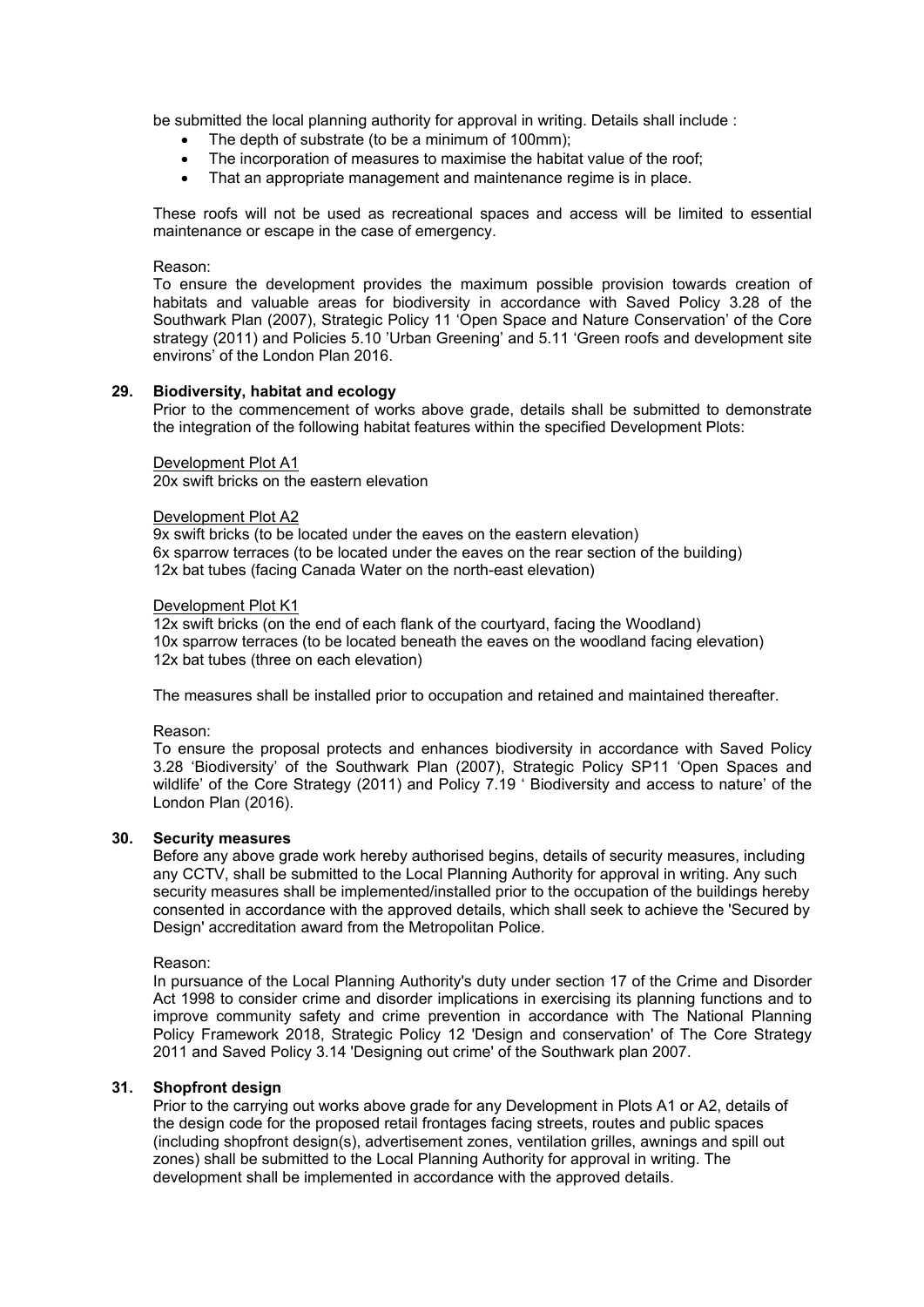# Reason:

To ensure that the quality of the design and details are in accordance with Saved Policies 'Quality in design' and 'Urban design' of the Southwark Plan (2007), Strategic Policy 12 'Design and conservation' of the Core Strategy (2011) and the National Planning Policy Framework (2019).

# **32. Cycle parking – Plot K1**

Prior to works above grade in relation to Developmetn Plot K1, detailed 1:50 drawings of the secure, convenient and weatherproof long and short stay cycle parking and associated facilities shall be submitted to and approved in writing by the Local Planning Authority. For the avoidance of doubt, this shall include measures to enhance the security of the external courtyard cycle store. Thereafter the cycle parking facilities provided shall be retained and the space used for no other purpose and the development shall not be carried out otherwise in accordance with any such approval given.

# Reason

In order to ensure that satisfactory safe and secure cycle parking and changing facilities are provided and can be easily accessed by users in order to encourage the use of cycling as an alternative means of transport to the development and to reduce reliance on the use of the private car in accordance with Part 9 of the National Planning Policy Framework 2018, Strategic Policy 2 'Sustainable Transport' of The Core Strategy 2011 and Saved Policy 5.3 'Walking and Cycling' of the Southwark Plan 2007.

# **33. BREEAM**

- a) Prior to commencement of fit out works to Development Plots A1/A2 of the development, an independently verified BREEAM report (detailing performance in each category, overall score, BREEAM rating and a BREEAM certificate of building performance) demonstrating that all reasonable steps have been undertaken to achieve a minimum accreditation of BREEAM "Excellent' rating for the workspace and retail elements of the buildings and BREEAM "Very Good" for the leisure centre shall be submitted to the Local Planning Authority for approval in writing and the development shall not be carried out otherwise than in accordance with any such approval given;
- b) Before the first occupation of these Development Plots, a certified Post Construction Review (or other verification process agreed with the local planning authority) shall be submitted to and approved in writing by the Local Planning Authority, confirming that the agreed standards at (a) have been met.

# Reason:

To ensure the proposal is completed to the highest possible standards of environmental sustainability in accordance Section 14 of The National Planning Policy Framework 2018, Policy 5.3 'Sustainable design and construction' of the London Plan 2016, Strategic Policy 13 'High Environmental Standards' of The Core Strategy 2011 and Saved Policies 3.3 'Sustainability' and 3.4 'Energy Efficiency' of the Southwark Plan 2007.

# **34. Tower obstruction lighting scheme – Plot A1**

Prior to commencement of works above grade for Plot A1, a scheme of obstruction lighting for the A1 tower building shall be submitted to the Local Planning Authority (in consultation with London City Airport) . The development shall be carried out in accordance with any approval given and the lighting retained and maintained in perpetuity unless otherwise agreed in writing by the Local Planning Authority.

# Reason:

To ensure that tall building are appropriately illuminated to aid visibility for aircraft without contributing to glare in accordance with guidance issued by the Civil Aviation Authority, London Plan Policy 7.7 and the National Planning Policy Framework 2019.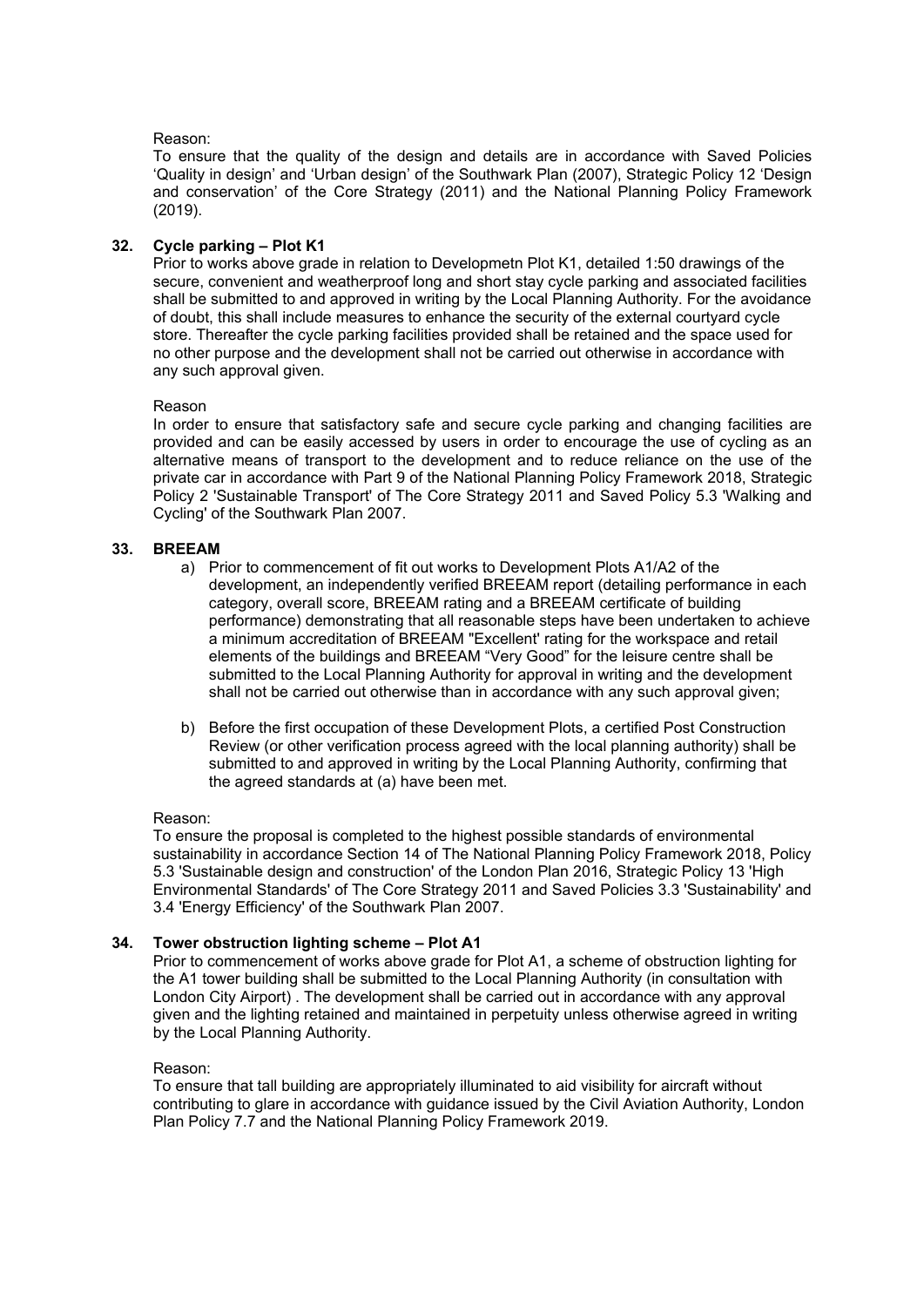**Pre-occupation condition(s)** - the details required to be submitted for approval by the condition(s) listed below must be submitted to and approved by the council before the building(s) hereby permitted are occupied or the use hereby permitted is commenced.

# **35. External/artificial lighting – public realm**

Prior to occupation of any Development Plot, details of any external lighting (including design, specification, power) to be installed in any adjoining public realm shall be submitted to the local planning authority for approval in writing. Submitted details shall include lighting contours to demonstrate lighting intensity levels at any nearby sensitive residential or ecological receptors, having regard to guidance published by the Institute of Lighting Professionals (ILE), where relevant.

# Reason:

In order that the council may be satisfied that external lighting is appropriate designed and located to balance the safe illumination of the public realm with the amenity of existing/future residential occupiers and important ecological receptors, including pathways for migrating bats, in accordance with Saved Policies 3.2 'Protection of amenity', 3.14 'Designing out crime' and 3.28 'Biodiversity' of the Southwark Plan (2007), Strategic Policies SP10 'Open Spaces and wildlife, SP12 'Design and conservation' and SP13 'High environmental standards' of the Core Strategy (2011) and the National Planning Policy Framework 2019

# **External artificial lighting – buildings**

**36.** Prior to occupation of the building within a Development Plot, details of any external lighting (including design, specification, power) to be affixed to the building(s) shall be submitted to the local planning authority for approval in writing. Submitted details shall include lighting contours to demonstrate lighting intensity levels at any nearby sensitive residential or ecological receptors, having regard to guidance published by the Institute of Lighting Professionals (ILE), where relevant.

# Reason:

In order that the council may be satisfied that external lighting is appropriate designed and located to balance the safe illumination of the public realm with the amenity of existing/future residential occupiers and important ecological receptors, including pathways for migrating bats, in accordance with Saved Policies 3.2 'Protection of amenity', 3.14 'Designing out crime' and 3.28 'Biodiversity' of the Southwark Plan (2007), Strategic Policies SP10 'Open Spaces and wildlife, SP12 'Design and conservation' and SP13 'High environmental standards' of the Core Strategy (2011) and the National Planning Policy Framework 2019

# **37. Information board and Sculpture**

Prior to Construction Works Above Grade in Development Zone A, details of any works to relocate and re-install the heritage information plaque on the dock railings, and the statue of deal porters within the dock shall be submitted to the local planning authority for approval in writing. The heritage information plaque and statue shall be re-installed in accordance with any such approval given.

# Reason:

To ensure these local heritage features are incorporated suitably within the development, in accordance with Strategic Policy 12 'Design and conservation' of the Core Strategy (2011) and the National Planning Policy Framework (2019).

# **38. Noise from Plant – Plots A1 and A2**

The Rated sound level from any plant, together with any associated ducting shall not exceed the Background sound level (LA90 15min) at the nearest noise sensitive premises. Furthermore, the Specific plant sound level shall be 10dB(A) or more below the background sound level in this location. For the purposes of this condition the Background, Rating and Specific Sound levels shall be calculated fully in accordance with the methodology of BS4142:2014.

Prior to the occupation of each Development Plot, a validation test shall be carried out and the results submitted to the Local Planning Authority for approval in writing to demonstrate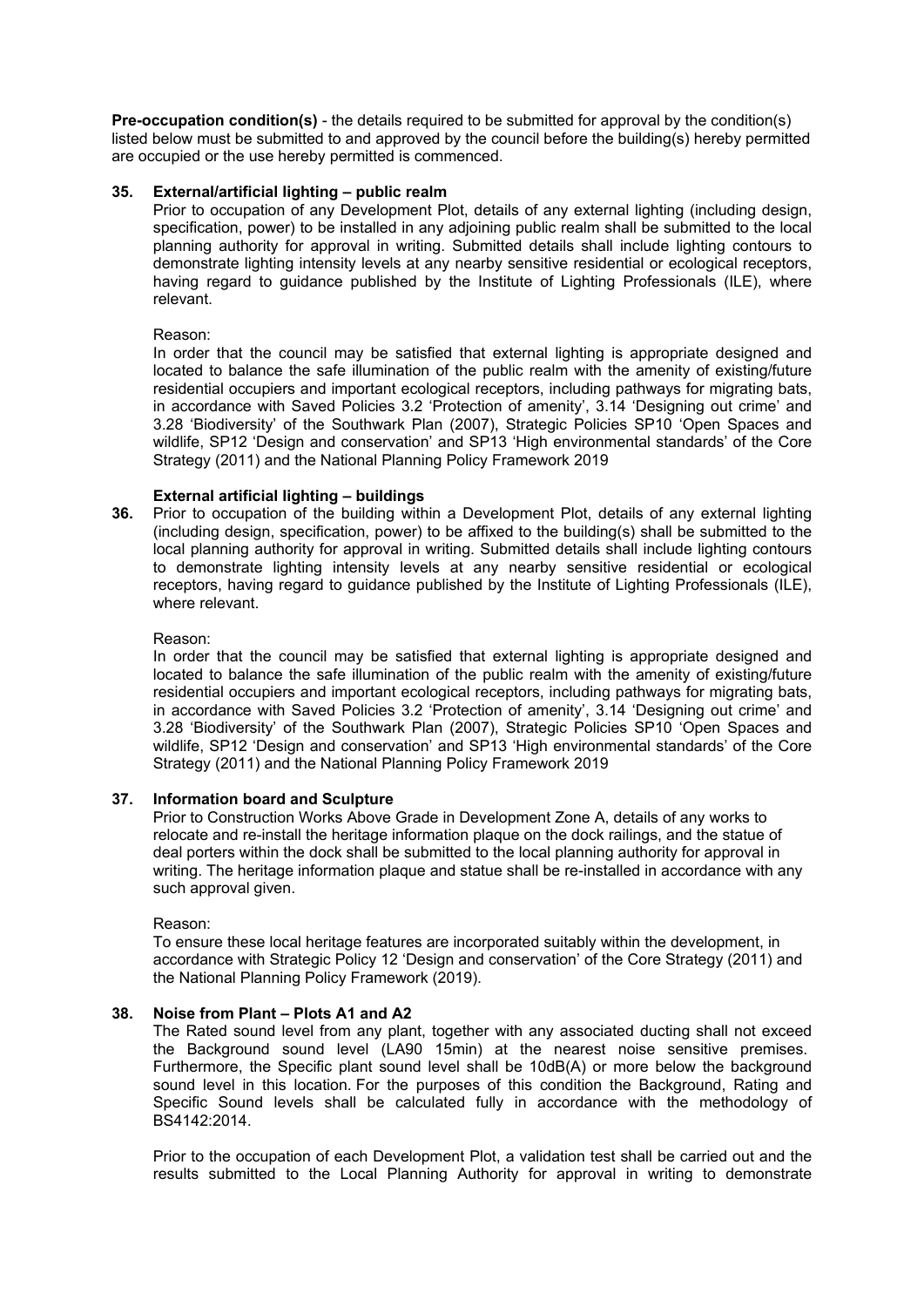compliance with the above standard.

Reason:

To ensure that occupiers of neighbouring premises do not suffer a loss of amenity by reason of noise nuisance or the local environment from noise creep due to plant and machinery in accordance with the National Planning Policy Framework 2012, .Strategic Policy 13 High Environmental Standards of the Core Strategy 2011 and Saved Policy 3.2 Protection of Amenity of the Southwark Plan (2007).

# **39. Noise from Plant – K1**

The combined noise level from the Development Plot K1 energy centre shall not exceed a Rating level of 40dB during the hours of 07.00-23.00 and 30dB during the hours of 23.00-07.00 when measured externally at any sensitive receptor. The rating level shall be calculated in accordance with the methodology of BS4142:2014.

Prior to occupation of the dwellings in Development Plot K1, a validation assessment shall be submitted to and approved by the local planning authority to demonstrate compliance with the above standard.

Reason:

To ensure that occupiers of neighbouring premises do not suffer a loss of amenity due by reason of excess noise due to plant and machinery in accordance with Saved Policy 3.2 'Protection of Amenity' of the Southwark Plan (2007), Strategic Policy 13 'High Environmental Standards' of the Core Strategy 2011 and the National Planning Policy Framework 2019.

# **40. Internal noise levels for new homes**

The dwellings hereby permitted in Development Plots A1 and K1 shall be designed to ensure that the following internal noise levels are not exceeded due to environmental noise:

Bedrooms - 35dB LAeq T†, 30 dB LAeq T\*, 45dB LAFmax T \* Living rooms- 35dB LAeq T † Dining room - 40 dB LAeq T †

- \* Night-time 8 hours between 23:00-07:00
- † Daytime 16 hours between 07:00-23:00

Prior to occupation of any Development Plots A1 and K1 (respectively), a report shall be submitted to the local planning authority for approval in writing demonstrating that the above standards have been achieved having carried out a validation test on a relevant sample of properties (minimum 10%). The building(s) shall not be occupied until such time as the submitted details are approved and any measures required, implemented or installed in order to achieve the above standards shall be maintained permanently thereafter.

#### Reason

To ensure that the occupiers and users of the development do not suffer a loss of amenity by reason of excess noise from environmental and transportation sources in accordance with Saved policies 3.2 'Protection of amenity' and 4.2 'Quality of residential accommodation' of the Southwark Plan (2007), Strategic Policy 13 'High environmental standards' of the Core Strategy (2011) and the National Planning Policy Framework 2019.

# **41. Noise transfer between commercial and residential elements – Plot A1**

The habitable rooms within Development Plot A1 sharing a party ceiling/floor with workspace (use class B1) or retail (use classes A1-A5) uses hereby permitted shall be designed and constructed to provide reasonable resistance to the transmission of sound sufficient to ensure that noise from the commercial activities does not exceed NR20.

Prior to occupation of the residential or commercial elements of Plot A1, a validation test shall be undertaken and the results submitted to the Local Planning Authority for approval in writing to demonstrate that this standard has been achieved.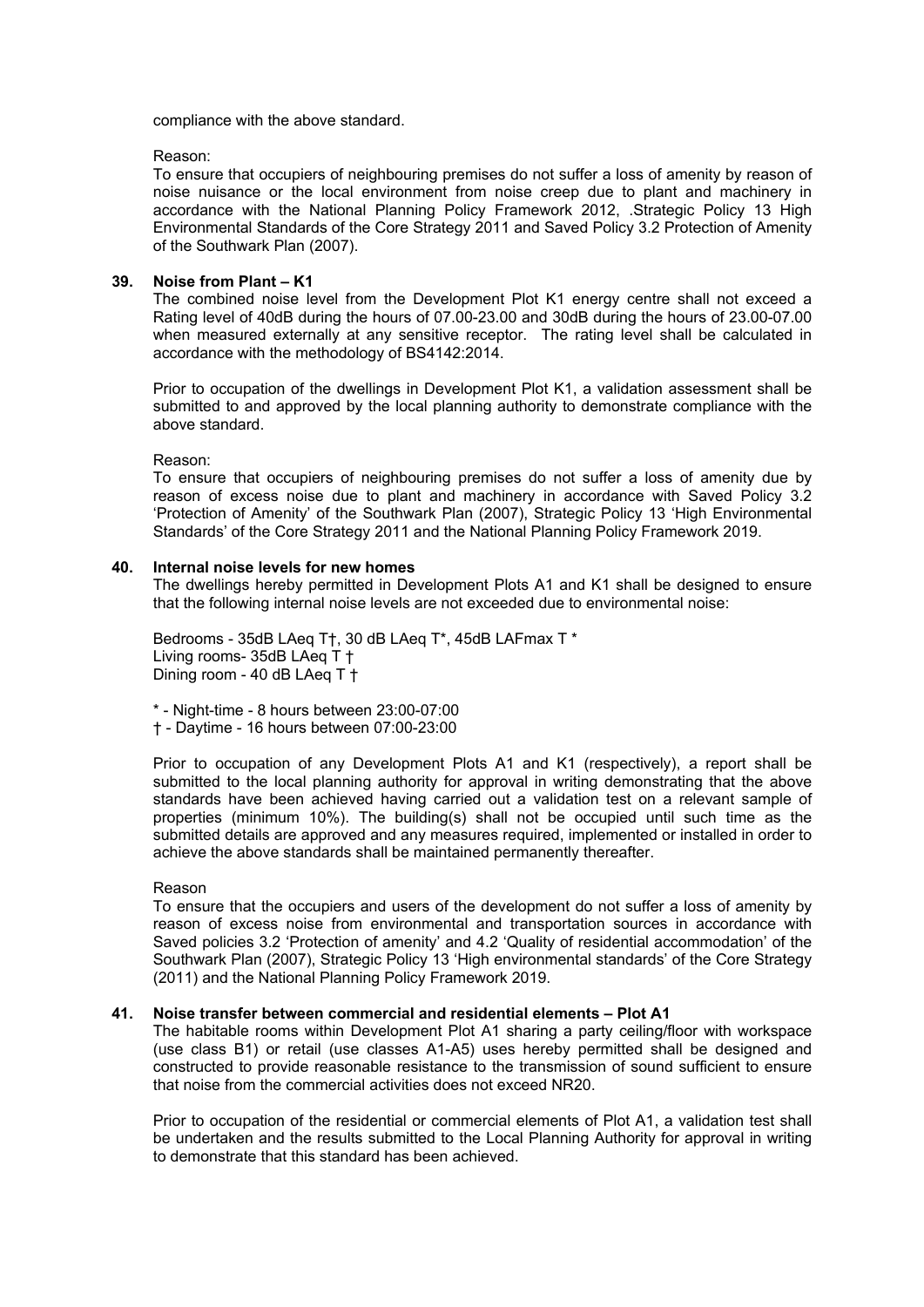# Reason:

To ensure that the occupiers and users of the development do not suffer a loss of amenity by reason of excess noise from environmental and transportation sources in accordance with Saved policies 3.2 'Protection of amenity' and 4.2 'Quality of residential accommodation' of the Southwark Plan (2007), Strategic Policy 13 'High environmental standards' of the Core Strategy (2011) and the National Planning Policy Framework 2019.

# **42. Ventilation/Extraction from Leisure Centre – Plot A2**

The Leisure Centre use hereby permitted in Plot A2 shall not be begun until full particulars and details of a scheme of extraction ventilation for the pool and pool plant have been submitted to the local planning authority for approval in writing. The scheme shall include details of discharge height and location and the technical specification of the extraction system and shall demonstrate that there shall be no impact on residential amenity from extracted air or odours. The development shall be carried out in accordance with the approval given.

# Reason

In order that the Local Planning Authority may be satisfied that the ventilation, ducting, filtration/treatment and ancillary equipment is incorporated as an integral part of the development in the interests of residential amenity in accordance with Strategic Policy 13 – High Environmental Standards of the Core Strategy 2011 and saved policy 3.2 Protection of Amenity of the Southwark Plan 2007.

# **43. Kitchen extract systems – Plots A1 and A2**

Prior to the commencement of the use of any Class A3 ('restaurants and cafes') or Class A5 ("Hot food takeaways") units, details of kitchen extract systems including the routing of any ducting shall be provided and shall demonstrate that high level discharge is achieved and away from any intake locations. Details of odour & grease filtration systems required to supplement high level discharges shall be provided to reduce odour to acceptable levels.

# Reason

In order to ensure that that the ventilation ducting and ancillary equipment will not result in an odour, fume or noise nuisance to nearby sensitive receptors or at street level and will not detract from the appearance of the building in the interests of amenity in accordance with The National Planning Policy Framework 2019, Strategic Policy 13 High Environmental Standards of the Core Strategy 2011 and Saved Policy 3.2 Protection of Amenity of The Southwark Plan 2007.

# **44. Communal satellite system**

No Building shall be occupied until details of any communal satellite (or other equivalent) system to be placed on the top of the Building has been submitted to and approved in writing by the Local Planning Authority and the development shall not be carried out otherwise than in accordance with any such approval given.

# Reason

To restrict the installation of multiple satellite dishes to the elevations of the buildings to ensure that the elevations and roof profile remain free from unsightly satellite dishes and associated telecommunications infrastructure in accordance with Strategic Policy 12 - Design and Conservation of The Core Strategy 2011 and Saved Policies 3.12 Quality in Design of the Southwark Plan 2007.

# **45. Waste Management**

Before the first occupation of each of the Development Plot details of the arrangements for the storage, compaction and collection of refuse and recycling for all consented uses shall be submitted to the Local Planning Authority for approval in writing and the facilities approved shall be provided and made available for use by the occupiers of the commercial premises and the facilities shall thereafter be retained and shall not be used or the space used for any other purpose.

# Reason

To ensure that the refuse will be appropriately stored within the site and located to facilitate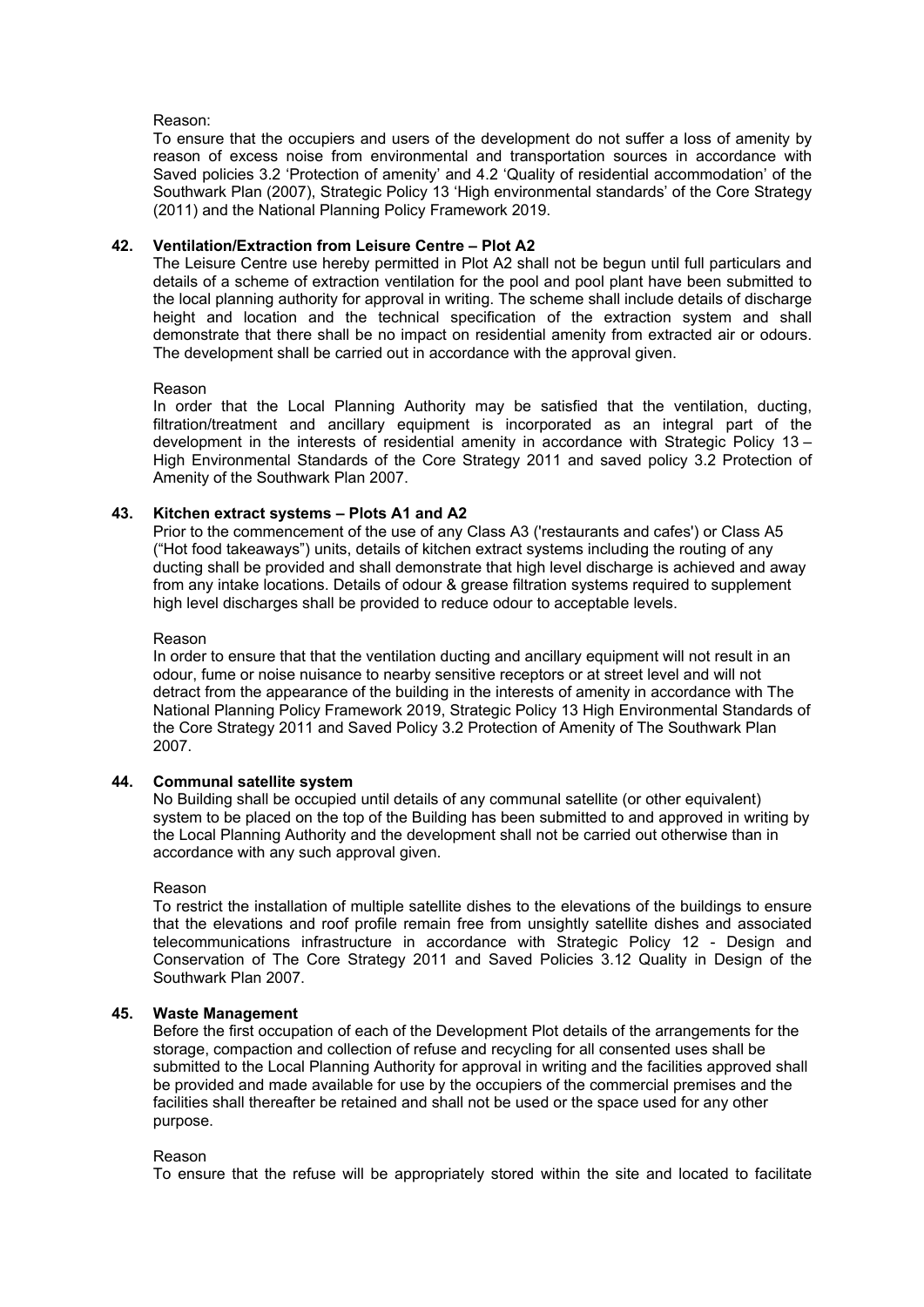convenient collection thereby protecting the amenity of the site and the area in general from litter, odour and potential vermin/pest nuisance in accordance with The National Planning Policy Framework 2018, Strategic Policy 13 'High Environmental Standards' of the Core Strategy 2011 and Saved Policies 3.2 'Protection of Amenity' and 3.7 'Waste Reduction' of The Southwark Plan 2007

**Other condition(s)** - the following condition(s) are to be complied with and discharged in accordance with the individual requirements specified in the condition(s).

### **46. Contamination – Unexpected Contaminants**

In the event that contamination is found at any time when carrying out the approved development that was not previously identified, it shall be reported in writing immediately to the Local Planning Authority, and a scheme of investigation and risk assessment, a remediation strategy and verification report (if required) shall be submitted to the Local Planning Authority for approval in writing.

#### Reason:

To ensure that risks from land contamination to the future users of the land and neighbouring land are minimised, together with those to controlled waters, property and ecological systems, and to ensure that the development can be carried out safely without unacceptable risks to workers, neighbours and other offsite receptors in accordance with saved policy 3.2 `Protection of amenity' of the Southwark Plan (2007), strategic policy 13 'High environmental standards' of the Core Strategy (2011) and the National Planning Policy Framework 2019.

# **47. Archaeological reporting**

Within six months of the completion of archaeological site works, an assessment report detailing the proposals for post-excavation works, publication of the site and preparation of the archive shall be submitted to and approved in writing by the Local Planning Authority and that the works detailed in this assessment report shall not be carried out otherwise than in accordance with any such approval given.

#### Reason

In order that the archaeological interests of the site are secured with regard to the details of the post-excavation works, publication and archiving to ensure the preservation of archaeological remains by record in accordance with Strategic Policy 12 - Design and Conservation of The Core Strategy 2011, Saved Policy 3.19 Archaeology of the Southwark Plan 2007 and the National Planning Policy Framework 2019.

**Compliance condition(s)** - the following condition(s) impose restrictions and/or other requirements that must be complied with at all times in relation to each Development Plot.

# **48. Accessible housing**

A minimum of 10% of the dwellings hereby consented shall be delivered as M4(3) 'wheelchair user dwellings' as defined in Approved Document M of the Building Regulations and the remaining units shall all be designed to achieve the M4(2) 'accessible and adaptable' accessibility standard

Reason:

In order to ensure that new housing can be easily adapted to meet the changing needs of occupiers and that a suitable proportion of units conform to the specific needs of wheelchair users in accordance with Strategic Policy SP5 'Providing New Homes' of the Core Strategy (2011) and Policy 3.8 'Housing Choice' of the London Plan 2016

#### **49. Use of communal amenity spaces and facilities**

All residents within an individual Building shall be permitted equal access to any communal amenity spaces proposed to serve residents of that Building

Reason: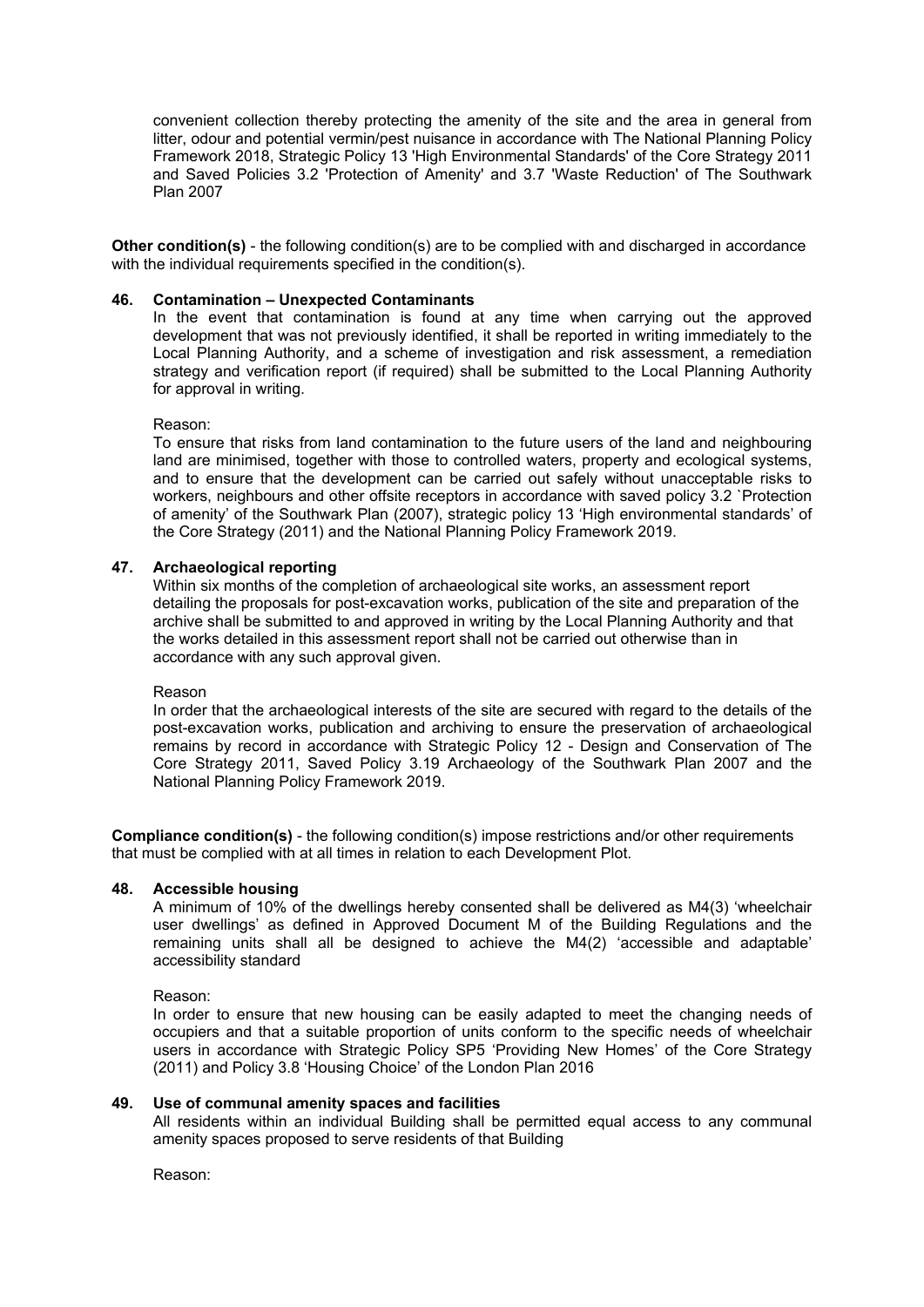To ensure all residents have adequate and equitable access to high quality communal amenity space in accordance with Saved policy 4.2 'Quality of Accommodation' of the Southwark Plan (2007) and the 2015 Technical Update to the Residential Design Standards SPD 2011.

# **50. Use of external terraces – Plot A2**

The private roof terrace at 6th floor level of Development Plot A2 shall not be used, other than for maintenance/repair purposes or means of escape between the hours of 22:00-08:00.

The terraces on the stepped-elevation of Development Plot A2 on the boundary with Hothfield Place shall not be used as recreational spaces by occupiers of the A2 building at any time other than for maintenance/repair purposes or means of escape.

#### Reason

To ensure that occupiers of neighbouring premises do not suffer a loss of amenity by reason of noise nuisance in accordance with Strategic Policy 13 High Environmental Standards of the Core Strategy 2011, Saved Policy 3.2 Protection of Amenity of the Southwark Plan (2007), and the National Planning Policy Framework 2018.

#### **51. Wind mitigation measures – A1 terraces**

The wind mitigation measures cited in the Design and Access Statement – Volume III Addendum Plot A1 (October 2018) and Pedestrian Level Wind Microclimate Assessment in the Environmental Statement Addendum (October 2018), including targeted planting, balustrades and pergolas, shall be incorporated into the detailed design of the roof terraces for Development Plot A1 and such features shall be retained and maintained in perpetuity unless otherwise agreed in writing with the local planning authority.

#### **52. Disabled car parking**

Prior to first occupation of the Development Plot A2, 2x disabled parking spaces shall be delivered and made available for commercial occupants as shown on approved plan A-099/Rev1; and

Priori to first occupation of Development Plot K1, 4x disabled parking spaces shall be delivered and made available for residential occupiers as shown on approved plan A-(01)110/RevP1

This parking provision shall be retained for the purposes of car parking for the disabled for as long as the development is occupied.

#### Reason

To ensure that the parking spaces for disabled people are provided and retained in accordance with The National Planning Policy Framework 2018, Strategic Policy 2 'Sustainable Transport' of The Core Strategy 2011 and Saved Policy 5.7 'Parking standards for disabled people and the mobility impaired' of the Southwark Plan 2007.

#### **53. Protection from Vibration**

The development must be designed to ensure that habitable rooms in the residential element of the development are not exposed to vibration dose values in excess of 0.13 m/s during the night-time period of 23.00 – 07.00hrs or re-radiated noise in excess of 35dB LASmax.

#### Reason

To ensure that the occupiers and users of the proposed development do not suffer a loss of amenity by reason of excess vibration from transportation sources in accordance with strategic policy 13 'High environmental standards' of the Core Strategy (2011), saved Policy 3.2 Protection of Amenity of the Southwark Plan (2007) and the National Planning Policy Framework 2019.

# **54. Emergency Plant Noise Test Limits**

Routine testing of emergency plant shall only take place during the hours of 09.00 to 17.00 Monday to Friday and not on any public holiday. The combined noise level from emergency plant shall not exceed 60dB(A) at any sensitive façade.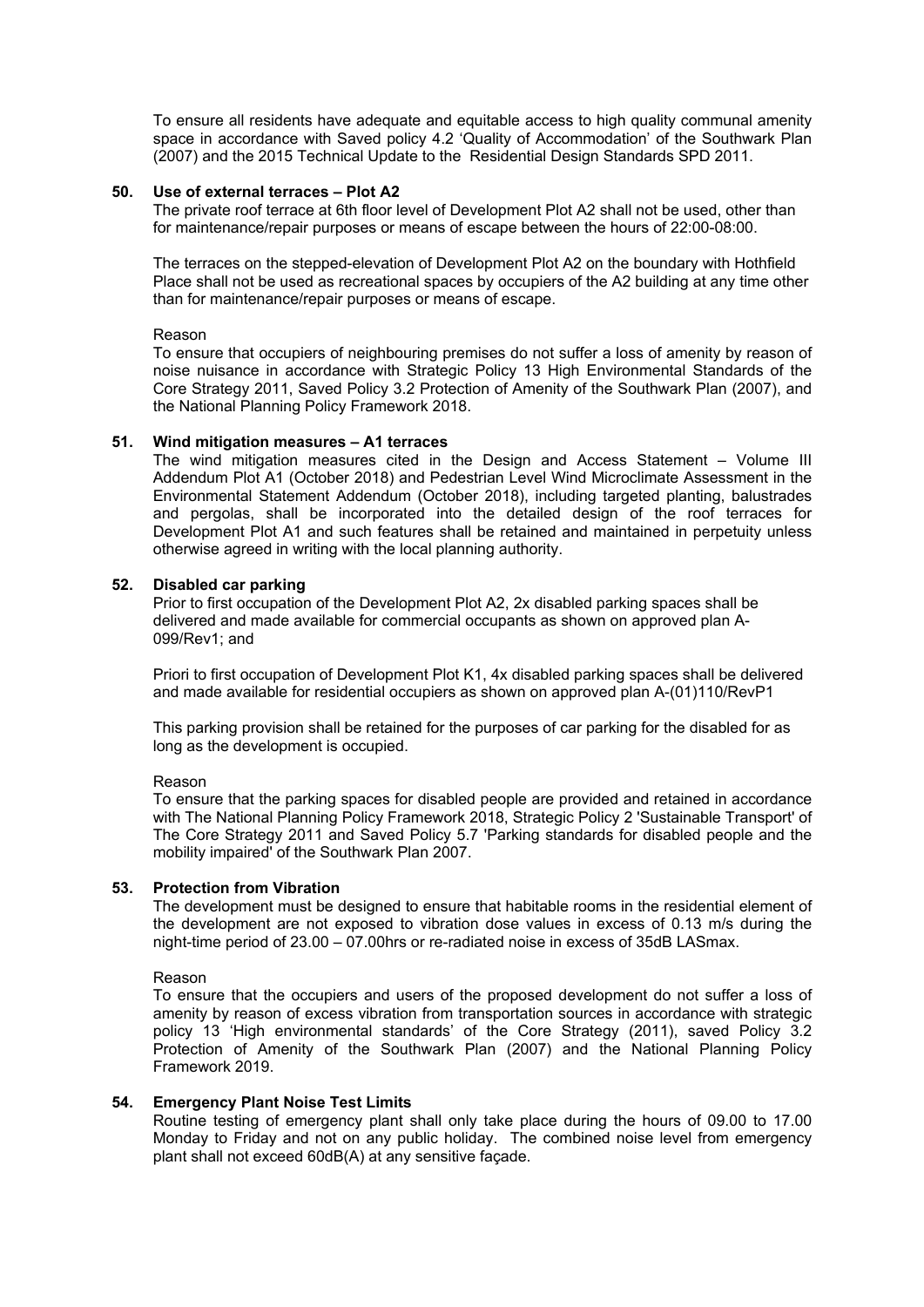## Reason:

To ensure that the occupiers and users of the development do not suffer a loss of amenity by reason of excess noise in accordance with Saved policies 3.2 'Protection of amenity' and 4.2 'Quality of residential accommodation' of the Southwark Plan (2007), Strategic policy 13 'High environmental standards' of the Core Strategy (2011) and the National Planning Policy Framework 2019.

# **55. Potable Water**

All residential units shall be designed and constructed to achieve a potable water use target of 105L per person per day

#### Reason:

To conserve water in accordance with Saved Policy 3.9 'Water' of the Southwark Plan (2007), Strategic Policy SP13 'High Environmental Standards' of the Core Strategy (2011) and the council's Sustainable Design and Construction SPD (2009)

# **56. Hours of use for retail units – Development Plots A1 and A2**

The permitted hours of use for the retail uses (Use class A1-A5) in Plots A1 and A2 shall operate between 6am and 12am unless otherwise agreed in writing with the Local Planning Authority

Reason:

In order that the ambition to broaden the vitality of the Town Centre at Canada Water does not conflict with the need to protect residential amenity in accordance with Saved Policy 3.2 'Protection of amenity' of the Southwark Plan (2007) and the National Planning Policy Framework 2019.

# **57. No roof top structures beyond that shown on plans**

No roof plant, equipment or other structures other than as approved pursuant to a condition of this permission shall be placed on a roof or be permitted to project above the roofline of any part of the building(s) or shall be permitted to extend outside of any roof plant enclosure(s) of any building(s) without the prior written consent of the Local Planning Authority.

Reason:

In order to ensure that roof top plant does not detract from the appearance of the buildings hereby consented, does not detract from the visual amenity of the area and does not infringe or harm protected viewing corridors passing over the application site in accordance with Saved Policies 3.2 'Protection of Amenity', 3.12 'Quality in design' and 3.13 'Urban design' of the Southwark Plan (2007), Strategic Policy SP12 ' Design and conservation' of the Core Strategy (2011).

#### **58. Removal of office PD rights**

Notwithstanding the provisions of Schedule 2 Part 7 Class F of the Town and Country Planning (General Permitted Development) Order 2015 (as amended or re-enactment thereof), no extension nor alteration of an office building shall be carried out.

#### Reason:

To safeguard the character and the amenities of the premises and adjoining properties in accordance with Strategic Policies 12 'Design and conservation' and 13 'High environmental standards' of the Core Strategy (2011), and Saved Policies 3.2 'Protection of amenity' and 3.12 'Quality in design' of the Southwark Plan (2007) and the National Planning Policy Framework (2019).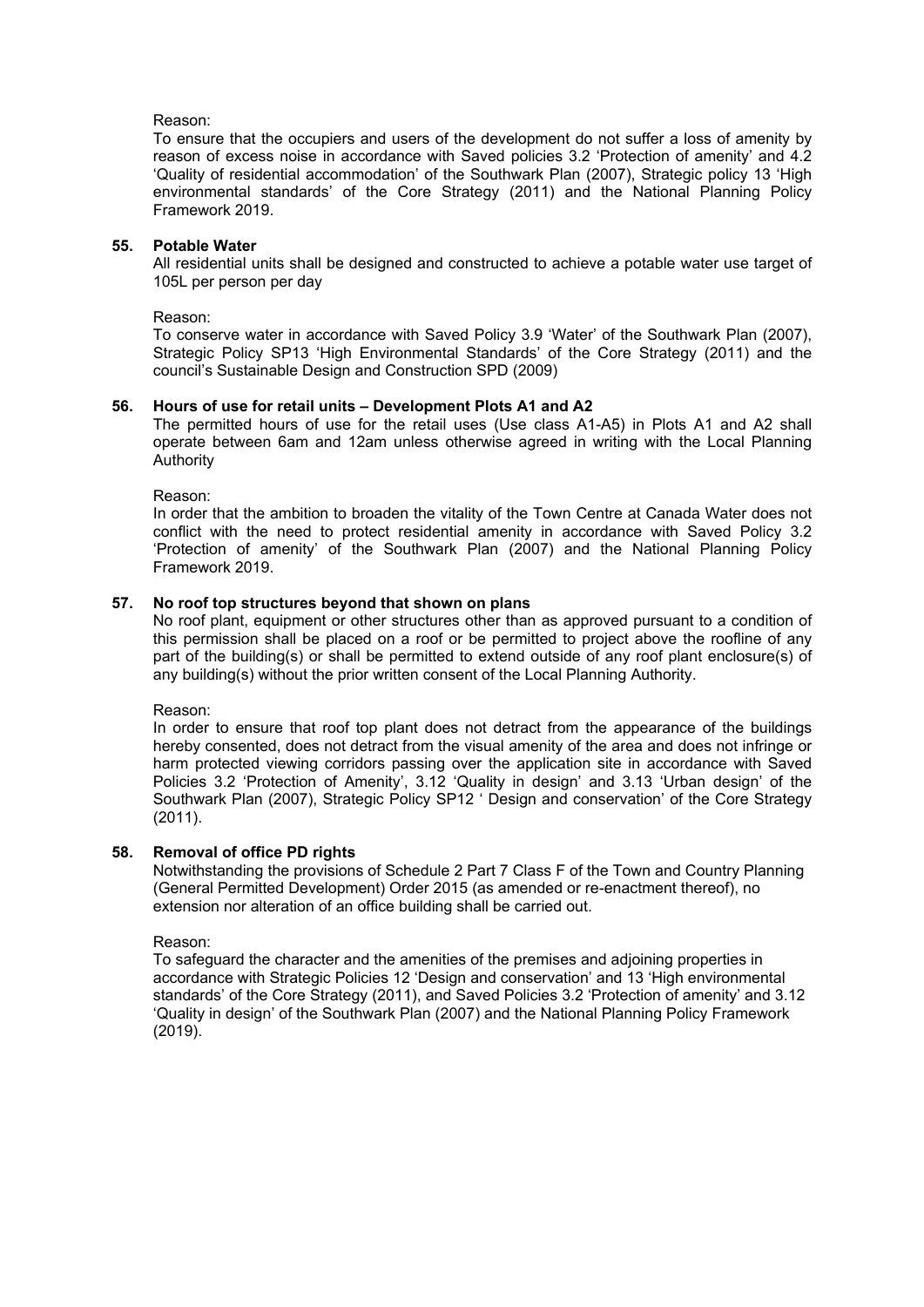# The Development (excluding the Phase 1 Development)

The following conditions shall be discharged for each individual Development Zone and/or Plot that is the subject of its own Reserved Matters Application.

**Pre-commencement conditions -** the details required to be submitted for approval by the condition(s) listed below must be submitted to and approved by the council before any work in connection with implementing this permission is commenced.

### **59. Contamination – Site Investigations**

Prior to the commencement of any Development Phase, a Phase 2 site investigation and risk assessment shall be conducted in accordance with the approved Phase 1 desk-based assessment detailed in the approved Environmental Statement. The results of the Phase 2 investigation shall be submitted to the Local Planning Authority for approval in writing prior to the commencement of any remediation that might be required.

#### Reason

To ensure that risks from land contamination to the future users of the land and neighbouring land are minimised, together with those to controlled waters, property and ecological systems, and to ensure that the development can be carried out safely without unacceptable risks to workers, neighbours and other offsite receptors in accordance with saved policy 3.2 `Protection of amenity' of the Southwark Plan (2007), strategic policy 13 'High environmental standards' of the Core Strategy (2011) and the National Planning Policy Framework 2019.

#### **60. Contamination – Remediation**

In the event that contamination is present, a detailed remediation strategy to bring the site to a condition suitable for the intended use by removing unacceptable risks to human health, buildings and other property and the natural and historical environment shall be prepared and submitted to the Local Planning Authority for approval in writing. The scheme shall ensure that the site would not qualify as contaminated land under Part 2A of the Environmental Protection Act 1990 in relation to the intended use of the land after remediation. The approved remediation scheme (if one is required) shall be carried out in accordance with its terms prior to the commencement of development other than that required to carry out remediation, unless otherwise agreed in writing by the Local Planning Authority. The Local Planning Authority shall be given two weeks written notification of commencement of the remediation scheme works.

#### Reason

To ensure that risks from land contamination to the future users of the land and neighbouring land are minimised, together with those to controlled waters, property and ecological systems, and to ensure that the development can be carried out safely without unacceptable risks to workers, neighbours and other offsite receptors in accordance with saved policy 3.2 `Protection of amenity' of the Southwark Plan (2007), strategic policy 13 'High environmental standards' of the Core Strategy (2011) and the National Planning Policy Framework 2019.

### **61. Contamination – Verification**

Following the completion of the measures identified in the approved remediation strategy, a verification report providing evidence that all work required by the remediation strategy has been completed shall be submitted to and approved in writing by the Local Planning Authority.

#### Reason

To ensure that risks from land contamination to the future users of the land and neighbouring land are minimised, together with those to controlled waters, property and ecological systems, and to ensure that the development can be carried out safely without unacceptable risks to workers, neighbours and other offsite receptors in accordance with saved policy 3.2 `Protection of amenity' of the Southwark Plan (2007), strategic policy 13 'High environmental standards' of the Core Strategy (2011) and the National Planning Policy Framework 2019.

# **62. Piling and foundation design**

Prior to the commencement of any Development Plot (excluding demolition), details of the proposed piling method and foundation design shall be submitted to the local planning authority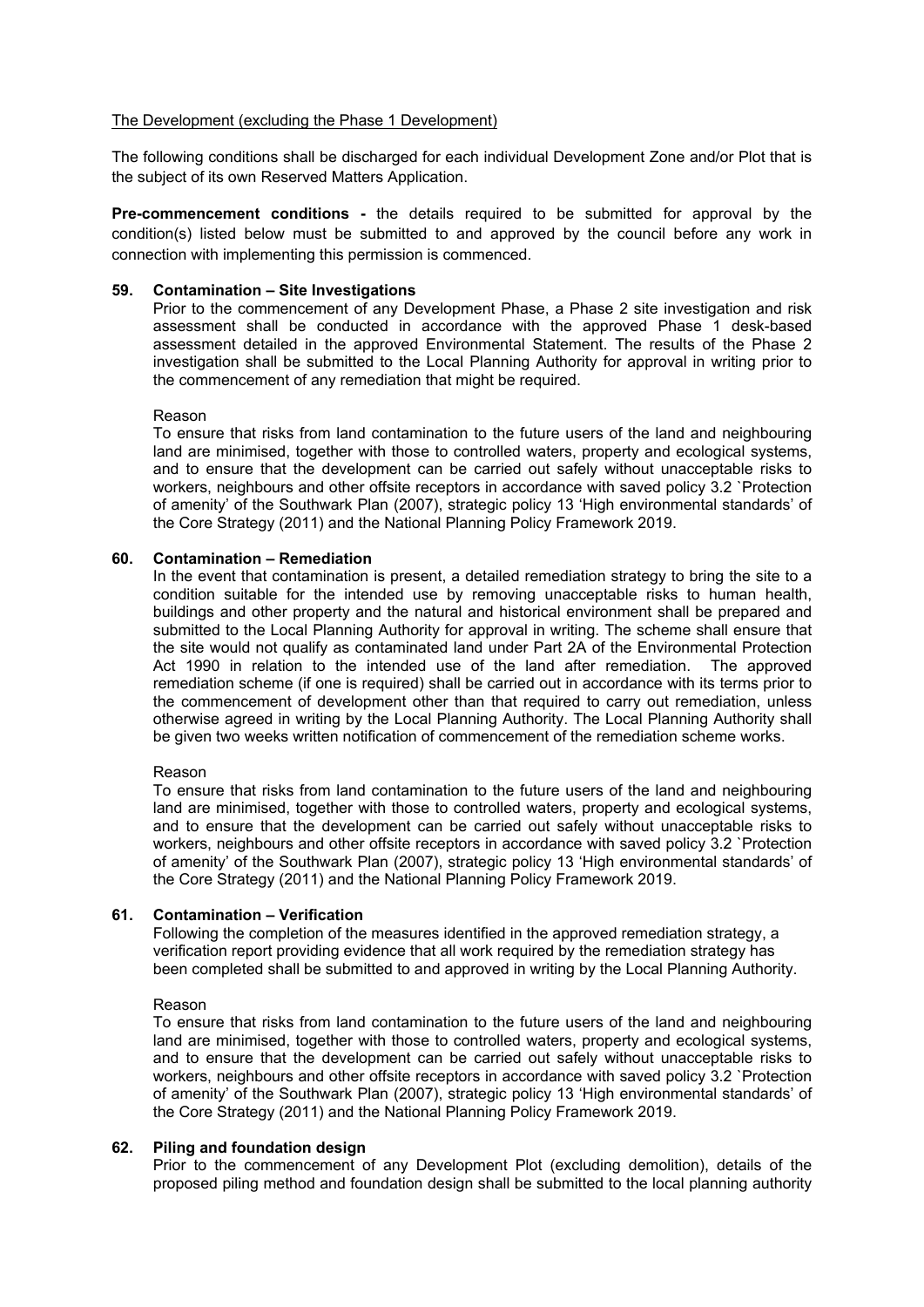for approval in writing (in consultation with the Environment Agency) to demonstrate that there is no resultant unacceptable risk to groundwater. The development shall be carried out in accordance with the approved details.

# Reason:

Piling can create pathways for contaminants and this presents a risk to underlying controlled waters unless appropriate methodologies and mitigation are utilised in accordance with Strategic Policy SP13 'High Environmental Standards' of the Core Strategy (2011) and the National Planning Policy Framework 2019.

# **63. Tunnel protection measures**

The development hereby permitted shall not be commenced until detailed design and method statements (in consultation with London Underground) for each stage of the development affecting London Underground assets for demolition, foundations, basement and ground floor structures, or for any other structures below ground level, including piling (temporary and permanent), have been submitted to and approved in writing by the local planning authority which:

- provide details on all structures;
- provide details on the use of tall plant/scaffolding;
- accommodate the location of the existing London Underground structures and tunnels;
- accommodate ground movement arising from the construction thereof;
- and mitigate the effects of noise and vibration arising from the adjoining operations within the structures and tunnels.

The development shall thereafter be carried out in all respects in accordance with the approved design and method statements, and all structures and works comprised within the development hereby permitted which are required by the approved design statements in order to procure the matters mentioned in paragraphs of this condition shall be completed, in their entirety, before any part of the building hereby permitted is occupied.

# Reason:

To ensure that the development does not impact on existing London Underground transport infrastructure, in accordance with London Plan 2016 Table 6.1, draft London Plan policy T3 and 'Land for Industry and Transport' Supplementary Planning Guidance 2012.

# **64. Basement impact/groundwater flooding**

Prior to the commencement of any works below grade in relation to a Development Plot containing a basement, a detailed basement impact assessment (BIA)(prepared following guidance in Southwark's Strategic Flood Risk Assessment 2017 or any replacement thereof) shall be submitted to the local planning authority for approval in writing identifying existing groundwater levels, flows and fluctuations and, if appropriate, demonstrating that appropriate mitigation measures are integrated into the basement design to prevent groundwater flooding. The development shall proceed in accordance with any approval given and any mitigation measures shall be retained and maintained in perpetuity.

# Reason:

To minimise the potential for the site to contribute to changes in groundwater conditions and any subsequent flooding in accordance with Southwark's SFRA, saved policy 3.9 'Water' of the Southwark Plan (2007), Strategic Policy 13 'High environmental standards' of the Core Strategy (2011), Policy 5.12 'Flood Risk Management' of the London Plan 2016 and the National Planning Policy Framework 2019.

# **65. Sustainable Drainage**

Prior to the commencement of any Development Plot (excluding demolition), a detailed surface water drainage strategy shall be submitted to the local planning authority for approval in writing (in consultation with Thames Water and the Environmental Agency) setting out the range of sustainable drainage measures to be implemented across this part of the site to deliver a reduction in surface water runoff to greenfield rates for storm events up to a 1% annual exceedance probability, unless it can be demonstrated that discharge to a local waterbody justifies a higher runoff rate. The development shall proceed in accordance with any approval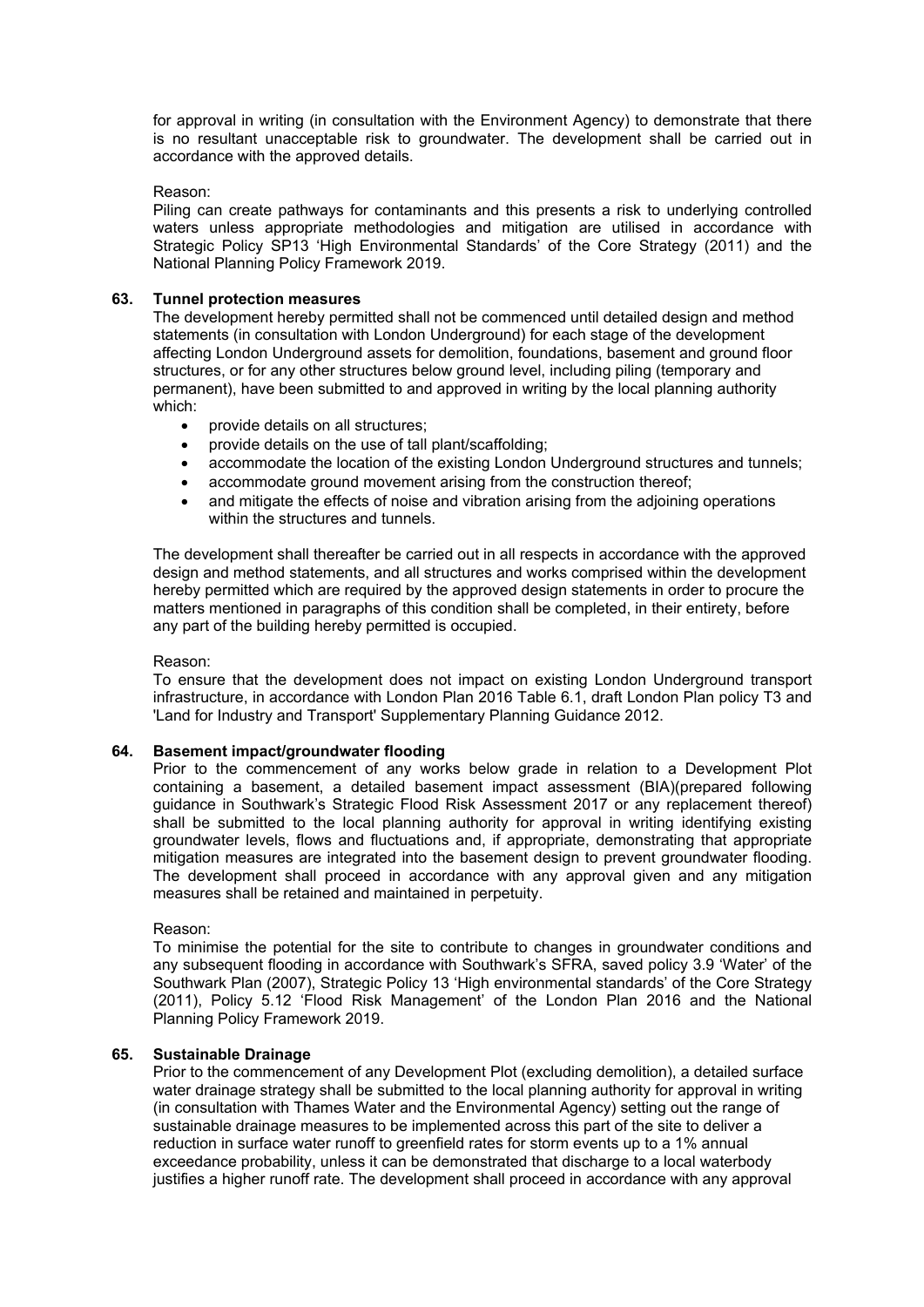# granted.

# Reason:

To minimise the potential for the site to contribute to surface water flooding in accordance with Policy 5.12 'Flood risk management' of the London Plan 2016, Strategic policy 13 'High environmental standards' of the Core Strategy 2011, saved policies 3.1 'Environmental effects' and 3.9 'Water' of the Southwark Plan and guidance in the Sustainable Design and Construction SPD 2009.

# **66. Archaeology Evaluation**

Before any work hereby authorised begins (excluding demolition) in Development Zones B, C, F, G, J, M, N or P, the applicant shall secure the implementation of a programme of archaeological and geoarchaeological investigation works in accordance with a written scheme of investigation shall be submitted to and approved in writing by the Local Planning Authority.

# Reason

In order that the applicants supply the necessary archaeological information to ensure suitable mitigation measures and/or foundation design proposals be presented in accordance with Strategic Policy 12 - Design and Conservation of The Core Strategy 2011, Saved Policy 3.19 Archaeology of the Southwark Plan 2007 and the National Planning Policy Framework 2019.

# **67. Archaeology Mitigation**

Before any work hereby authorised begins (excluding demolition) in Development Zones B, C, F, G, J, M, N or P,, the applicant shall secure the implementation of a programme of archaeological mitigation works in accordance with a written scheme of investigation, which shall be submitted to and approved in writing by the Local Planning Authority.

# Reason

In order that the details of the programme of works for the archaeological mitigation are suitable with regard to the impacts of the proposed development and the nature and extent of archaeological remains on site in accordance with Strategic Policy 12 - Design and Conservation of The Core Strategy 2011, Saved Policy 3.19 Archaeology of the Southwark Plan 2007 and the National Planning Policy Framework 2019.

# **68. Archaeological Watching Brief**

Before any work hereby authorised begins in Zones D, E, H or L, the applicant shall secure the implementation of a programme of archaeological mitigation works, a watching brief (with the capacity to extend to full excavation if required), in accordance with a written scheme of investigation, which shall be submitted to and approved in writing by the Local Planning Authority.

# Reason:

In order that the details of the programme of works for the archaeological mitigation are suitable with regard to the impacts of the proposed development and the nature and extent of archaeological remains on site in accordance with Strategic Policy 12 - Design and Conservation of The Core Strategy 2011, Saved Policy 3.19 Archaeology of the Southwark Plan 2007 and the National Planning Policy Framework 2019.

# **69. Tree Protection Measures**

Prior to works commencing in any Development Phase, including any demolition, an Arboricultural Method Statement including an Arboricultural Survey shall be submitted to and approved in writing by the Local Planning Authority.

a) A pre-commencement meeting shall be arranged, the details of which shall be notified to the Local Planning Authority for agreement in writing prior to the meeting and prior to works commencing on site, including any demolition, changes to ground levels, pruning or tree removal.

b) A detailed Arboricultural Method Statement showing the means by which any retained trees on or directly adjacent to the site are to be protected from damage by demolition works,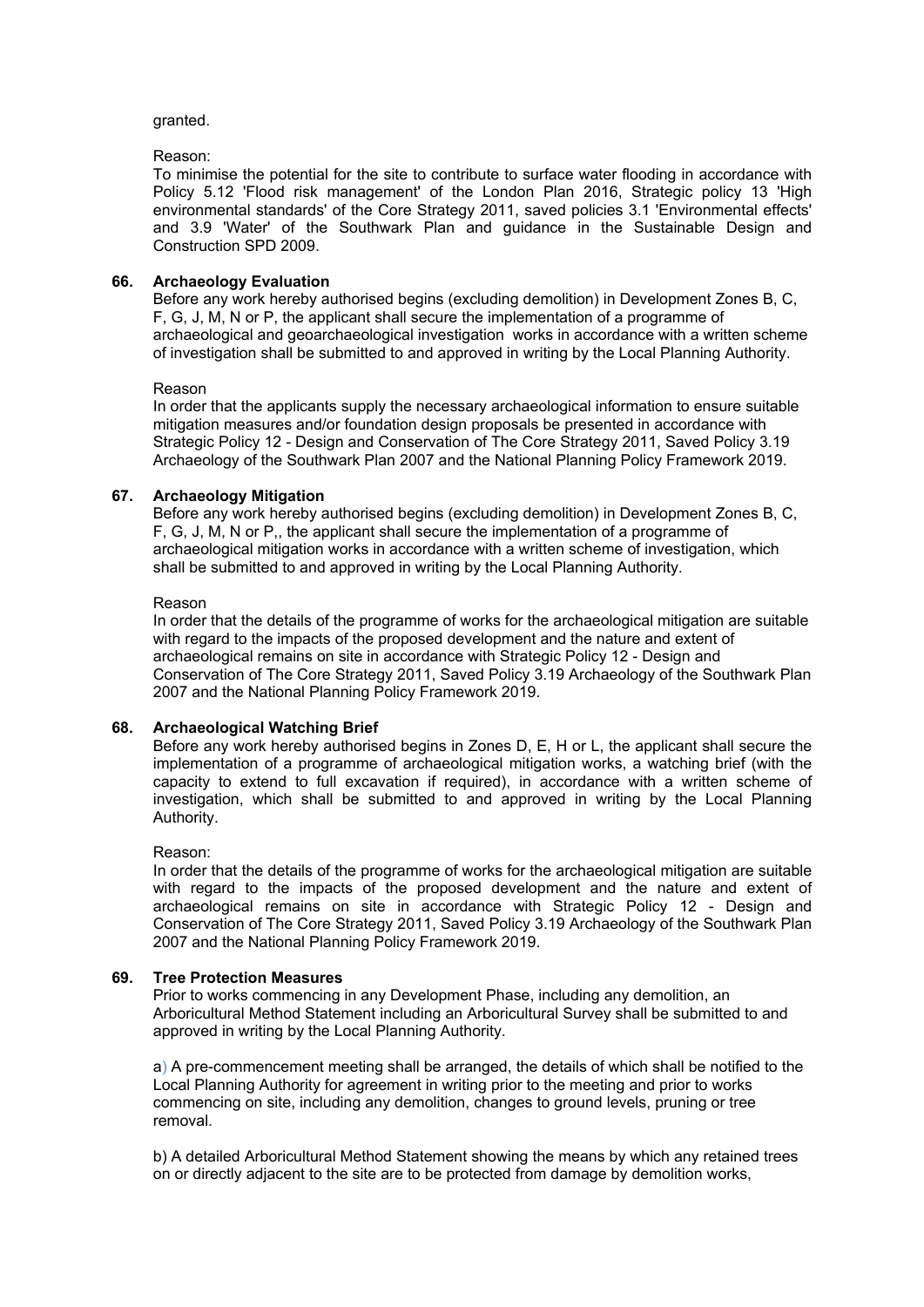excavation, vehicles, stored or stacked building supplies, waste or other materials, and building plant, scaffolding or other equipment, shall then be submitted to and approved in writing by the Local Planning Authority. The method statements shall include details of facilitative pruning specifications and a supervision schedule overseen by an accredited arboricultural consultant.

c) Cross sections shall be provided to show surface and other changes to levels, special engineering or construction details and any proposed activity within root protection areas required in order to facilitate demolition, construction and excavation.

The existing trees on or adjoining the site which are to be retained shall be protected and both the site and trees managed in accordance with the recommendations contained in the method statement. Following the pre-commencement meeting all tree protection measures shall be installed, carried out and retained throughout the period of the works, unless otherwise agreed in writing by the Local Planning Authority. In any case, all works must adhere to BS5837: (2012) Trees in relation to demolition, design and construction and BS3998: (2010) Tree work recommendations.

If within the expiration of 5 years from the date of the occupation of the building for its permitted use any retained tree is removed, uprooted is destroyed or dies, another tree shall be planted at the same place and that tree shall be of such size and species, and shall be planted at such time, as may be specified in writing by the Local Planning Authority.

#### Reason

To avoid damage to the existing trees which represent an important visual amenity in the area, in accordance with Saved Policies 3.2 Protection of amenity; Policy 3.12 Quality in Design; Policy 3.13 Urban Design and Policy 3.28 Biodiversity Saved Policies of The Southwark Plan 2007, Strategic Policies SP11 'Open spaces and nature conservation', SP12 'Design and conservation' 13 'High Environmental Standards' of the Core Strategy (2011) and the National Planning Policy Framework 2019.

### **70. Impact studies of water supply infrastructure**

No development in connection within a Plot shall not commence (save for any advance Infrastructure and enabling works or demolition) until impact studies of the existing water supply infrastructure for that Plot have been submitted to and approved in writing by the Local Planning Authority (in consultation with Thames Water).

The studies shall determine the magnitude of any new additional capacity required in the Flow Management Zone and a suitable connection point. The development shall be carried out in accordance with the approved details.

#### Reason

To ensure that sufficient capacity is made available to cope with new development and in order to avoid adverse environmental impacts on the community, and to ensure that the water supply infrastructure has sufficient capacity to cope with the/this additional demand in accordance with Policy 5.14 Water quality and wastewater infrastructure and Policy 5.13 Sustainable drainage of the London Plan 2011 and Saved Policies 3.1 Environmental Effects and 3.9 Water of the Southwark Plan (2007).

# **71. Extract/ventilation from basement car parks**

Prior to the commencement of works above grade for any Development Plot containing a basement car parking and/or servicing area, details of a scheme of mechanical ventilation for the basement, including plant inlets, filters and outlets shall be submitted to the Local Planning Authority for approval in writing.

The scheme of ventilation shall be installed prior to the first occupation of any Building within the above Development Zones and retained and maintained for the duration of the consented use.

# Reason:

To ensure that basement ventilation systems do not adversely impact the amenity of adjoining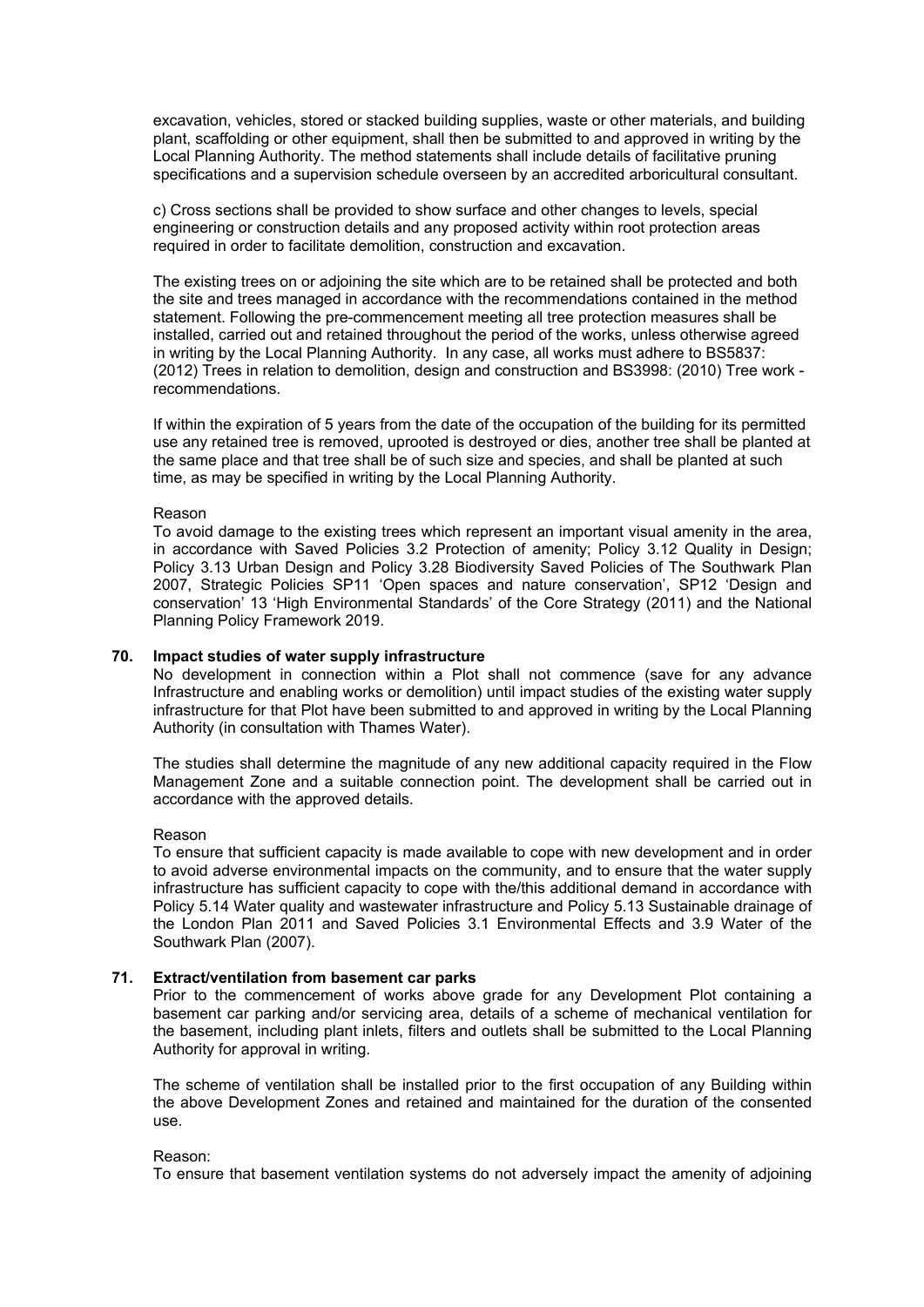uses and/or the quality of the public realm by way of noise and/or odour in accordance with Saved Policy 3.2 'Protection of amenity'' of the Southwark Plan (2007), Strategic Policy 13 "High Environmental Standards" of the Core Strategy (2011) and the National Planning Policy Framework 2019.

**Above Grade conditions -** the details required to be submitted for approval by the condition(s) listed below must be submitted to and approved by the council before any work above grade is commenced. The term 'above grade' here means any works above ground level.

# **72. Sample Materials and Mock-ups**

Prior to commencement of works above grade, sample panels of all external facing materials to be used in the construction of the building(s) within an individual Plot shall be presented on site (or an alternative location agreed with the local planning authority) and a detailed schedule of such materials submitted to the local planning authority for approval in writing.

For all Buildings within a Development Plot or Zones for which a Reserved Matters Application is submitted, 1m x 1m samples panels of all cladding materials including bond, coursing and jointing finishes and details.

For Development Plots comprising buildings rising to a height in excess of 50m AOD, a fullscale mock-up of the principal elements of the facades shall be constructed and presented onsite. A detailed plan of the mock-up should be agreed with the local planning authority prior to the construction of the mock-up.

The development shall not proceed other than in accordance with any such approval given.

Reason:

In order that the local planning authority can be satisfied that the consented development will be delivered to a high quality and makes an appropriate contextual response to the site in accordance with Saved Policy 3.12 'Quality in design' of the Southwark Plan (2007), Strategic Policy SP12 'Design and Conservation' of the Core Strategy (2011), Policies 7.4 'Local character' and 7.6 'Architecture' of the London Plan (2016) and the National Planning Policy Framework (2019).

# **73. Detailed section drawings**

Prior to the commencement of works above grade (excluding cores), typical section drawings at a scale of 1:5/1:10 through the following building elements shall be submitted to the local planning authority for approval in writing:

- The facades
- Shop fronts
- Servicing yard entrances
- Parapets and Roof edges
- Balconies and projecting features
- Heads, cills and jambs of all openings

The development shall not be carried out other than in accordance with any such approval given.

# Reason:

In order that the Local Planning Authority may be satisfied that the consented buildings will be constructed with the necessary level of technical expertise to achieve the high quality architecture presented in the application material in accordance with Saved Policy 3.12 'Quality in design' of the Southwark Plan (2007), Strategic Policy SP12 'Design and Conservation' of the Core Strategy (2011), Policies 7.4 'Local character' and 7.6 'Architecture' of the London Plan (2016) and the National Planning Policy Framework (2019).

# **74. Tops of towers**

No development above grade (excluding cores) shall commence for any detailed Development Plot containing a tower element of over 100m until detailed plans, sections and elevations at a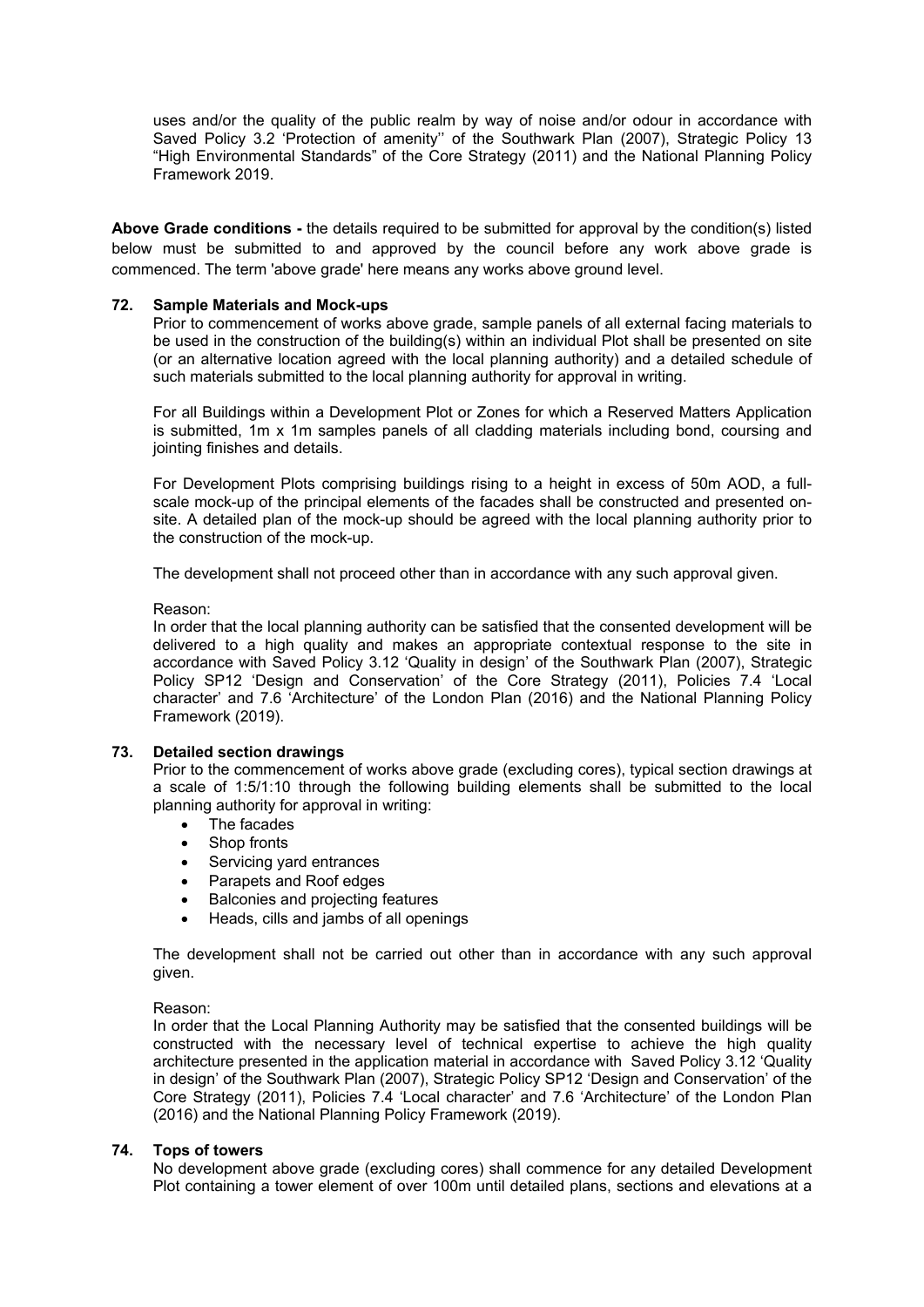scale of 1:20/1:50 of the top three storeys of each of the tower elements have been submitted to the Local Planning Authority and approved in writing. The development shall proceed strictly in accordance with any such approval given.

# Reason:

To ensure the detailed design of the tower elements demonstrate the special architectural quality required given the impact of these buildings on the London skyline in accordance with Saved Policies 3.12 'Quality in design' and 3.13 'Urban design' of the Southwark Plan (2007), Strategic Policy SP12 'Design and Conservation' of the Core Strategy (2011), Policy 7.6 'Architecture' of the London Plan (2016) and the National Planning Policy Framework 2019.

# **75. Shopfront design**

Prior to the carrying out works above grade for any Development Phase containing Retail Uses (Use Class A1-A5), details of the design code for the proposed frontage of the retail units facing streets and routes (including shopfront design(s), advertisement zones, ventilation grilles, awnings and spill out zones) shall be submitted to the Local Planning Authority for approval in writing. The development shall be implemented in accordance with the approved details.

Reason:

To ensure that the quality of the design and details are in accordance with Saved Policies 'Quality in design' and 'Urban design' of the Southwark Plan (2007), Strategic Policy 12 'Design and conservation' of the Core Strategy (2011) and the National Planning Policy Framework (2019).

# **76. External/artificial lighting – public realm**

Prior to occupation of any Development Plot or Zone, details of any external lighting (including design, specification, power) to be installed in any adjoining public realm shall be submitted to the local planning authority for approval in writing. Submitted details shall include lighting contours to demonstrate lighting intensity levels at any nearby sensitive residential or ecological receptors, having regard to guidance published by the Institute of Lighting Professionals (ILE), where relevant.

# Reason:

In order that the council may be satisfied that external lighting is appropriate designed and located to balance the safe illumination of the public realm with the amenity of existing/future residential occupiers and important ecological receptors, including pathways for migrating bats, in accordance with Saved Policies 3.2 'Protection of amenity', 3.14 'Designing out crime' and 3.28 'Biodiversity' of the Southwark Plan (2007), Strategic Policies SP10 'Open Spaces and wildlife, SP12 'Design and conservation' and SP13 'High environmental standards' of the Core Strategy (2011) and the National Planning Policy Framework 2019

# **77. External artificial lighting – buildings**

Prior to occupation of the building within a Development Plot, details of any external lighting (including design, specification, power) to be affixed to the building(s) shall be submitted to the local planning authority for approval in writing. Submitted details shall include lighting contours to demonstrate lighting intensity levels at any nearby sensitive residential or ecological receptors, having regard to guidance published by the Institute of Lighting Professionals (ILE), where relevant.

Reason:

In order that the council may be satisfied that external lighting is appropriate designed and located to balance the safe illumination of the public realm with the amenity of existing/future residential occupiers and important ecological receptors, including pathways for migrating bats, in accordance with Saved Policies 3.2 'Protection of amenity', 3.14 'Designing out crime' and 3.28 'Biodiversity' of the Southwark Plan (2007), Strategic Policies SP10 'Open Spaces and wildlife, SP12 'Design and conservation' and SP13 'High environmental standards' of the Core Strategy (2011) and the National Planning Policy Framework 2019

# **78. Security measures**

Before any above grade work hereby authorised begins, details of security measures, including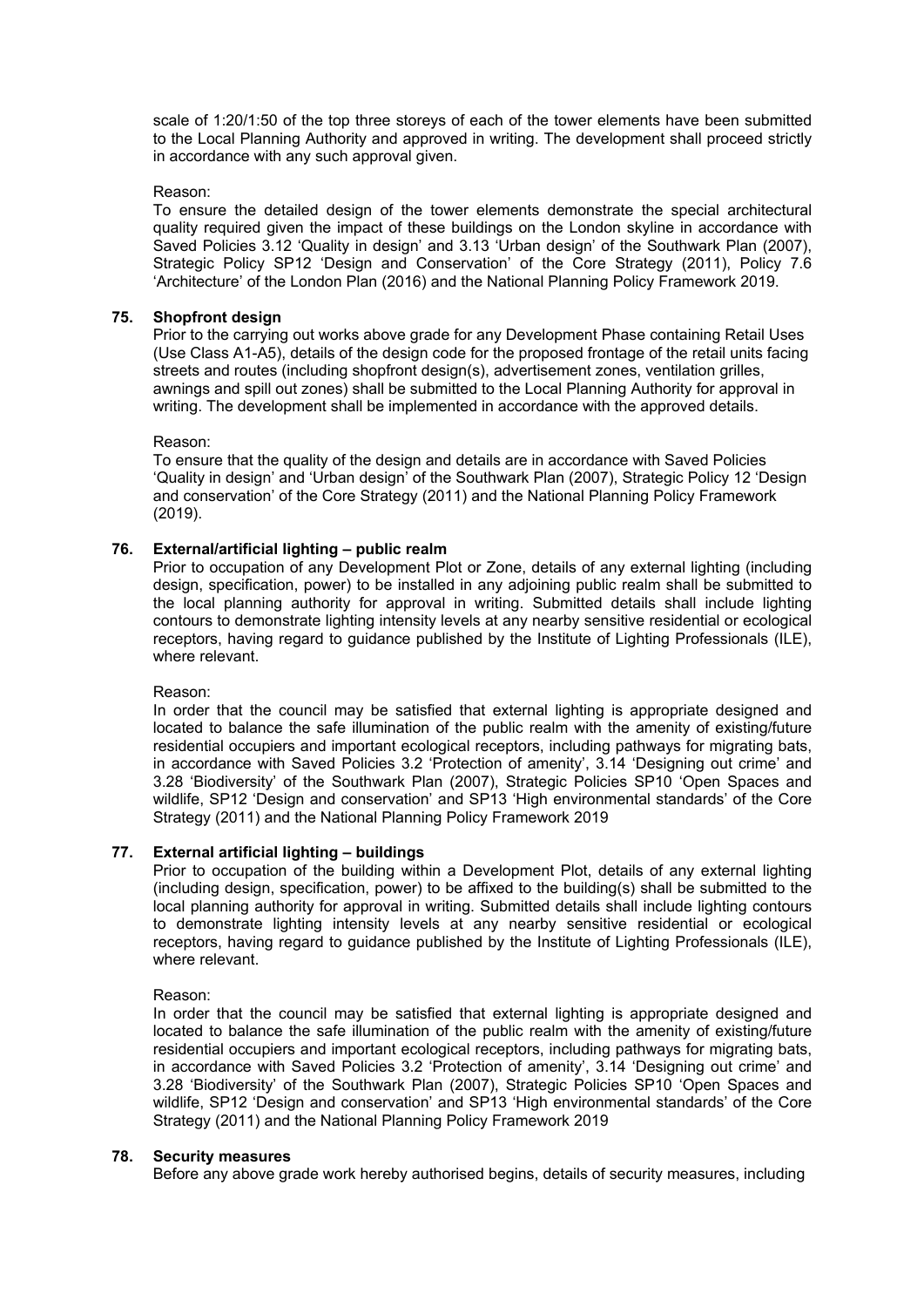any CCTV, shall be submitted to the Local Planning Authority for approval in writing. Any such security measures shall be implemented/installed prior to the occupation of the buildings hereby consented in accordance with the approved details, which shall seek to achieve the 'Secured by Design' accreditation award from the Metropolitan Police.

### Reason

In pursuance of the Local Planning Authority's duty under section 17 of the Crime and Disorder Act 1998 to consider crime and disorder implications in exercising its planning functions and to improve community safety and crime prevention in accordance with The National Planning Policy Framework 2018, Strategic Policy 12 'Design and conservation' of The Core Strategy 2011 and Saved Policy 3.14 'Designing out crime' of the Southwark plan 2007.

# **79. Hard and soft landscaping**

Before any above grade work hereby authorised begins for any Development Zone and/or Plot, detailed drawings of a hard and soft landscaping scheme for all areas of the site not covered by buildings shall be submitted to the local planning authority for approval in writing.

Details will include cross sections and plans, detailed planting specifications, surfacing materials of any parking, access or pathways layouts, materials, design of play space and equipment, details of sustainable drainage or other water features and details of the treatment of any edges/boundaries or other means of enclosure.

The landscaping shall not be carried out otherwise than in accordance with any such approval given and shall be retained and maintained for the duration of the use.

The planting, seeding and/or turfing shall be carried out in the first planting season following completion of building works and any trees or shrubs that is found to be dead, dying, severely damaged or diseased within five years of the completion of the building works OR five years of the carrying out of the landscaping scheme (whichever is later), shall be replaced in the next planting season by specimens of the same size and species in the first suitable planting season. Planting shall comply to BS: 4428 Code of practice for general landscaping operations, BS: 5837 (2012) Trees in relation to demolition, design and construction and BS 7370-4:1993 Grounds maintenance Recommendations for maintenance of soft landscape (other than amenity turf).

#### Reason

So that the Council may be satisfied with the details of the landscaping scheme in accordance with The National Planning Policy Framework 2018 Chapters 8, 12, 15 & 16 and policies of The Core Strategy 2011: SP11 Open spaces and wildlife; SP12 Design and conservation; SP13 High environmental standards, and Saved Policies of The Southwark Plan 2007: Policy 3.2 Protection of amenity; Policy 3.12 Quality in Design; Policy 3.13 Urban Design and Policy 3.28 Biodiversity

# **80. Green roofs and walls**

Before any works above grade, detailed specifications for any green/brown/biodiverse roofs and/or walls shall be submitted to the local planning authority for approval in writing. Details shall demonstrate:

- The depth of substrate (to be between 100 and 200mm for biodiverse roofs)
- An appropriate planting mix that prioritises native species;
- No more than 25% sedum coverage for any green roof;
- An appropriate irrigation system for any green walls;
- That an appropriate management and maintenance regime is in place

Green roofs shall be planted in the first planting season following practical completion of building works. Green roofs will not be used as recreational spaces and access will be limited to essential maintenance or escape in the case of emergency.

#### Reason:

To ensure the development provides the maximum possible provision towards creation of habitats and valuable areas for biodiversity in accordance with Saved Policy 3.28 of the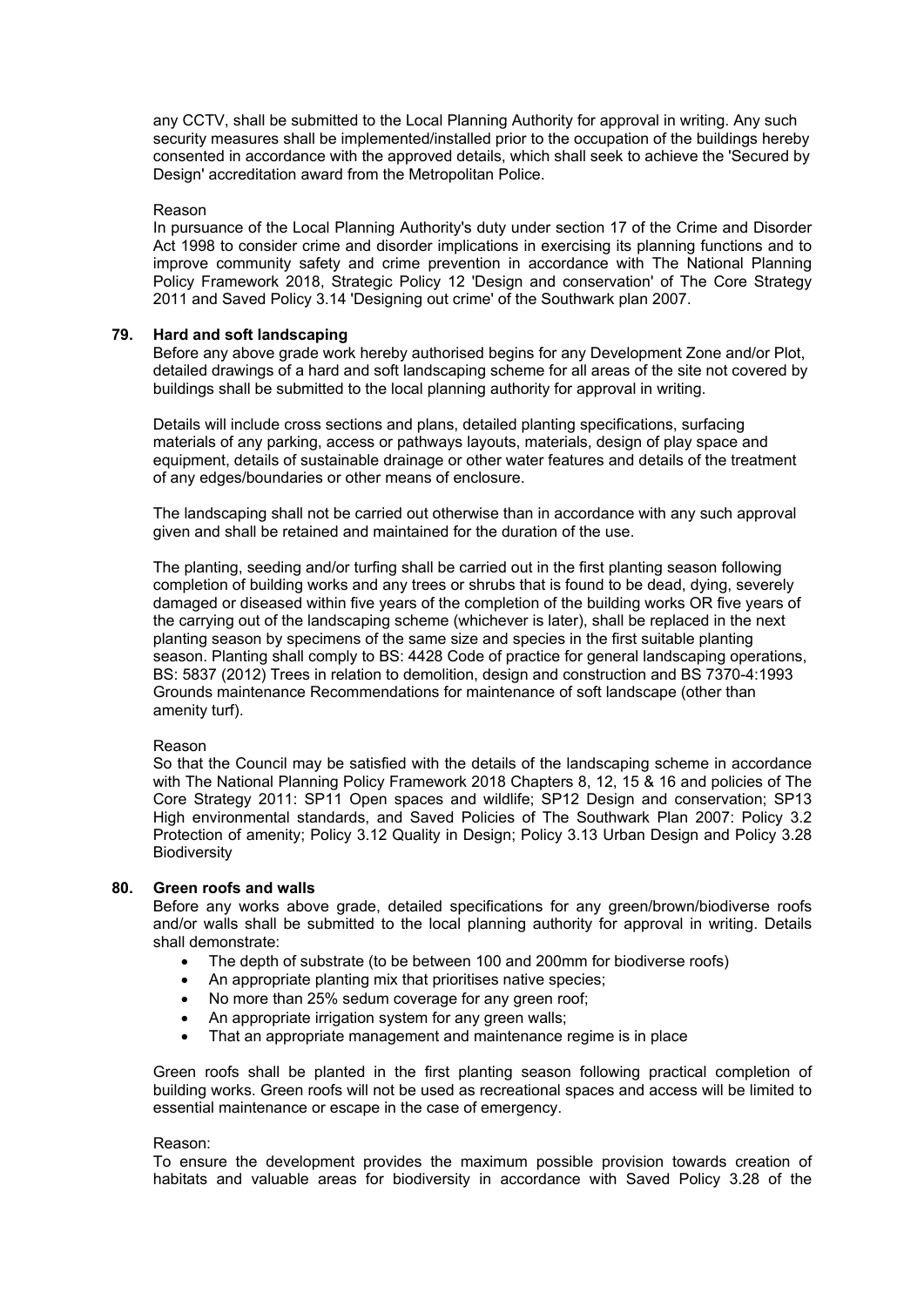Southwark Plan (2007), Strategic Policy 11 'Open Space and Nature Conservation' of the Core strategy (2011) and Policies 5.10 'Urban Greening' and 5.11 'Green roofs and development site environs' of the London Plan 2016 and the National Planning Policy Framework (2019).

# **81. Biodiversity, habitat and ecology**

Prior to the commencement of works above grade (excluding cores) for any Development Phase, an environmental action plan shall be submitted to the local planning authority for approval in writing, setting out the measures that will be implemented/integrated within the relevant Development Zone or Plot to maximise its habitat value. Details shall include, but not be limited to:

- Provision of bat bricks/boxes;
- Provision of bird boxes;
- Provision of bespoke insect habitat;
- Appropriate native planting;
- Rain gardens and/or other sustainable drainage features offering biodiversity value;
- Zone/Plot specific responses that relate to the submitted PERA and/or other Ecological findings set out in the relevant chapter of the ES;
- Establishing appropriate links to or otherwise enhancing valuable habitats in the vicinity of the Zone and/or Plot, particularly within any designated Sites of Importance for Nature Conservation (SINC)

These measures shall seek to maximise the biodiversity of the development, having regard to the Urban Greening Factor described in the London Plan. Any such measures shall be installed/implemented, retained and maintained thereafter.

# Reason:

To ensure the development provides the maximum possible provision towards creation of habitats and valuable areas for biodiversity in accordance with Saved Policy 3.28 of the Southwark Plan (2007), Strategic Policy 11 'Open Space and Nature Conservation' of the Core strategy (2011) and Policies 5.10 'Urban Greening' and 5.11 'Green roofs and development site environs' of the London Plan 2016 and the National Planning Policy Framework (2019)

# **82. Wind mitigation measures**

Prior to the commencement of above ground works (excluding cores), full details of wind mitigation measures designed to ensure a comfortable environment for standing at building entrances, street level, in the new ground level public realm and for a combination of standing and sitting in the roof gardens shall be submitted to the local planning authority for approval in writing. Individual mitigation measures shall be implemented at the earliest opportunity in the construction programme depending on whether they are delivered in Phase 1 or Phase 2 with all measures being in place prior to first occupation of Phase 2.

# Reason

To ensure that the development does not lead to adverse wind and microclimate impacts that would detract from the quality of the development or the amenity of the local area in accordance with Part 12 of the National Planning Policy Framework 2018, Strategic Policies 12 'Design and conservation' and 13 'High environmental standards' of the Core Strategy (2011) and saved policies 3.2 'Protection of amenity' and 3.12 'Quality in design' of the Southwark Plan (2007).

# **83. BREEAM**

- a) Prior to commencement of fit out works of any building with a non-residential element in excess of 500sqm, an independently verified BREEAM report (detailing performance in each category, overall score, BREEAM rating and a BREEAM certificate of building performance) demonstrating that all reasonable steps have been undertaken to achieve a minimum accreditation of BREEAM "Excellent' rating for any workspace (use class B1) or retail (use classes A1-A5) elements of the buildings or BREEAM "Very Good" for any buildings in community use (use class D1) shall be submitted to the Local Planning Authority for approval in writing and the development shall not be carried out otherwise than in accordance with any such approval given;
- b) Before the first occupation of these Plots, a certified Post Construction Review (or other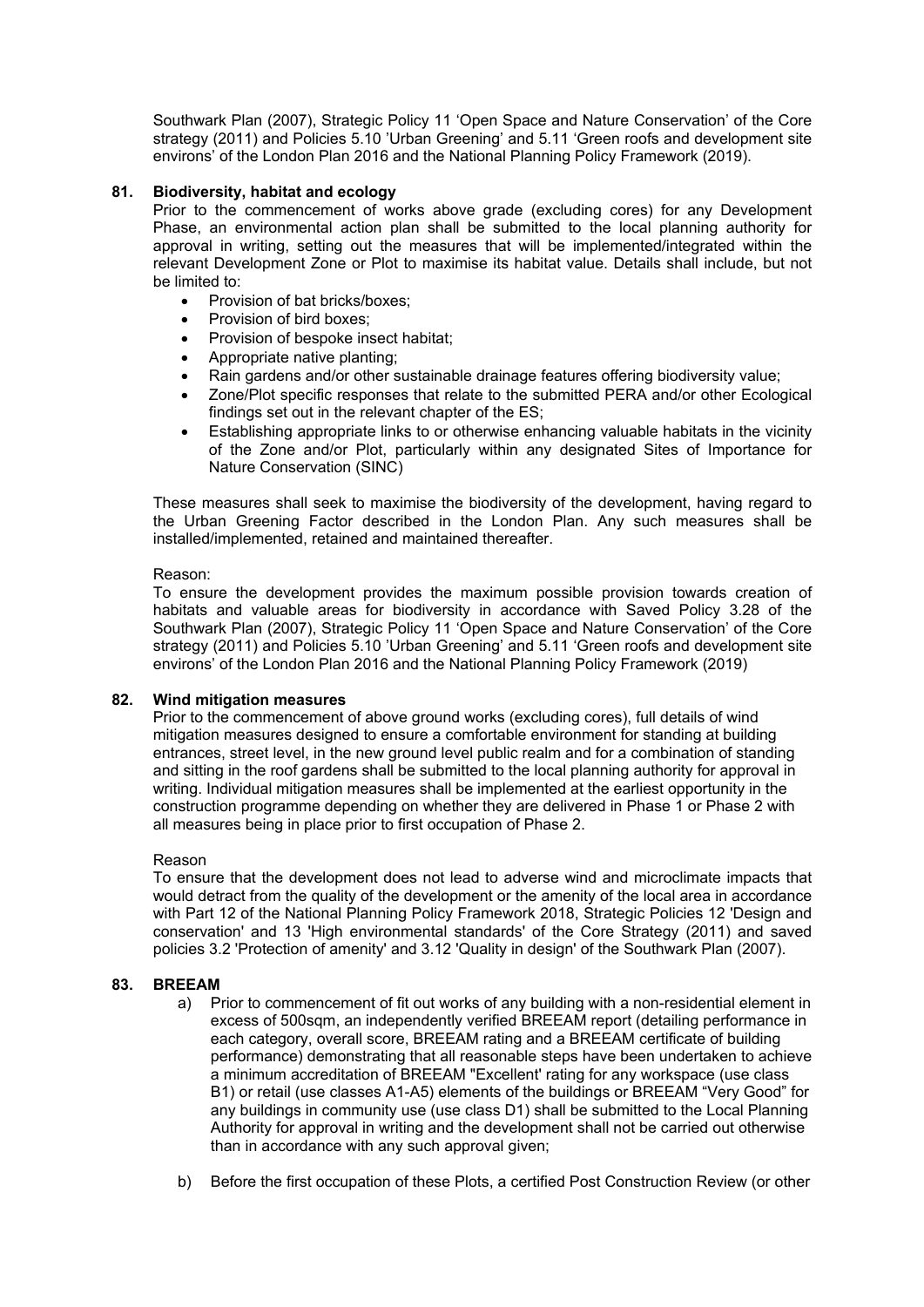verification process agreed with the local planning authority) shall be submitted to and approved in writing by the Local Planning Authority, confirming that the agreed standards at (a) have been met.

### Reason:

To ensure the proposal is completed to the highest possible standards of environmental sustainability in accordance Section 14 of The National Planning Policy Framework 2018, Policy 5.3 'Sustainable design and construction' of the London Plan 2016, Strategic Policy 13 'High Environmental Standards' of The Core Strategy 2011 and Saved Policies 3.3 'Sustainability' and 3.4 'Energy Efficiency' of the Southwark Plan 2007.

#### **84. No cranes**

No cranes or scaffolding shall be erected for each phase unless and until construction methodology and diagrams clearly presenting the location, maximum operating height, radius and start/finish dates for the use of cranes during the Development has been submitted to and approved by the Local Planning Authority, the Local Planning Authority having consulted London City Airport.

Reason:

In the interests of aircraft safety

# **85. Radar Mitigation Strategy**

No works above grade shall be undertaken until a Radar Mitigation Scheme (RMS) has been approved in writing with the Local Planning Authority (in consultation with NATS). The approved RMS shall be implemented in full and no later than the construction progressing above 80m AOD.

Reason:

In the interests of aircraft safety and the operations of NATS En-route PLC.

### **86. Tower obstruction lighting scheme**

Prior to commencement of works above grade for any Zone or Plot containing tall buildings, a scheme of obstruction lighting shall be submitted to the Local Planning Authority (in consultation with London City Airport) . The development shall proceed in accordance with any approval given and the lighting retained and maintained in perpetuity unless otherwise agreed in writing by the Local Planning Authority.

Reason:

To ensure that tall building are appropriately illuminated to aid visibility for aircraft without contributing to glare in accordance with guidance issued by the Civil Aviation Authority, London Plan Policy 7.7 and the National Planning Policy Framework 2019.

# **87. Mechanical ventilation for residential development in Zones C, E and G**

Prior to the commencement of works above grade for any Building containing residential dwellings in Development Zones C, E and/or G, details of a scheme of mechanical ventilation for the residential units, including plant inlets, filters and outlets shall be submitted to the Local Planning Authority for approval in writing. The scheme of ventilation shall be installed prior to the first occupation of any Building within the above Development Zones and retained and maintained for the duration of the residential use.

Reason:

To ensure future residential occupiers of these plots do not suffer adverse impacts on a reasonable standard of residential amenity due to the prevailing noise and/or air quality environment in accordance with Saved Policies 3.2 'Protection of amenity'' and 4.2 'Quality of accommodation'.

# **88. Protection of Zone B from Vibration and Re-radiated Noise**

Following piling but prior to commencement of above-ground construction on any building containing residential dwellings in Development Zone B, further assessment of vibration and reradiated noise shall be conducted which shall include measurement of vibration on in-situ piles.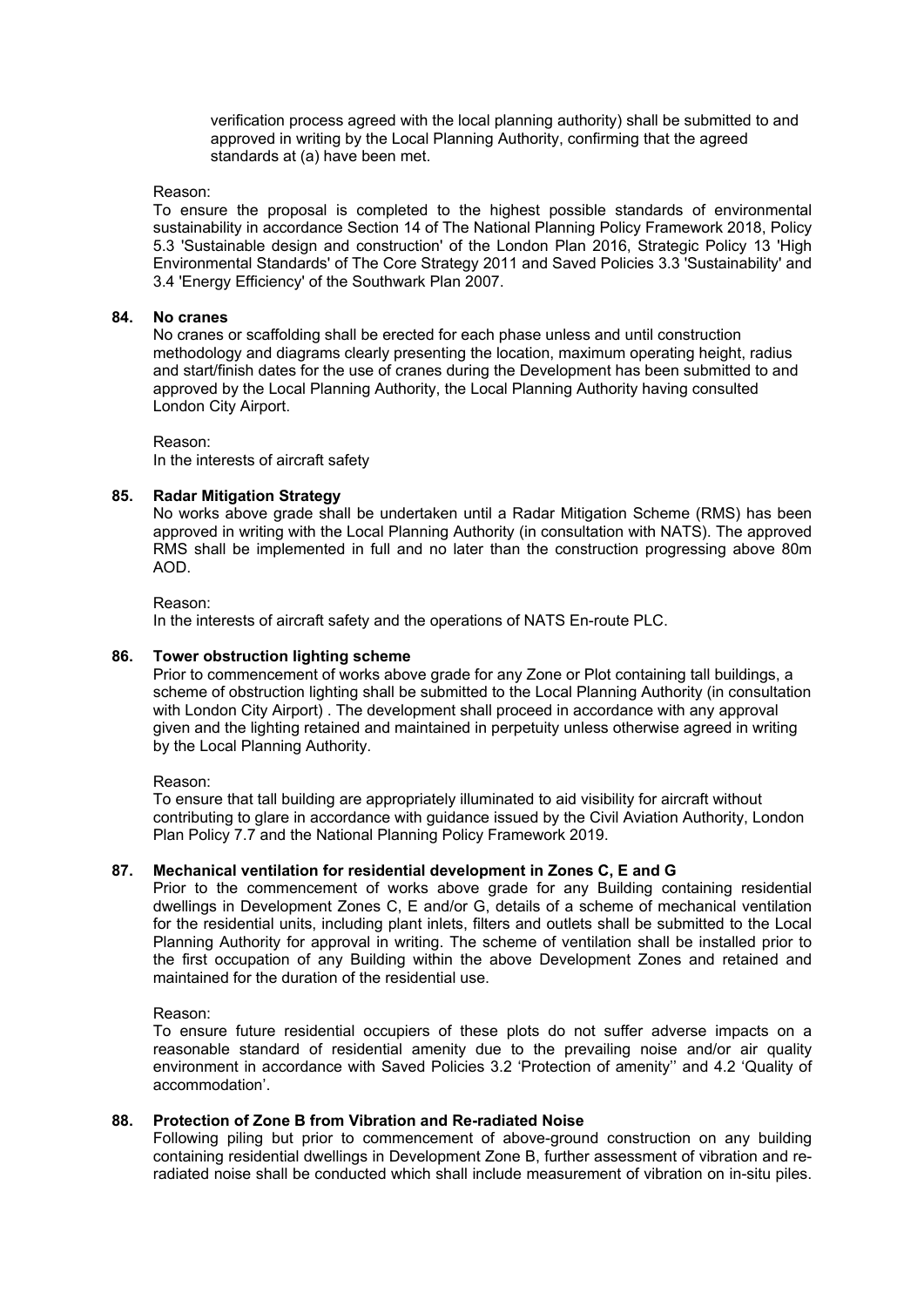A report shall be submitted to the Local Planning Authority alongside a scheme of mitigation as necessary to ensure that residential occupants shall not be exposed to vibration in excess of 0.13 m/s VDV during the night-time period of 23.00 – 07.00hrs or re-radiated noise in excess of 35dB LASmax.

#### Reason:

To ensure that the occupiers and users of the development do not suffer a loss of amenity by reason of excess noise in accordance with Saved policies 3.2 'Protection of amenity' and 4.2 'Quality of residential accommodation' of the Southwark Plan (2007), Strategic policy 13 'High environmental standards' of the Core Strategy (2011) and the National Planning Policy Framework 2019.

**Pre-Occupation conditions -** the details required to be submitted for approval by the condition(s) listed below must be submitted to and approved by the council before the building(s) hereby permitted are occupied or the use hereby permitted is commenced.

# **89. Noise from Plant**

The Rated sound level from any plant, together with any associated ducting shall not exceed the Background sound level (LA90 15min) at the nearest noise sensitive premises. Furthermore, the Specific plant sound level shall be 10dB(A) or more below the background sound level in this location.

For the purposes of this condition the Background, Rating and Specific Sound levels shall be calculated fully in accordance with the methodology of BS4142:2014. In areas of low existing background sound levels variations to this standard may be agreed in writing. Following completion of the development but prior to the plant being commissioned, a validation test shall be carried out. The results shall be submitted to the LPA for approval in writing. The plant and equipment shall be installed and constructed in accordance with the approval given and shall be permanently maintained thereafter.

# Reason

To ensure that occupiers of neighbouring premises do not suffer a loss of amenity by reason of noise nuisance or the local environment from noise creep due to plant and machinery in accordance with the National Planning Policy Framework 2012, .Strategic Policy 13 High Environmental Standards of the Core Strategy 2011 and Saved Policy 3.2 Protection of Amenity of the Southwark Plan (2007).

# **90. Cycle parking – long stay and short stay**

Prior to first occupation of any building in a Development Plot or Zone, detailed 1:50 drawings of the secure, convenient and weatherproof long and short stay cycle parking shall be submitted to and approved in writing by the Local Planning Authority.

Details shall demonstrate that the opportunity to maximise the provision of accessible stands, such as Sheffield stands, has been pursued and that other storage systems have been selected having considered their ease of use for users of varying abilities. All cycle storage areas shall make provision for areas that allow for the convenient maintenance of cycles and all long-stay cycle storage servicing workspace shall include provision for changing facilities and showers.

For the avoidance of doubt, all staircases serving basement cycle stores will be sized and configured to facilitate the convenient manoeuvring of cycles, including gullies being fitted in all cases.

Thereafter the cycle parking facilities provided shall be retained and the space used for no other purpose and the development shall not be carried out otherwise in accordance with any such approval given.

#### Reason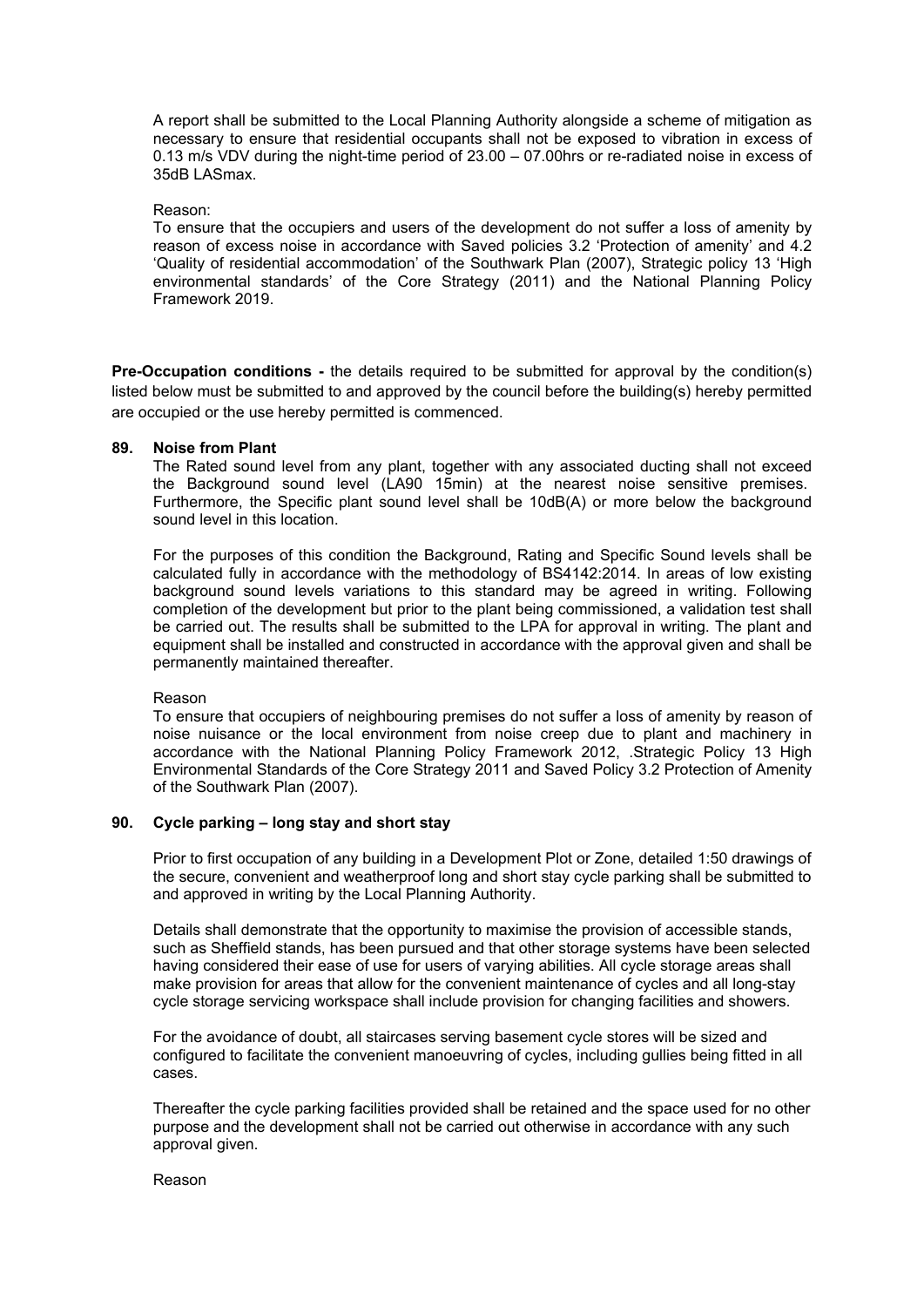In order to ensure that satisfactory safe and secure cycle parking and changing facilities are provided and can be easily accessed by users in order to encourage the use of cycling as an alternative means of transport to the development and to reduce reliance on the use of the private car in accordance with Part 9 of the National Planning Policy Framework 2019, Strategic Policy 2 'Sustainable Transport' of The Core Strategy 2011 and Saved Policy 5.3 'Walking and Cycling' of the Southwark Plan 2007.

# **91. Waste management**

Before the first occupation of each of the buildings hereby permitted details of the arrangements for the storage, compaction and collection of refuse and recycling shall be submitted to the Local Planning Authority for approval in writing and the facilities approved shall be provided and made available for use by the occupiers of the commercial premises and the facilities shall thereafter be retained and shall not be used or the space used for any other purpose.

# Reason

To ensure that the refuse will be appropriately stored within the site and located to facilitate convenient collection thereby protecting the amenity of the site and the area in general from litter, odour and potential vermin/pest nuisance in accordance with The National Planning Policy Framework 2019, Strategic Policy 13 'High Environmental Standards' of the Core Strategy 2011 and Saved Policies 3.2 'Protection of Amenity' and 3.7 'Waste Reduction' of The Southwark Plan 2007

# **92. Kitchen extract**

Prior to the commencement of any Class A3 ('restaurants and cafes') or Class A5 ("Hot food takeaways"), details of kitchen extract systems including the routing of any ducting shall be provided and shall demonstrate that high level discharge is achieved and away from any intake locations. Details of odour & grease filtration systems required to supplement high level discharges shall be provided to reduce odour to acceptable levels.

# Reason

In order to ensure that that the ventilation ducting and ancillary equipment will not result in an odour, fume or noise nuisance to nearby sensitive receptors or at street level and will not detract from the appearance of the building in the interests of amenity in accordance with The National Planning Policy Framework 2018, Strategic Policy 13 High Environmental Standards of the Core Strategy 2011 and Saved Policy 3.2 Protection of Amenity of The Southwark Plan 2007.

**Other condition(s)** - the following condition(s) are to be complied with and discharged in accordance with the individual requirements specified in the condition(s).

# **93. Contamination – Unexpected Contaminants**

In the event that contamination is found at any time when carrying out the approved development that was not previously identified, it shall be reported in writing immediately to the Local Planning Authority, and a scheme of investigation and risk assessment, a remediation strategy and verification report (if required) shall be submitted to the Local Planning Authority for approval in writing.

# Reason:

To ensure that risks from land contamination to the future users of the land and neighbouring land are minimised, together with those to controlled waters, property and ecological systems, and to ensure that the development can be carried out safely without unacceptable risks to workers, neighbours and other offsite receptors in accordance with saved policy 3.2 `Protection of amenity' of the Southwark Plan (2007), strategic policy 13 'High environmental standards' of the Core Strategy (2011) and the National Planning Policy Framework 2019.

# **94. Archaeological reporting**

Within six months of the completion of archaeological site works, an assessment report detailing the proposals for post-excavation works, publication of the site and preparation of the archive shall be submitted to and approved in writing by the Local Planning Authority and that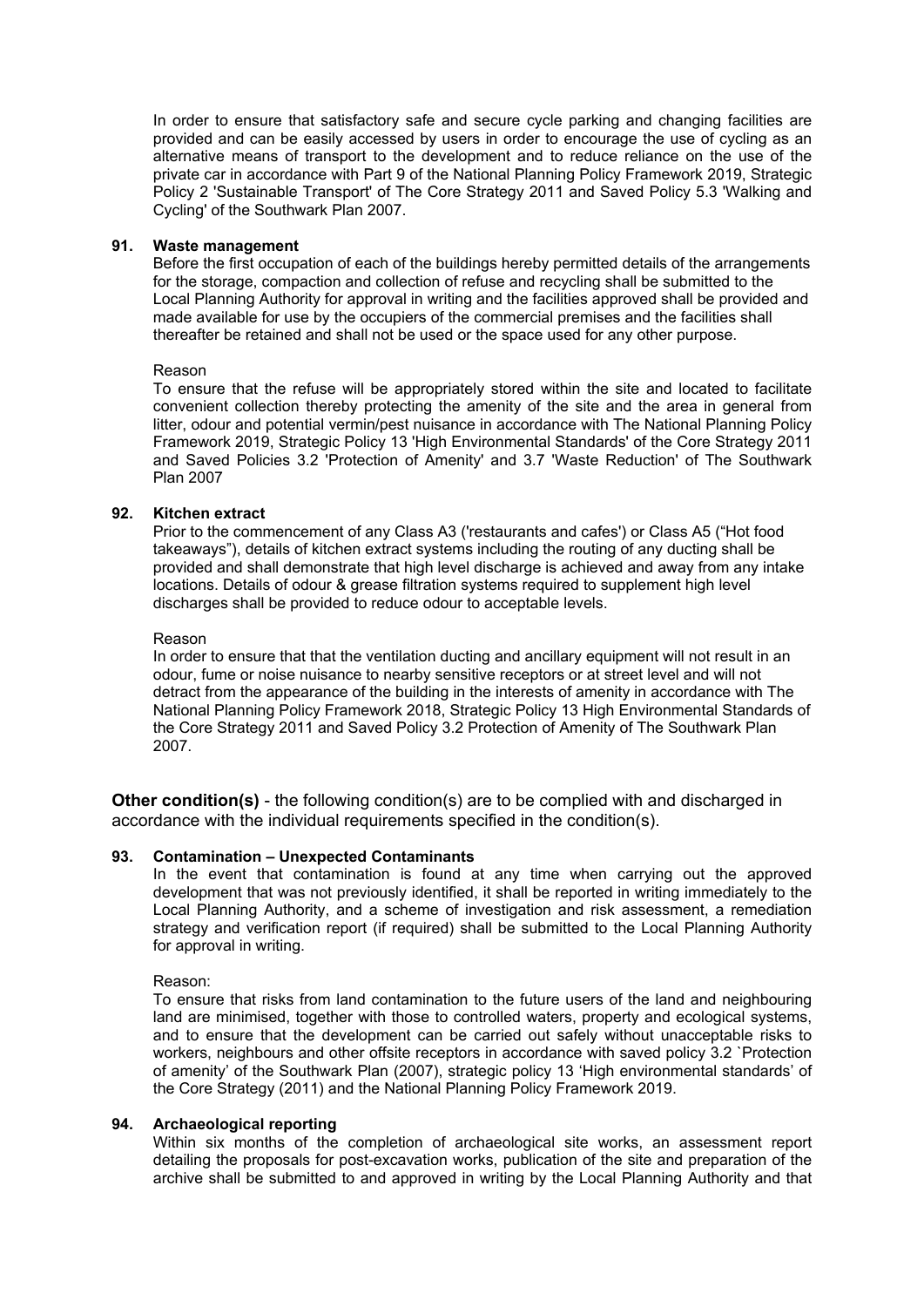the works detailed in this assessment report shall not be carried out otherwise than in accordance with any such approval given.

# Reason:

In order that the archaeological interests of the site are secured with regard to the details of the post-excavation works, publication and archiving to ensure the preservation of archaeological remains by record in accordance with Strategic Policy 12 - Design and Conservation of The Core Strategy 2011, Saved Policy 3.19 Archaeology of the Southwark Plan 2007 and the National Planning Policy Framework 2019.

**Compliance condition(s)** - the following condition(s) impose restrictions and/or other requirements that must be complied with at all times once the permission has been implemented.

# **95. Accessible housing**

A minimum of 10% of the dwellings hereby consented shall be delivered as M4(3) 'wheelchair user dwellings' as defined in Approved Document M of the Building Regulations and the remaining units shall all be designed to achieve the M4(2) 'accessible and adaptable' accessibility standard

Reason:

In order to ensure that new housing can be easily adapted to meet the changing needs of occupiers and that a suitable proportion of units conform to the specific needs of wheelchair users in accordance with Strategic Policy SP5 'Providing New Homes' of the Core Strategy (2011) and Policy 3.8 'Housing Choice' of the London Plan 2016

# **96. Vibration**

All Buildings must be designed to ensure that habitable rooms in the residential element of the development are not exposed to vibration dose values in excess of 0.13 m/s during the nighttime period of 23.00 – 07.00hrs or re-radiated noise in excess of 35dB LASmax.

# Reason

To ensure that the occupiers and users of the proposed development do not suffer a loss of amenity by reason of excess vibration from transportation sources in accordance with strategic policy 13 'High environmental standards' of the Core Strategy (2011), saved Policy 3.2 Protection of Amenity of the Southwark Plan (2007) and the National Planning Policy Framework 2019.

# **97. Emergency Plant Noise Test Limits**

Routine testing of emergency plant shall only take place during the hours of 09.00 to 17.00 Monday to Friday and not on any public holiday. The combined noise level from emergency plant shall not exceed 60dB(A) at any sensitive façade.

Reason:

To ensure that the occupiers and users of the development do not suffer a loss of amenity by reason of excess noise in accordance with Saved policies 3.2 'Protection of amenity' and 4.2 'Quality of residential accommodation' of the Southwark Plan (2007), Strategic policy 13 'High environmental standards' of the Core Strategy (2011) and the National Planning Policy Framework 2019.

# **98. Precautionary Bat Survey**

If more than 12 months pass between the most recent bat survey for the site and the commencement of demolition, an updated bat survey must be undertaken immediately prior to demolition by a licensed bat worker. Evidence that the survey has been undertaken shall be submitted to the Local Planning Authority for approval in writing prior to the commencement of demolition.

Reason: